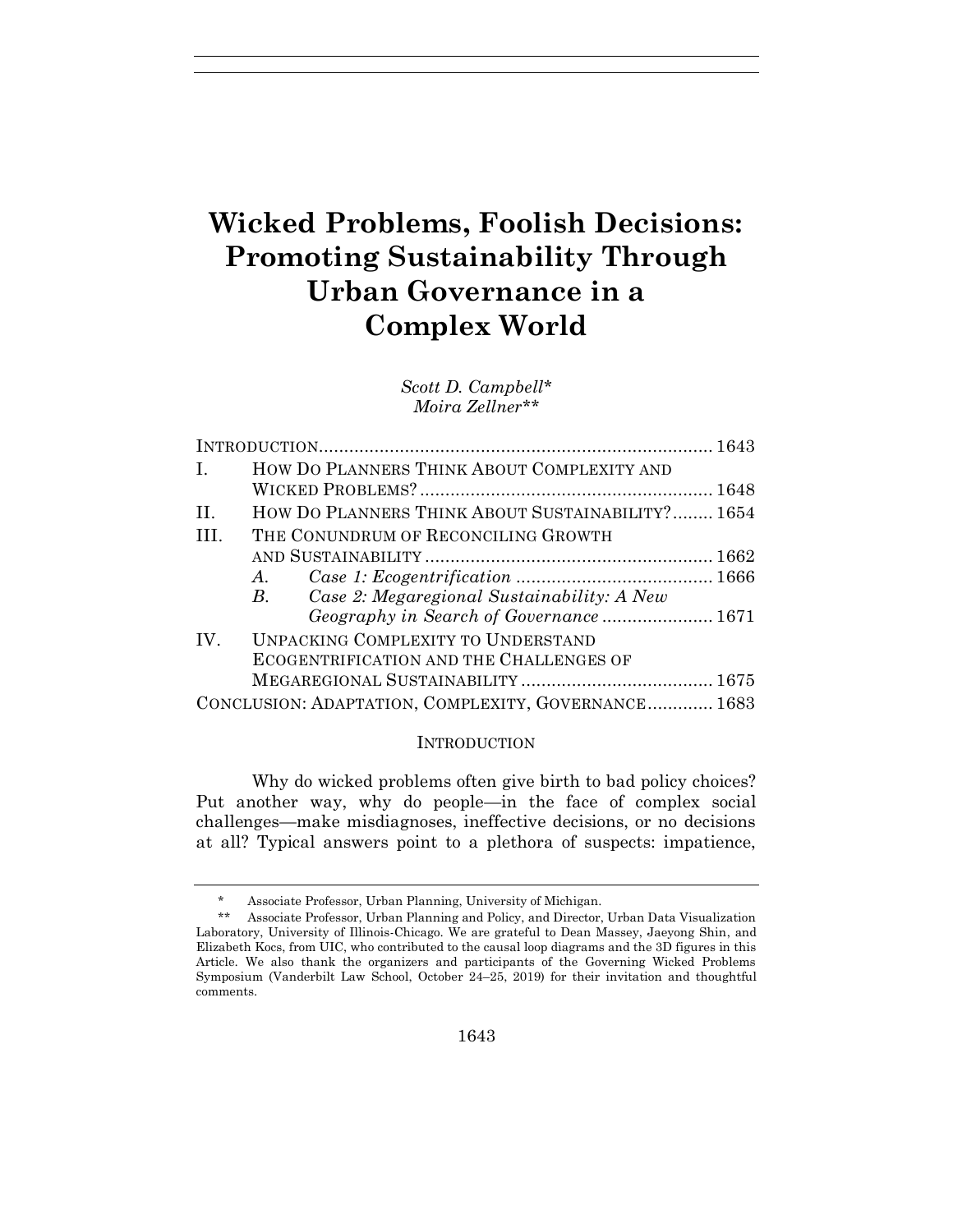myopia, political stalemate, narrow-mindedness, fear and risk aversion, hubris, greed, rational self-interest, ignorance, reliance on emotionally appealing but misleading anecdotal stories, misuse of evidence, and misunderstanding of uncertainty.

Amid these divergent explanations, two classes emerge: one lies in the shortcomings and mistakes of the problem solvers, and the other lies in the nature of the problem itself. One stance is to fault the ostensible problem solvers: people are not always rational, fair, patient, thoughtful, or deliberative, but instead are myopic, selfish, greedy, power hungry, or out for revenge (among other motivations). And though we call them problem solvers, many are not trying to solve problems, but rather seek gains through the process. As such, the framework that planners often assume—that the urban world presents problems and we then seek solutions—misstates how many individuals, firms, and institutions see and engage with the world: a world not as a set of problems, but rather as a set of opportunities and threats.

<span id="page-1-0"></span>The second stance is to point to the nature of the problem. This is the focus of this Article. In particular, we examine how the dynamics of wicked problems<sup>1</sup> undermine traditional problem-solving efforts. This is not to absolve the problem solvers of responsibility for poor policy choices. It is the responsibility of policymakers to diagnose the distinctive challenges and needs of wicked problems and act accordingly. As urban planning scholars, we focus on entrenched urban problems. This focus is not accidental. Horst Rittel (an architect) and Melvin Webber (a planning theorist and transportation planner) developed the idea of "wicked problems" at the University of California, Berkeley's College of Environmental Design in the early 1970s<sup>2</sup>—an era when the optimism of solving complex social issues through technical, scientific solutions was colliding hard with the failure of such efforts to

<sup>1.</sup> For a thorough discussion of wicked problems, see Horst W. J. Rittel & Melvin M. Webber, *Dilemmas in a General Theory of Planning*, 4 POL'Y SCIS. 155 (1973). Rittel and Webber describe several common characteristics of wicked problems: (1) "[t]here is no definitive formulation of a wicked problem"; (2) "[w]icked problems have no stopping rule"; (3) "[s]olutions to wicked problems are not true-or-false, but good-or-bad"; (4) "[t]here is no immediate and no ultimate test of a solution to a wicked problem"; (5) "[e]very solution to a wicked problem is a 'one-shot operation;' because there is no opportunity to learn by trial-and-error, every attempt counts significantly"; (6) "[w]icked problems do not have an enumerable (or an exhaustively describable) set of potential solutions, nor is there a well-described set of permissible operations that may be incorporated into the plan"; (7) "[e]very wicked problem is essentially unique"; (8) "[e]very wicked problem can be considered to be a symptom of another problem"; (9) "[t]he existence of a discrepancy representing a wicked problem can be explained in numerous ways," and "[t]he choice of explanation determines the nature of the problem's resolution"; and (10) "[t]he planner has no right to be wrong." *Id.*  at 161–67.

<sup>2</sup>*. See id.* at 155–69.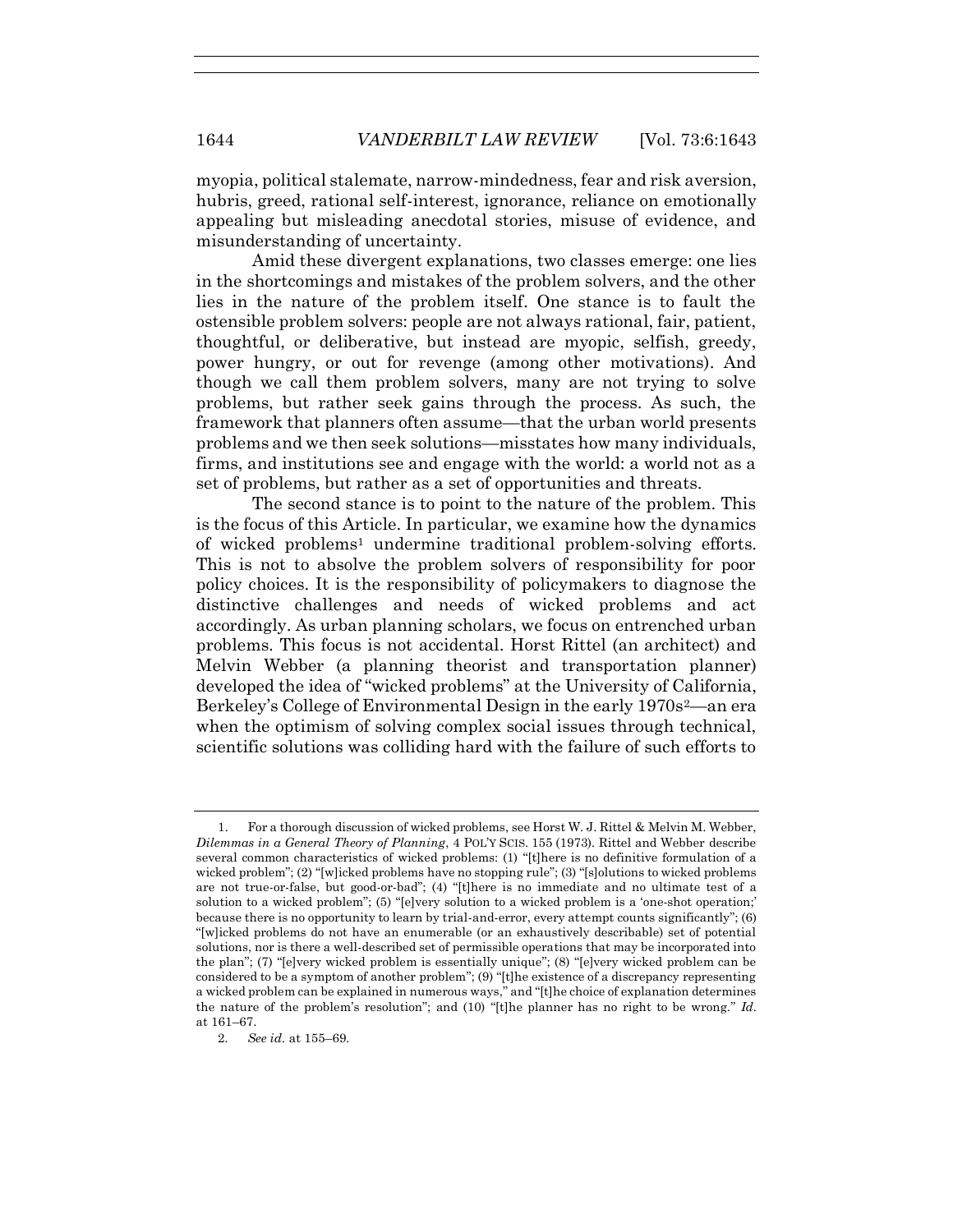conclusively resolve urban poverty, inequality, deindustrialization, racism, white flight, and the violence of the "Urban Crisis."

<span id="page-2-0"></span>In this Article, we build on previous research<sup>3</sup> to demonstrate how complexity thinking can engage urban challenges at three levels: (1) describing "complexity" as a symptom of urban systems; (2) analyzing the dynamics of complex urban systems; and ultimately (3) intervening through appropriate planning strategies that account for complexity.<sup>4</sup> We employ this thinking to engage the politics of sustainability at the same three levels, illustrating this at two geographic scales: the neighborhood<sup>5</sup> (specifically, the challenge of ecogentrification) and the megaregion<sup>6</sup> (and the resulting regional externalities and trade-offs). These scales involve actors, conflicts, and specializations within planning. Yet both represent new, hybrid patterns of urbanization that produce intractable problems of environmental unsustainability and social-spatial inequality—two core planning priorities that too often collide. Both situations also generate novel social policy challenges that conventional planning, thinking, and governance tools are ill-equipped to address. These challenges instead call for interdepartmental or intergovernmental cooperation.

<span id="page-2-1"></span>The first case we examine is ecogentrification, an unexpected portmanteau of two once-separate planning concerns: threats to ecological sustainability arising from material-intensive urban lifestyles, and neighborhood displacement as both symptom and exacerbator of inequality.<sup>7</sup> The unlikely alliance of green development and gentrification, amid growing income inequality, is producing affluent, exclusionary "green islands" of high livability surrounded by gray hardscapes of poverty, heat islands, unhealthy environments, and poor services.<sup>8</sup> Ecogentrification exposes deep-seated tensions between

<sup>3</sup>*. See* Moira Zellner & Scott D. Campbell, *Planning With(In) Complexity: Pathways to Extend Planning with Complex Systems Modelling*, *in* HANDBOOK ON PLANNING AND COMPLEXITY 258 (Gert de Roo, Claudia Yamu & Christian Zuidema eds., 2020) [hereinafter Zellner & Campbell, *Planning With(In) Complexity*]; Moira Zellner & Scott D. Campbell, *Planning for Deep-Rooted Problems: What Can We Learn from Aligning Complex Systems and Wicked Problems?*, 16 J. PLAN. THEORY & PRAC. 457 (2015) [hereinafter Zellner & Campbell, *Planning for Deep-Rooted Problems*].

<sup>4</sup>*. See infra* Parts I & II.

<sup>5</sup>*. See infra* Section III.A (Case 1: Ecogentrification).

<sup>6</sup>*. See infra* Section III.B (Case 2: Megaregional Sustainability: A New Geography in Search of Governance).

<sup>7.</sup> *See* Jennifer L. Rice, Daniel Aldana Cohen, Joshua Long & Jason R. Jurjevich, *Contradictions of the Climate-Friendly City: New Perspectives on Eco-Gentrification and Housing Justice*, 4 INT'L J. URB. & REG'L RSCH. 145, 146 (2019) (noting that the term " 'ecological gentrification' . . . describe[s] the processes by which homeless populations are displaced from urban parks as part of ecological improvement projects").

<sup>8.</sup> NAT'L ENV'T JUST. ADVISORY COUNCIL, UNINTENDED IMPACTS OF REDEVELOPMENT AND REVITALIZATION EFFORTS IN FIVE ENVIRONMENTAL JUSTICE COMMUNITIES 2–3 (2006),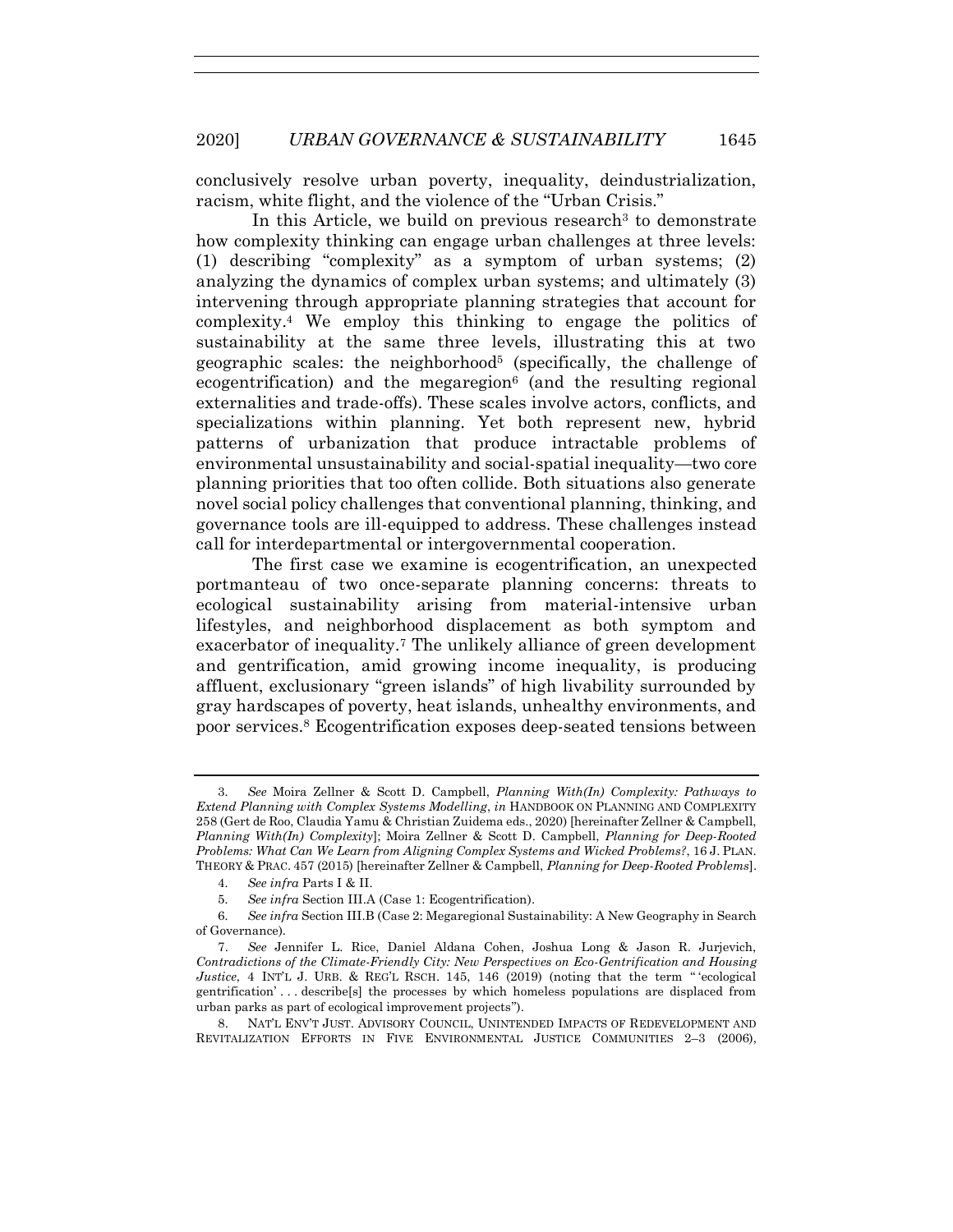the search for environmental equality, housing equality, and dynamic housing markets. This confluence of divergent forces generates novel forms of urbanization—a hallmark of emergent complex systems.<sup>9</sup> And, characteristic of wicked problems, there is no consensus about the nature of the problem (housing, environment, income?), the jurisdiction that oversees it, or the solutions.<sup>10</sup> This lack of consensus raises a perplexing question of governance: Who is responsible for the problem and for solving it? And if no single agency claims ownership of the problem, responsibility falls between the cracks.

<span id="page-3-1"></span><span id="page-3-0"></span>The second case is megaregional sustainability, which represents a tantalizing new scale of urban development and spatial analysis.<sup>11</sup> Yet our administrative capacities and political culture have not kept up with the megaregion's conceptual idea. While the megaregion is an appealing idea of spatial organization in search of a corresponding governance structure, <sup>12</sup> we lack the ability to mitigate externalities, counter the negative effects of agglomeration, and address trade-offs (e.g., growth at the expense of air pollution). The megaregion presents a paradox of both promises and troubles: in theory, the scale better encompasses both environmental (watersheds, air basins, habitats) and social (city-suburb-rural, interracial) systems.<sup>13</sup> Yet the megaregion also privileges consolidated economic interests over ecological and social justice interests.<sup>14</sup>

We conclude with implications for governance. Each discipline defines governance on its own terms. Urbanists view governance broadly, including both formal government institutions and a wider array of nonprofit and private entities that shape the built environment.<sup>15</sup> The discipline of urban planning commonly views the activity of "planning" broadly, synonymous with governance (rather

11*. See* Yoav Hagler, *Defining U.S. Megaregions*, AMERICA 2050, Nov. 2009, at 1, 1.

14*. Id.* at 132–33.

https://www.epa.gov/sites/production/files/2015-02/documents/redev-revital-recomm-9-27-06.pdf [https://perma.cc/2GBD-9WBA].

<sup>9</sup>*. See* Rittel & Webber, *supra* note [1,](#page-1-0) at 164–65 ("Every wicked problem is essentially unique," which means that "despite long lists of similarities between a current problem and a previous one, there always might be an additional distinguishing property that is of overriding importance.").

<sup>10</sup>*. Id.* at 164–66.

<sup>12.</sup> Scott Campbell, *The Imperative of Growth, the Rhetoric of Sustainability: The Divergence of the Ecoregion and the Global Megaregion*, *in* MEGAREGIONS: PLANNING FOR GLOBAL COMPETITIVENESS 127, 127 (Catherine L. Ross ed., 2009).

<sup>13</sup>*. Id.* at 128, 132.

<sup>15.</sup> Nuno F. da Cruz, Philipp Rode & Michael McQuarrie, *New Urban Governance: A Review of Current Themes and Future Priorities*, 41 J. URB. AFFS. 1, 2 (2019); *see also* Peter Schmitt & Thorsten Wiechmann, *Unpacking Spatial Planning as the Governance of Place*, 54 DISP – PLAN. REV. 21, 25 (2019).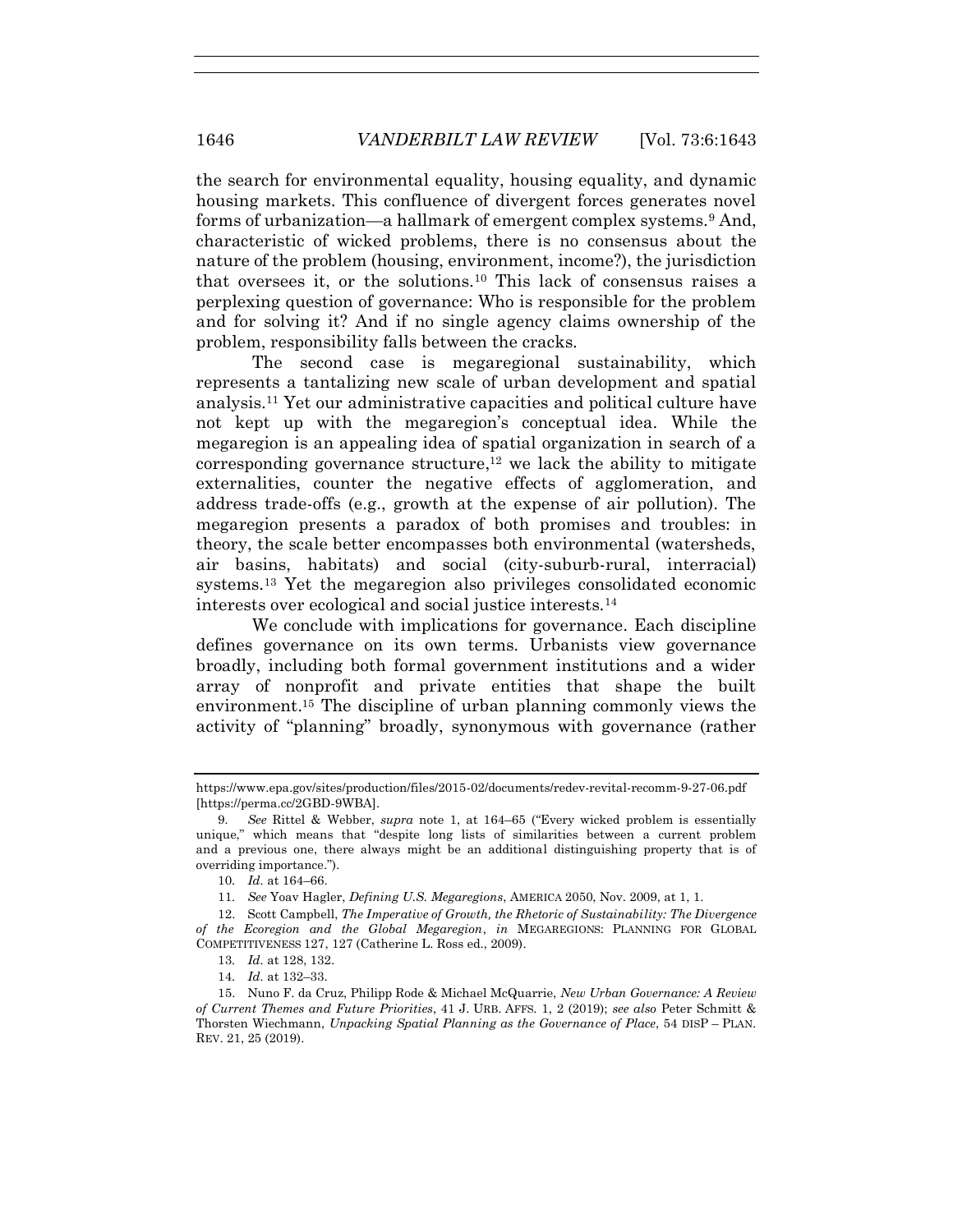than an old-school, narrower view of planning as simply the drafting of land use plans).<sup>16</sup> If planners face three stages to engage complexity and sustainability (acknowledgment, analysis, intervention), governance (intervention) is the most challenging step,<sup>17</sup> as highlighted in Table 1. Traditional urban planning is rooted in the logic of technical rationality, including the effective translation of community knowledge and interests into goals and policies, and in the ability to connect past events, present patterns, and future trends.<sup>18</sup> Yet with wicked problems, this rational planning model encounters complexity, uncertainty, and an intractable lack of convergence of interests. Overcoming these obstacles is a formidable task, accomplished neither through a rhetorical sleight of hand nor the panacea of new data technologies. Using our two examples, we explore how planners and stakeholders can address these complex challenges.

| <b>Traditional governance</b><br>requires                                     | But in cases of socio-<br>environmental wicked<br>problems                                                                               |  |
|-------------------------------------------------------------------------------|------------------------------------------------------------------------------------------------------------------------------------------|--|
| Shared definition of the problem                                              | Little consensus about the problem                                                                                                       |  |
| and need for intervention                                                     | and the pathway to solutions                                                                                                             |  |
| Knowledge of cause-effect<br>and consequences                                 | <b>Feedbacks and interactions</b><br>(complexity) make it difficult to keep<br>track of causes and effects                               |  |
| Identification of key parties                                                 | Interests, preferences, and                                                                                                              |  |
| and interests                                                                 | authority/ability to act are diverse                                                                                                     |  |
| Ability to imagine multiple<br>interventions and evaluate and<br>compare each | Existing tools do not match the need<br>to balance rigor with accessibility,<br>individual/local goals with<br>collective/regional goals |  |
| Strategic knowledge of the scope                                              | Incentives for individual/short-term                                                                                                     |  |
| and limits of public power                                                    | gains and uncertainty about                                                                                                              |  |
| and authority                                                                 | regional/long-term effects are high                                                                                                      |  |

| TABLE 1: GOVERNANCE CHALLENGES POSED BY |  |
|-----------------------------------------|--|
| <b>COMPLEX, WICKED PROBLEMS</b>         |  |

<sup>16.</sup> da Cruz et al., supra note 15, at 2.

<sup>17.</sup> See infra Table 1 (explaining governance challenges posed by complexity and sustainability).

<sup>18.</sup> See, e.g., Rittel & Webber, supra note 1, at 156-57 ("Goal Formulation").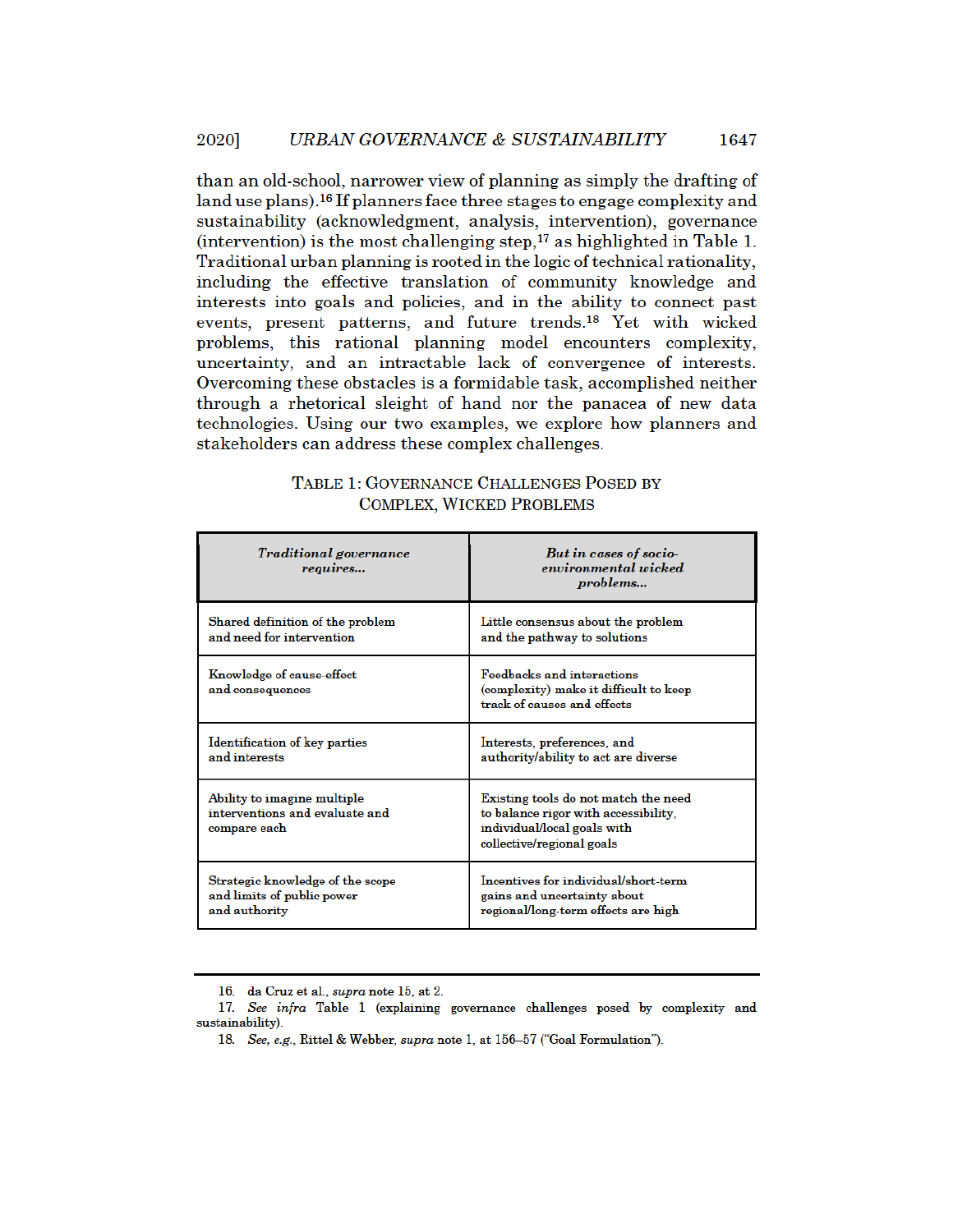# I. HOW DO PLANNERS THINK ABOUT COMPLEXITY AND WICKED PROBLEMS?

Urban and regional planners invariably engage with contested, messy urban challenges. Urban systems have distinctive characteristics that shape how planners approach complex governance challenges.<sup>19</sup> Here are six:

- 1. Cities are both complicated, with many moving parts and stakeholders, and complex, due to the dynamics of surprising emergence.<sup>20</sup>
- <span id="page-5-0"></span>2. Cities are interactive, with virtuous and vicious cycles of growth and decline that undermine the possibility of equilibrium.<sup>21</sup>
- 3. Cities are internally heterogeneous and uneven, where specialization and spatial and social divisions of labor tend to increase with city size.<sup>22</sup>
- 4. Cities tend to spatially concentrate all sorts of social phenomena (both good and ill): people, power, capital, information, pollution, viruses, culture, crime, and innovation.
- 5. Cities are adaptive, open social-technological-environmental systems.<sup>23</sup>
- 6. Cities are resistant to universal laws. Despite efforts to the contrary, there is no singular, stable, ideal form, size, density, shape, or design of a city.<sup>24</sup>

Overall, despite the influence of path dependency in a city's historical development, one cannot always anticipate the outcomes based on the characteristics of the starting conditions.<sup>25</sup> You have to run the model, or let history (and urbanization) run its course, to see what

<sup>19</sup>*. See* Zellner & Campbell, *Planning With(In) Complexity*, *supra* note [3,](#page-2-0) at 259 (discussing characteristics of urban systems).

<sup>20.</sup> *See* Jo da Silva, Sam Kernaghan & Andrés Luque, *A Systems Approach to Meeting the Challenges of Urban Climate Change*, 4 INT'L J. URB. SUSTAINABLE DEV. 125, 129 (2012) (advocating for a "systems thinking" approach that considers cities "as complex 'living' systems undergoing numerous dynamic changes at any given time, constantly evolving and responding to both internal interactions and the influence of external factors").

<sup>21</sup>*. Id.* at 128.

<sup>22</sup>*. See* Rittel & Webber, *supra* not[e 1,](#page-1-0) at 167 ("[T]he high-scale societies of the Western world are becoming increasingly heterogeneous.").

<sup>23</sup>*.* Zellner & Campbell, *Planning With(In) Complexity*, *supra* not[e 3,](#page-2-0) at 259.

<sup>24.</sup> Rittel & Webber, *supra* note [1,](#page-1-0) at 165 ("In the more complex world of social policy planning, every situation is likely to be one-of-a-kind.").

<sup>25.</sup> *Id.* at 164.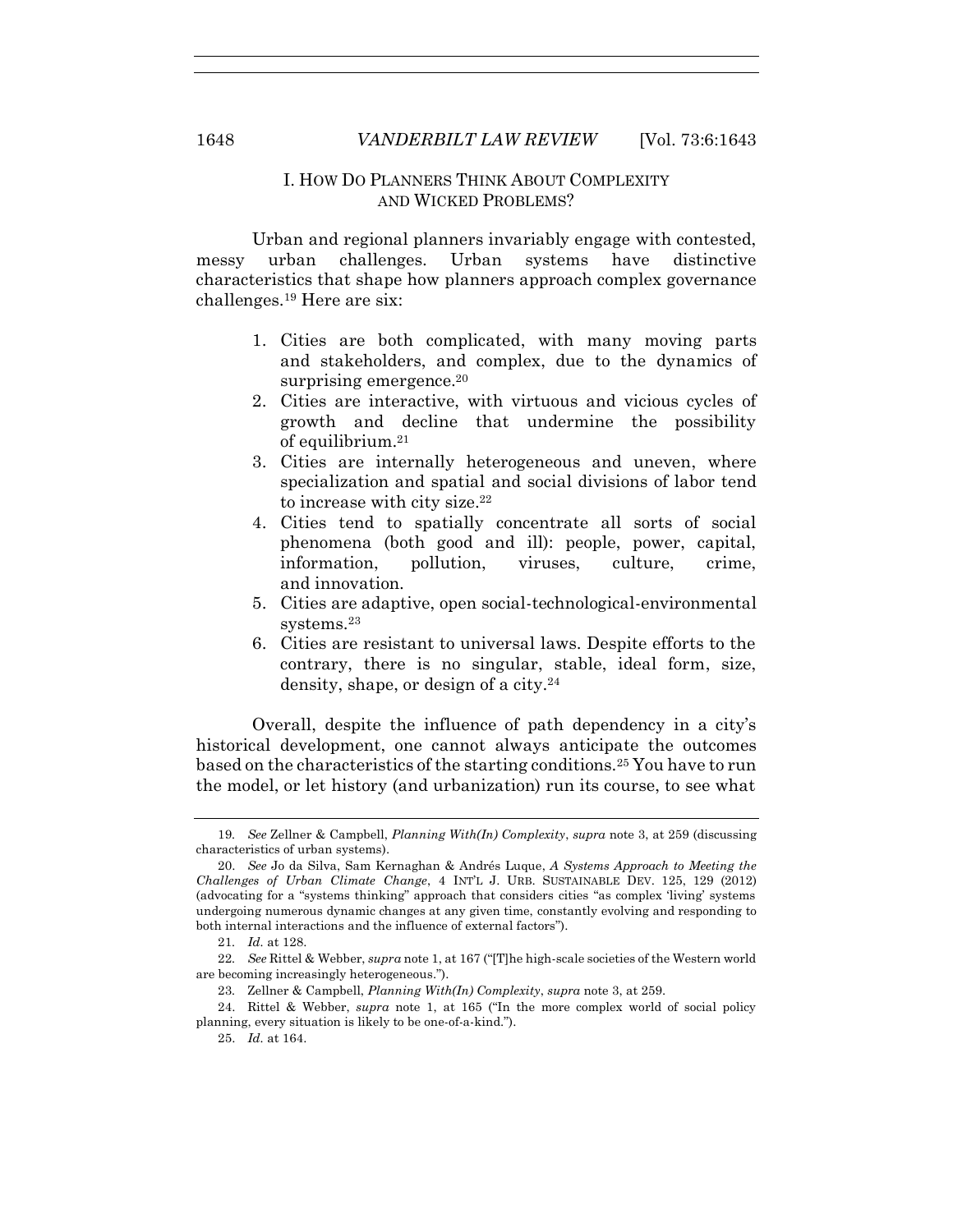emerges. From simple starting conditions emerge complex, varied, and surprising outcomes. Yes, it is tempting, in retrospect, to narrate a clear, deterministic line from a city's past to its present and to construct universal laws of urbanization, but these laws are invariably unreliable.

These characteristics create a paradox for the planning profession: cities both need and resist planning and regulation. Rather than strive for optimal efficiency and definitive solutions, planners must typically content themselves with compromise, partial answers, and the comfort of incremental improvements. Because cities are dynamic, volatile, and unpredictable, they elude tidy, technical solutions.<sup>26</sup> The term "planning" may suggest the calm, rational, and technical preparation of ideal blueprints for the good city (and this task does remain part of the job). Yet much of a planner's professional day involves mediating, listening to impatient stakeholders who are skeptical of public planning and regulation, negotiating conflict, interpreting city codes, scrounging for limited funds, and leveraging limited resources to make a difference.<sup>27</sup> Planning attracts pragmatic idealists who believe in promoting the public interest through improving the built environment. It is not a professional activity for those who need certainty, unquestioned authority, quick answers, or perfection.

It should not be surprising, then, that two urbanists developed the idea of the wicked problem.<sup>28</sup> Horst Rittel and Melvin Webber developed this concept at Berkeley during a highly productive, but lively and tempestuous, era of urban scholarship, and perhaps the era's two dynamics are connected. There were two colliding impulses. The first was planning's push to gain new scholarly rigor and scientific authority in academic and policy circles. Planning scholarship had sought academic legitimacy through embracing quantitative methods, rational problem-solving, and large-scale modelling, in part to emulate the more established disciplines on campus. In his writing, Webber was promoting a broader vision of planning as a process of decisionmaking.<sup>29</sup> He pushed against the perception, on campus and beyond, that

<sup>26.</sup> *See id.* at 160, 165 ("In the . . . complex world of social policy planning, every situation is likely to be one-of-a-kind."); da Silva et al., *supra* note [20,](#page-5-0) at 129.

<sup>27.</sup> Zellner & Campbell, *Planning With(In) Complexity*, *supra* not[e 3,](#page-2-0) at 259.

<sup>28.</sup> Rittel & Webber, *supra* not[e 1.](#page-1-0)

<sup>29.</sup> Melvin M. Webber, *The Prospects for Policies Planning*, *in* THE URBAN CONDITION: PEOPLE AND POLICY IN THE METROPOLIS 319, 320 (1963) ("[P]lanning is that process of making rational decisions about future goals and future courses of action which relies upon explicit tracings of the repercussions and of the value implications associated with alternative courses of actions, and, in turn, requires explicit evaluation and choice among the alternative matching goal-action.").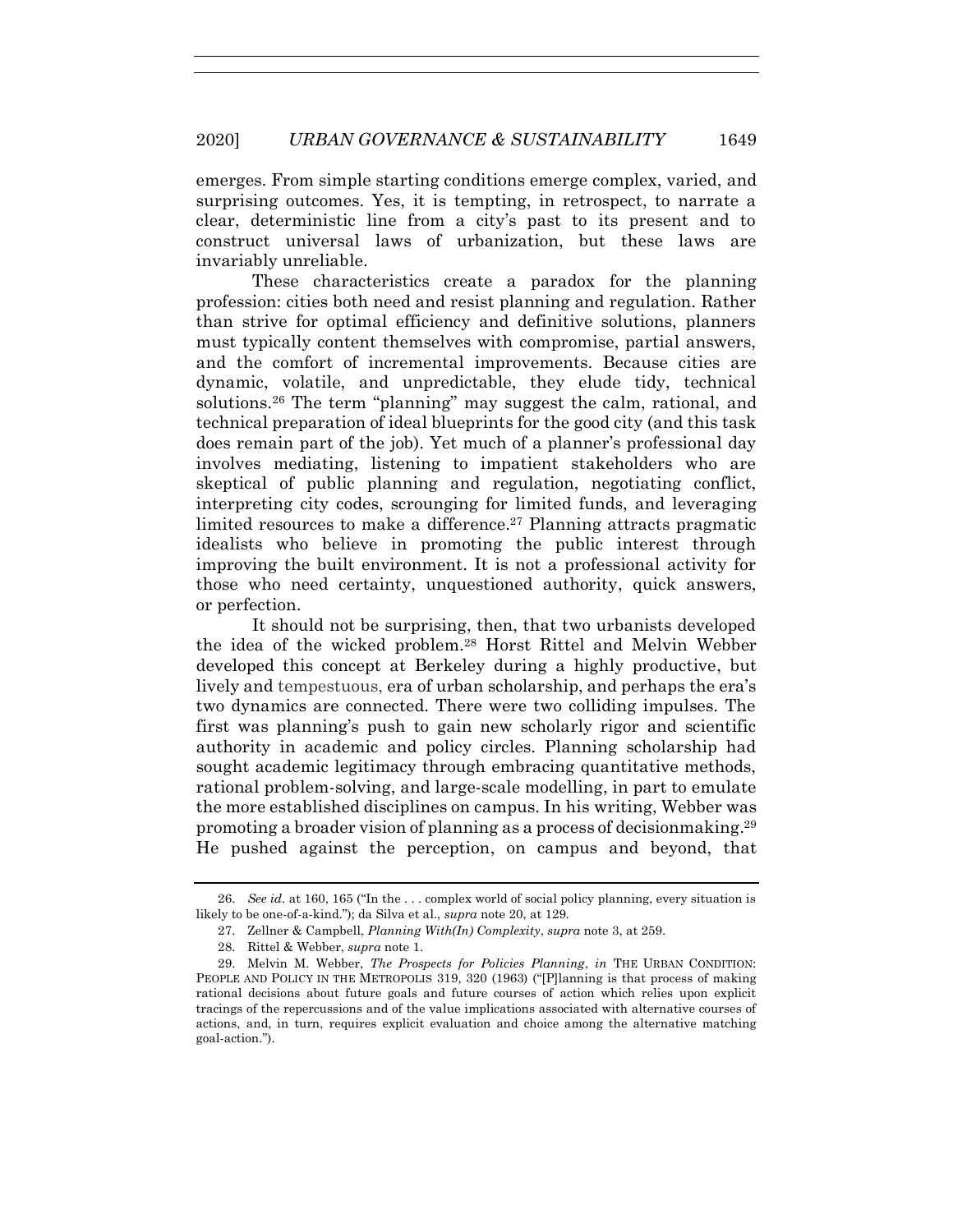planning was a "minor profession," inhibited by its focus on practical skills and municipal land use regulations. This effort would only be partly successful, as planning could not fully assimilate into an "applied social science" and the scientific basis sought was being attacked by the anti-professionalism and anti-expertise of the time.<sup>30</sup>

<span id="page-7-0"></span>The second impulse was from the streets. Many American cities reached their peak population in 1950 and, by the early 1970s, were tumbling in downward spirals of inner-city decline, white flight, racism, urban poverty, inequality, deindustrialization, declining schools and public services, and urban violence.<sup>31</sup> Those who came of age only in the twenty-first century—when cities were celebrated as the lively centers of the high-tech information age (with its creative class and urban triumphalism), and the dominant worries were gentrification and congestion—may struggle to fully appreciate the sense of despair, bewilderment, and desperation in many American cities during the 1960s and 1970s.<sup>32</sup> And here was this relatively new field of urban planning that could not "solve" wicked problems in the conventional deterministic sense. Technocratic optimism, scientific modeling, and modernist urban renewal agendas seemed ineffective in the efforts to reverse this urban decline.<sup>33</sup>

Rittel and Webber articulated the concept of "wicked problems" during this tumultuous period of social and scientific upheaval. In doing so, they provided an alternative explanation of planning's apparent inability to "solve" the urban crisis.<sup>34</sup> The deficiency was not that planners lacked the intelligence, methodological skills, or scientific rigor to solve urban problems. Instead, the difficulty lay in the nature of planning problems themselves. As the pair explained, "We shall want to suggest that the social professions were misled somewhere along the line into assuming they could be applied scientists—that they could solve problems in the ways scientists can solve their sorts of problems. The error has been a serious one."<sup>35</sup> Planners' reinterpretation of the field's crisis was a somber recognition that urban planning faced an unruly collection of intractable challenges. But it was also a reassuring

<sup>30.</sup> *See* Rittel & Webber, *supra* note [1,](#page-1-0) at 156–57 (discussing the anti-professionalism movement's opposition to the field of planning).

<sup>31.</sup> BRENT D. RYAN, DESIGN AFTER DECLINE: HOW AMERICA REBUILDS SHRINKING CITIES 37– 38 (Eugenie L. Birch & Susan M. Wachter eds., 2012) (discussing the catastrophic changes in and declining population of major U.S. cities in the second half of the twentieth century).

<sup>32</sup>*. See id.*

<sup>33</sup>*. See* Zellner & Campbell, *Planning With(In) Complexity*, *supra* note [3,](#page-2-0) at 259 (discussing the frustrations of early planners in applying rational quantitative modeling to planning problems).

<sup>34.</sup> Rittel & Webber, *supra* not[e 1.](#page-1-0)

<sup>35.</sup> *Id.* at 160.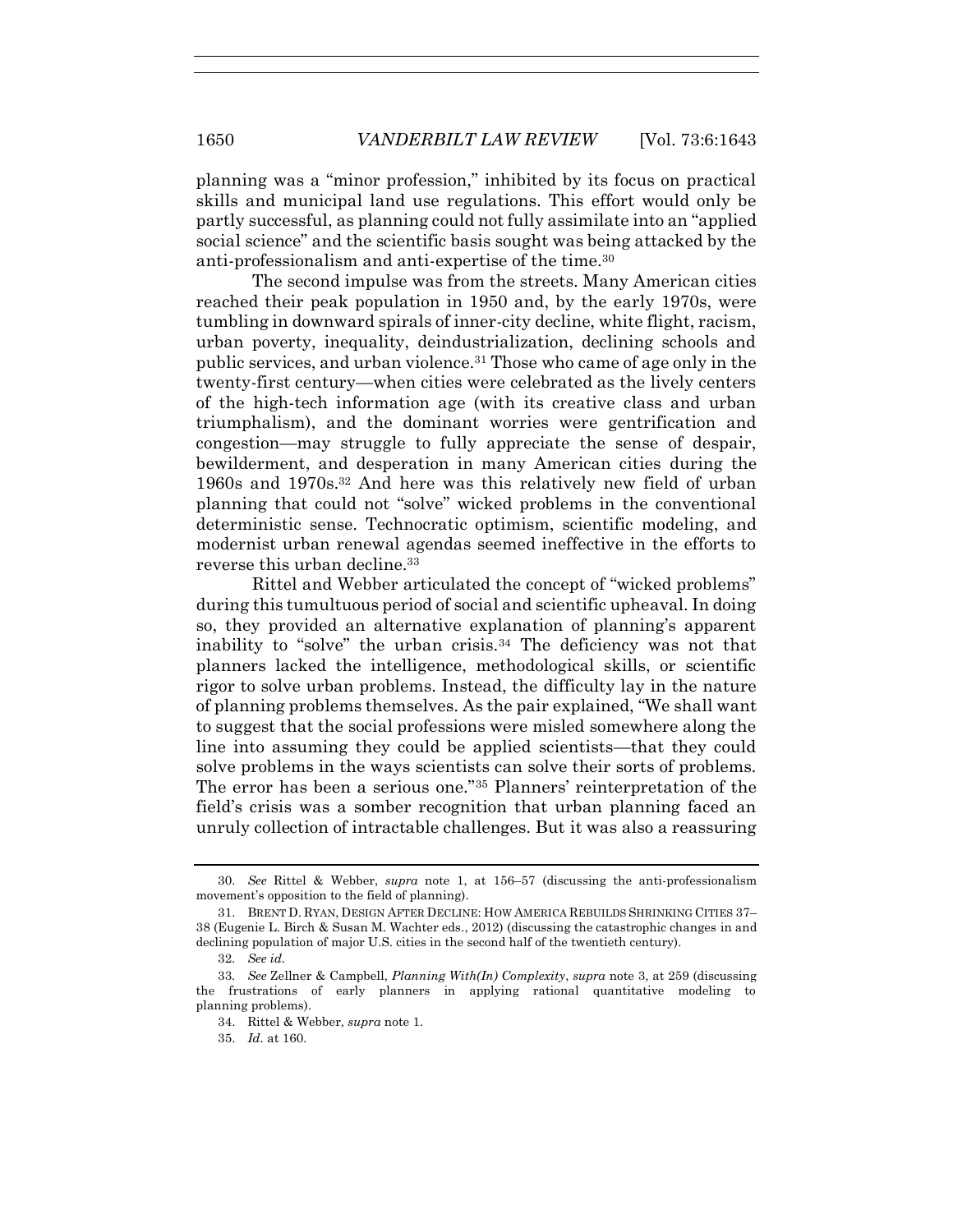argument: the criticisms of the planning profession as underdeveloped and ineffective were misplaced. One should not mechanistically and inappropriately apply the scientific standards from the natural sciences and engineering to social policy. The article suggested an alternative tactic: recognizing wicked problems would lead planners to strategically reorient their problem-solving methods.<sup>36</sup>

In the nearly fifty years since Rittel and Webber's work, both planning's theoretical culture and the nature of urban problems have profoundly changed.<sup>37</sup> But wicked problems are as relevant now as then. The field now uses the "wicked problem" moniker in response to an era of megacities, globalization, climate change, terrorism, sustainability, and Habermasian communicative action.<sup>38</sup> The relationship between science and planning has also changed. In the 1970s, planners experienced the frustration of translating technological and scientific progress into social planning and policy.<sup>39</sup> Today, expectations about science and urban planning are more nuanced if not contradictory. Some planners have embraced a qualitative, narrative approach to planning as discursive collaboration among a pluralistic public in pursuit of democracy and social justice.<sup>40</sup> Others have embraced urban informatics, geographic information systems ("GIS"), spatial analysis, "big data," and quantitative evaluation.<sup>41</sup> Planners therefore acknowledge the persistent role of wicked problems in their work yet seek divergent strategies—both discursive and technical—to alternatively accommodate, tame, or overcome these wicked problems.

There is a risk of overusing the term "wicked problem," and one should be wary of the casual, imprecise use of the term in the literature. Authors frequently use the term when they really just want to describe a hard, difficult problem that has led to a lot of controversy and conflict.<sup>42</sup> One is well advised to return to the source and review Rittel and Webber's original list of ten characteristics of wicked problems.<sup>43</sup>

<sup>36</sup>*. Id.*

<sup>37.</sup> Zellner & Campbell, *Planning With(In) Complexity*, *supra* not[e 3,](#page-2-0) at 262–63.

<sup>38</sup>*. See, e.g.*, FRANK P. INCROPERA, CLIMATE CHANGE: A WICKED PROBLEM (2015); C. Jotin Khisty & Steen Leleur, *Citizen Participation Through Communicative Action Towards a New Framework and Synthesis,* 31 J. ADVANCED TRANSP. 119, 129–30 (1997) (analyzing a case study for applying the Habermas communicative theory to a "wicked problem").

<sup>39</sup>*. See* Zellner & Campbell, *Planning With(In) Complexity*, *supra* note [3,](#page-2-0) at 262.

<sup>40</sup>*. See* Ralf Brand & Frank Gaffikinn, *Collaborative Planning in an Uncollaborative World*, 6 PLAN. THEORY 282, 291–92 (2007) (examining how collaborative planning can take place in a pluralist society to promote democracy and social justice).

<sup>41</sup>*.* Zellner & Campbell, *Planning With(In) Complexity*, *supra* not[e 3,](#page-2-0) at 267.

<sup>42</sup>*. See id.* at 262; John C. Camillus, *Strategy as a Wicked Problem*, HARV. BUS. REV., May 2008, at 98, 100 (explaining what makes a wicked problem different from ordinary problems).

<sup>43</sup>*. See* Rittel & Webber, *supra* note [1,](#page-1-0) at 161–67.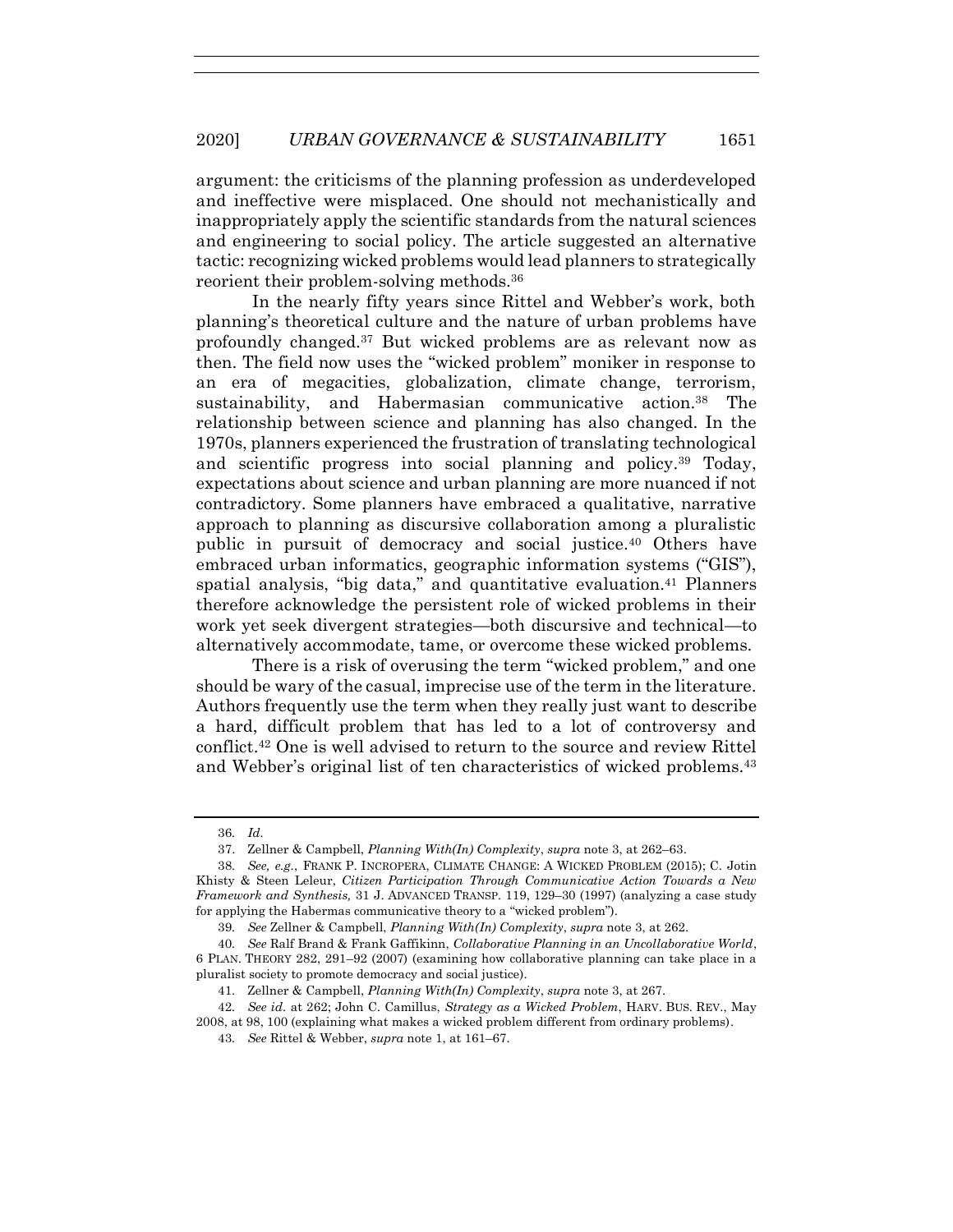This misuse is similar to the misplaced use of the term "complex" when a situation or system is merely complicated.

Our own research explores the confluence of wicked problems and complex systems.<sup>44</sup> Both approaches view the urban world as diverse, pluralistic, and dynamic—a world ill-suited to traditional optimization and equilibrium modeling.<sup>45</sup> We observe that the complex systems underlying human settlements (encompassing their social, biological, and built infrastructure) generate wicked problems through interactions, heterogeneity, feedback, neighborhood effects, and tensions between individual and collective interests.<sup>46</sup> Conversely, planning can use the tools of complex systems to mitigate and adapt to these wicked problems in ways that traditional, mechanistic planning tools cannot.<sup>47</sup> As such, wicked problems come full circle: complexity is both the source of intractable wicked problems and a way to trace the pathway out.

We view complex systems as not simply a contemporary synonym of wicked problems, but also a needed adaptation and evolution of the 1970s wicked problem framework. This updating reflects a generational shift in planning thought: today's planners approach complex problems with tools and cultural politics that would often be unknown to planners in the 1970s. Indeed, the shift in planning language from Rittel and Webber's "wicked problems" to today's "complex systems" is a proxy of the larger changes in planning theory over these fifty years.<sup>48</sup> Planners define problems differently, temper their belief in technical progress, and approach social justice, race, gender, and environmentalism with more integrated strategies.<sup>49</sup> We have explained elsewhere:

<span id="page-9-0"></span>Rittel and Webber were responding to a Cold-War overconfidence in the universal applicability of scientific problem solving (and perhaps to the waning overconfidence in American political-technical dominance). Today's planning scholarship works in a more

49*. See, e.g.*, Zellner & Campbell, *Planning With(In) Complexity*, *supra* note [3,](#page-2-0) at 267 ("Technical fixes are not the way out of wicked problems without coordination and collaboration . . . ."); *id.* at 262–63 (recharacterizing "wicked problems" as complex systems); Scott D. Campbell, *Sustainable Development and Social Justice: Conflicting Urgencies and the Search for Common Ground in Urban and Regional Planning*, 1 MICH. J. SUSTAINABILITY 75 (2013) (examining urban planning's simultaneous pursuit of both sustainability and social justice, including racial and gender justice).

<sup>44</sup>*. See* sources cited *supra* note [3.](#page-2-0)

<sup>45</sup>*. See* sources cited *supra* note [3.](#page-2-0)

<sup>46</sup>*. See* Zellner & Campbell, *Planning With(In) Complexity*, *supra* note [3,](#page-2-0) at 259, 261.

<sup>47</sup>*. See id.* at 262, 270 (discussing how tools like big data alone or "rational, quantitative, comprehensive modeling" are ineffective for complex systems).

<sup>48</sup>*. Compare* Rittel & Webber, *supra* note [1](#page-1-0), at 160 (framing planning issues as "wicked problems"), *with* Zellner & Campbell, *Planning With(In) Complexity*, *supra* note [3,](#page-2-0) at 262–63 (placing the discussion of planning and "wicked problems" within a "complex systems" framework).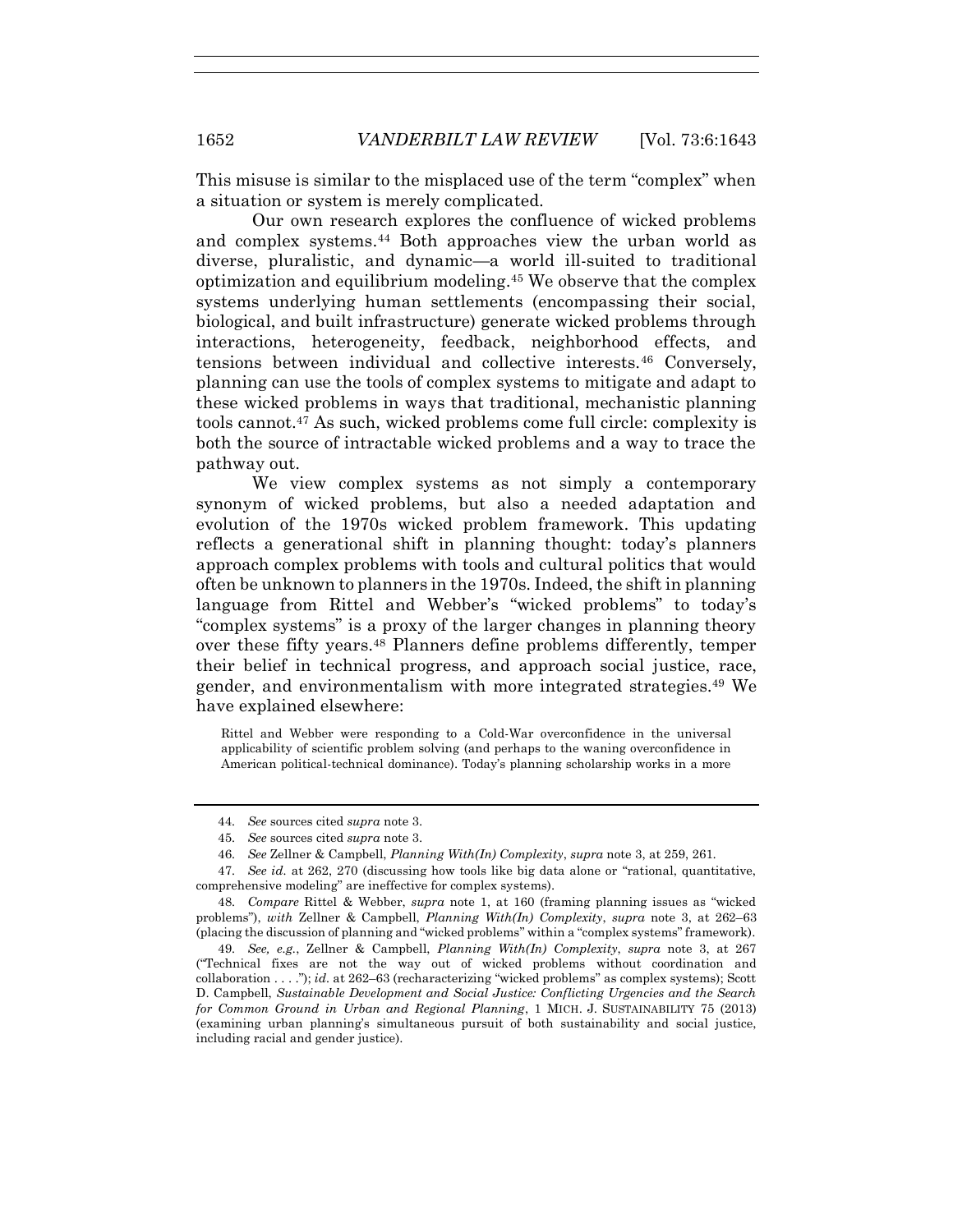bifurcated era . . . of healthy scientific skepticism (arising both from environmental and community activism), troubling anti-science (e.g., right-wing attacks on climate change modeling), and a new era of (over)confidence in information-age problem-solving (Big Data, networking, personal device connectivity, GIS, the "Internet of Things," and socalled "Smart Cities").<sup>50</sup>

Complex systems cannot "solve" wicked problems in the conventional, deterministic sense. But complex systems can help redefine and unravel wicked problems while retaining their diversity, interdependence, and "messiness." Complex systems tools—such as agent-based modeling, cellular automata, networks, and system dynamics—cannot predict the future or determine a single, optimal solution. They instead encourage both planners and citizens to explore various future scenarios, while considering interactions, feedback loops, social learning, and the emergence of innovative, new urban patterns and behaviors.<sup>51</sup> The very characteristics of wicked problems that trip up traditional statistical and mathematical analysis become prolific ingredients for complex systems analysis.

That said, the implementation of complex systems-based planning strategies still lags far behind its potential. Planners are quick to acknowledge complexity as a characteristic of cities but so far have been slow to convert complex systems thinking into concrete planning solutions.<sup>52</sup> We observe three stages: (1) a general acknowledgment of complexity as a characteristic; (2) analytically understanding the complex workings of a system; and (3) engaging complexity as a planning strategy.<sup>53</sup>

The first step is simply recognizing that urban systems are complex. This is a vital but often vapid statement, since frequently it is merely the observation that urban problems are difficult, messy, and intractable. And imprecise observers too casually conflate complicatedness (many variables, large scale, long-term) with complexity (interaction, feedback, uncertainty, adaptation, emergence).<sup>54</sup>

The second step is using complex systems reasoning and analysis to get inside the system and understand its internal workings, logic, and dynamics. This requires "thinking like an agent": How do

<sup>50.</sup> Zellner & Campbell, *Planning for Deep-Rooted Problems*, *supra* not[e 3,](#page-2-0) at 459.

<sup>51</sup>*. Id.* at 461 ("Complex systems analysis cannot resolve these challenges of uneven political power and resources. But complex systems tools can assist planners with other barriers to implementing communicative action: scalability, multiple forms of knowledge, highly technical information, long-term and cumulative impacts, and unintended consequences.").

<sup>52</sup>*. See* Zellner & Campbell, *Planning With(In) Complexity*, *supra* note [3,](#page-2-0) at 258–59 ("There is an enduring gap between acknowledgement of complexity and harnessing complexity . . . .").

<sup>53.</sup> *See infra* Table 2.

<sup>54</sup>*.* Zellner & Campbell, *Planning With(In) Complexity*, *supra* not[e 3,](#page-2-0) at 259.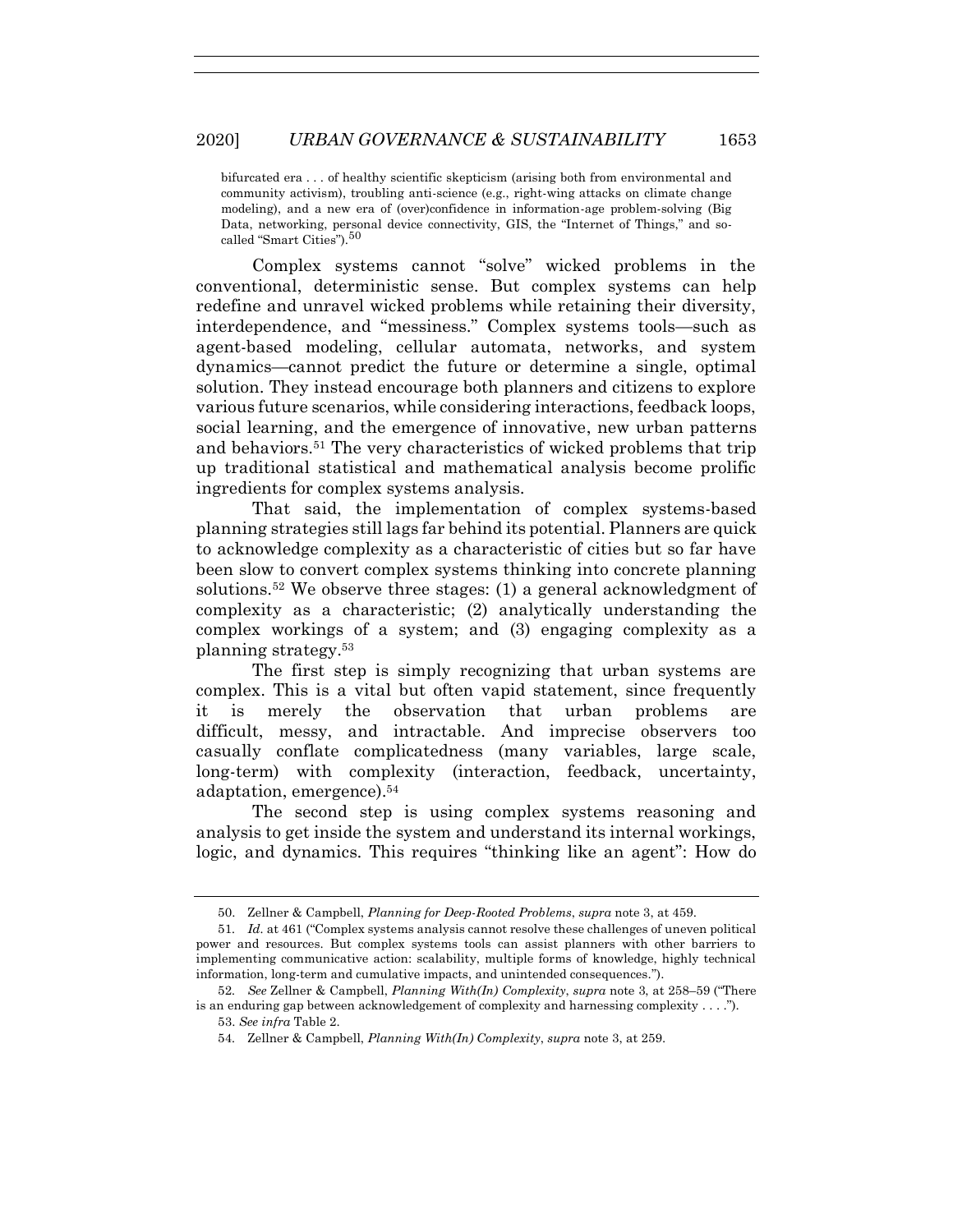agents (such as homeowners, employers, residents, commuters) interact, learn, cooperate, compete, and adapt with other agents in the system? What are the system-wide effects of the aggregation of individual decisions?<sup>55</sup>

The third step is the hardest: moving from analysis to planning practice. How does one incorporate complex systems thinking into the open political world of public planning and urban development? Strategies for this third step may be as varied as planning itself, such as exploring and evaluating a set of alternative future scenarios, visualizing the system-wide effects of a change in single or multiple policies, and engaging diverse stakeholders at a public meeting in complex systems thinking.<sup>56</sup>

We use this three-stage framework not only to suggest a pathway for planners to sequentially engage complexity, but also to explain why complexity has not been widely adopted in the profession. Planners often get stuck in the first or second step. This disconnect between description, explanation, and practical action is pervasive throughout planning and other public policy professions, though the complexity of urban systems makes this disjunction particularly acute.

### II. HOW DO PLANNERS THINK ABOUT SUSTAINABILITY?

Planning has explicitly engaged sustainability since the 1980s, with a growing emphasis since the 1990s.<sup>57</sup> Frequently idealized, and often contested, sustainability remains for urban planning a leitmotif, core value, and go-to keyword. Alternately thoughtful and picayune voices have bemoaned sustainability's shortcomings: its vague vision of the future, its dilution through overuse, and its deference to the status quo and system maintenance. Critics have argued for the concept's dethroning, either by resilience, regenerative cultures, or environmental justice. Yet sustainability retains its hold at the center of the field.<sup>58</sup>

This recent focus on sustainability builds on a much longer planning tradition of debating the broader tensions between urbanization and environmentalism. Urban planning, as a modern

<sup>55</sup>*. Id.*

<sup>56</sup>*. Id.*

<sup>57</sup>*. See, e.g.*, TIMOTHY BEATLEY & KRISTY MANNING, THE ECOLOGY OF PLACE: PLANNING FOR ENVIRONMENT, ECONOMY, AND COMMUNITY (1997); William E. Rees, *Defining "Sustainable Development*," CHS RSCH. BULL., May 1989, at 1; SIM VAN DER RYN & PETER CALTHORPE, SUSTAINABLE COMMUNITIES: A NEW DESIGN SYNTHESIS FOR CITIES, SUBURBS AND TOWNS (1991).

<sup>58</sup>*. See, e.g.*, Edward J. Jepson Jr., *Planning and Sustainability*, *in* URBAN PLANNING IN THE 21ST CENTURY 104–05 (2009) (discussing the centrality of sustainability to systems planning).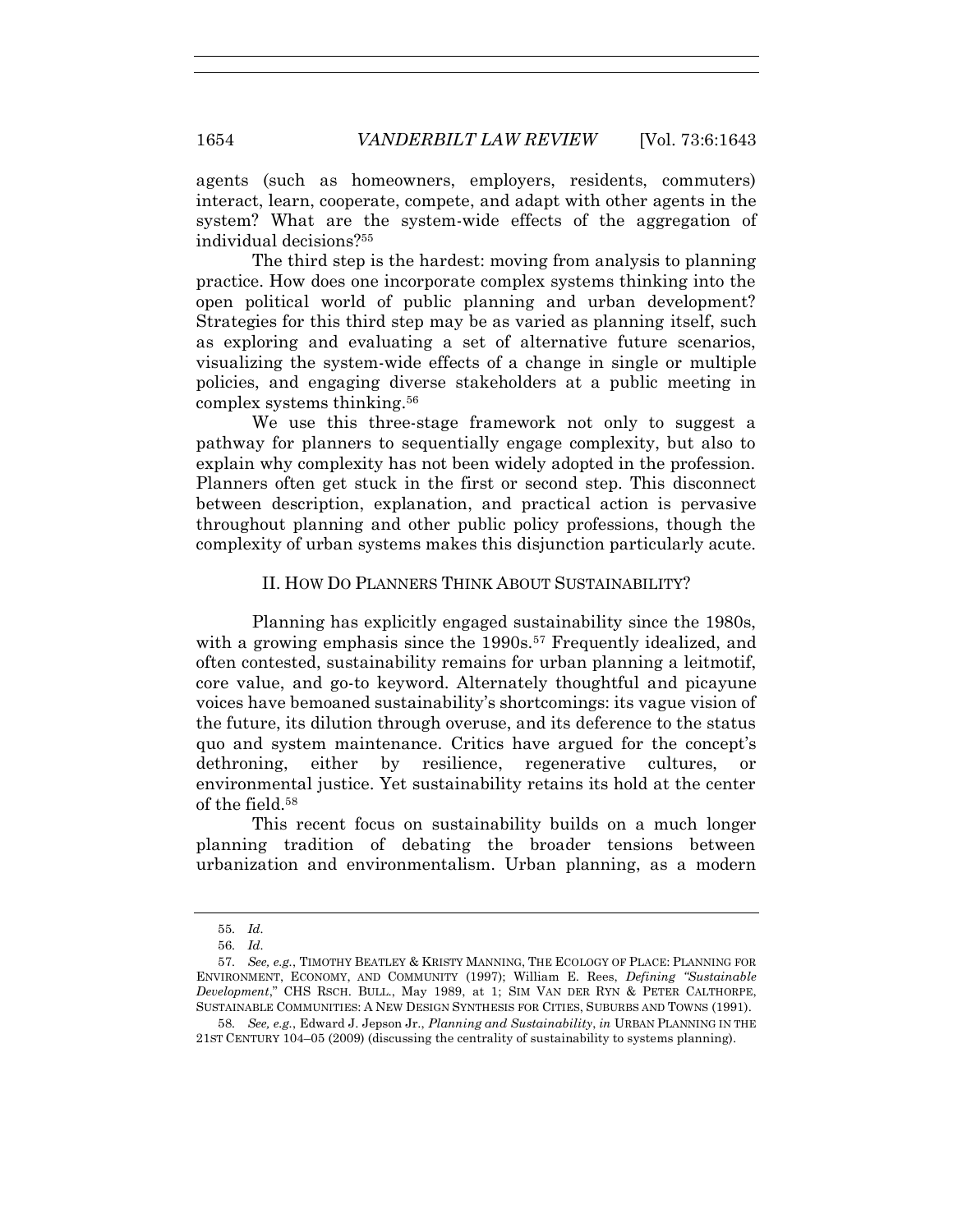<span id="page-12-0"></span>profession, arose as a child of the Progressive Era at the end of the nineteenth century, influenced by good government movements, housing reform, the conservation movement, city beautification efforts, and sanitary reform (especially efforts to provide clean water to cities).<sup>59</sup> At its core, planning was a collective, reformist response to the rapid urbanization of the industrial revolution and the massive conversion of rural and small-town landscapes into dense urban centers.<sup>60</sup> Managing the relationship between town and countryside, and thus between human economic activity and the natural environment, has long been a central task of planning—a task recently practiced under the banner of "sustainable development," but one with a much longer history.

Sustainable planning is thus a hybrid: a composite of old and new; of science and politics, technics and ideology; of homegrown, planning-specific ideas and many borrowed concepts from other fields; of analytical social critique, pre-industrial nostalgia, and lofty futuristic aspirations. It builds on Progressive Era garden cities and conservation, New Deal resource management, 1970s environmentalism and bioregionalism, and twenty-first century environmental justice and climate science.<sup>61</sup> It draws heavily on broader sustainability influences—from the Brundtland Report<sup>62</sup> to the Intergovernmental Panel on Climate Change<sup>63</sup>—while emphasizing the local governance and spatial development dimensions. Sustainability's emphasis on intergenerational and intergroup equity and focus on the long-range future in current decisionmaking resonate with urban planning's core values.<sup>64</sup> This inclusive, composite nature of sustainability sometimes leads to semantic frustration, but it has also created a dynamic, evolving, and broadly supported agenda for planning.

<span id="page-12-1"></span>Contemporary urban planning is the governance practice of reconciling tensions between divergent stakeholders over the use of space, whether zoning regulations, property rights, public space and access, spillover effects, transportation mobility, infrastructure, and so

<sup>59</sup>*.* Susan S. Fainstein, *Urban Planning*, ENCYCLOPEDIA BRITANNICA (July 20, 1998), https://www.britannica.com/topic/urban-planning/The-era-of-industrialization [https://perma.cc/ G5EB-Z2FF].

<sup>60</sup>*. See id.* ("Giant sprawling cities developed during this era . . . .").

<sup>61.</sup> Campbell, *supra* note [49,](#page-9-0) at 77; *see also* Fainstein, *supra* note [59](#page-12-0) (discussing how Ebenezer Howard's utopian concept of a garden city influenced the appearance of residential areas in the United States).

<sup>62</sup>*. See* WORLD COMM'N ON ENV'T & DEV., OUR COMMON FUTURE (1987) [hereinafter Brundtland Report].

<sup>63</sup>*. See* INTERGOVERNMENTAL PANEL ON CLIMATE CHANGE, SUMMARY FOR URBAN POLICYMAKERS: WHAT THE IPCC REPORT ON GLOBAL WARMING OF 1.5 C MEANS FOR CITIES (2018).

<sup>64.</sup> Campbell, *supra* note [49,](#page-9-0) at 88 ("Sustainability also endures because it taps into planning's core ideas and values, and links well to other dominant themes in contemporary planning . . . .").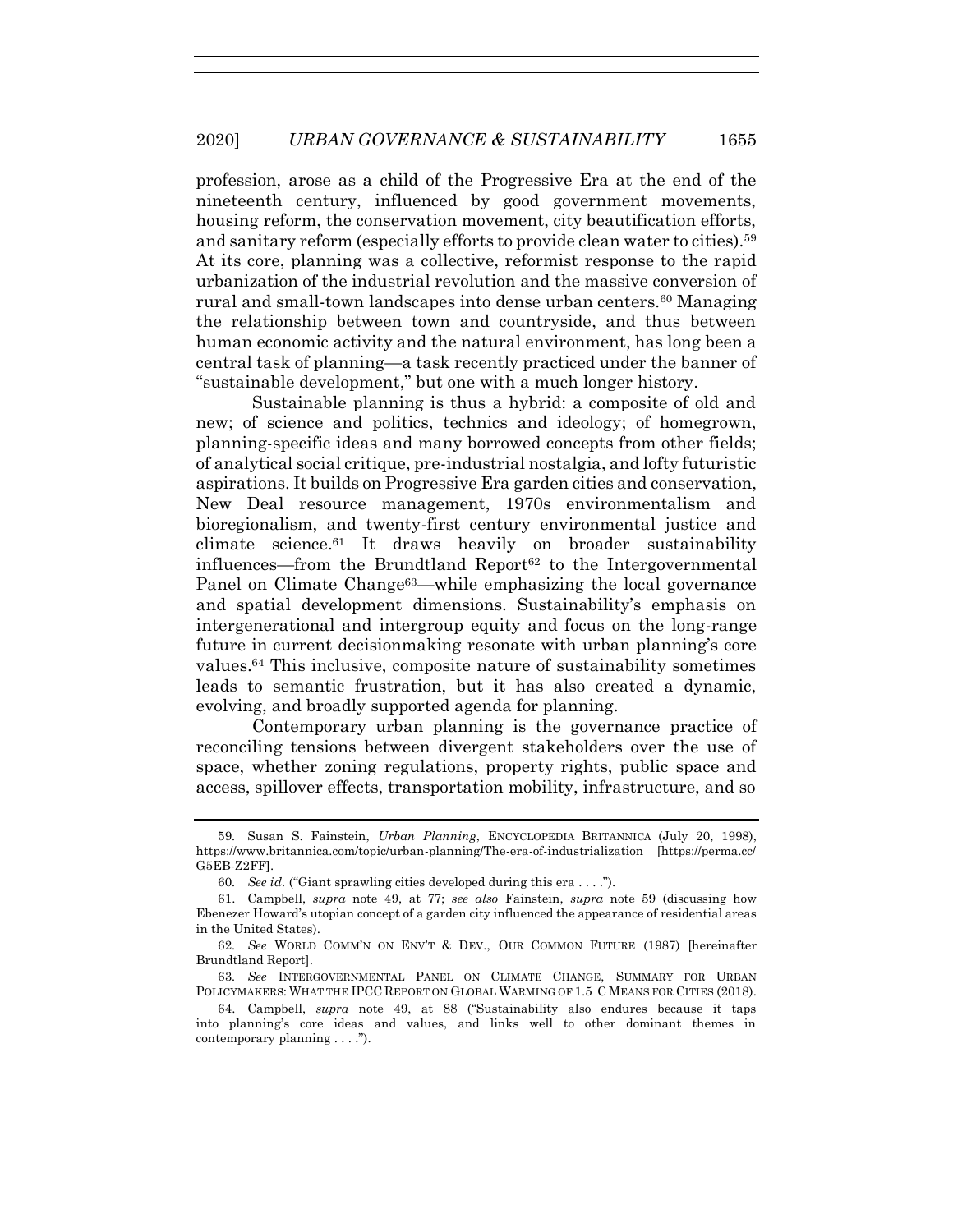on.<sup>65</sup> In broad terms, planning manages tension between three core impulses: economic development, environmental protection, and social equity. We can call this triad the "planner's triangle,"<sup>66</sup> with sustainability at its heart.<sup>67</sup>

Promoting the green, productive, and fair city is not a simple task, yet it can be achieved through the engaged and persistent negotiation for balance in three tensions: the resource conflict (between environmental protection and economic development), the property conflict (between economic development and social justice), and the development conflict (between environmental protection and social justice). These conflicts reflect the tensions intrinsic to urban societies.

<span id="page-13-1"></span><span id="page-13-0"></span>FIGURE 1: THE PLANNER'S TRIANGLE<sup>68</sup>



The resolution of each of these three conflicts requires institutional frameworks (legal, regulatory, market-based, political).

<sup>65</sup>*. See* Zellner & Campbell, *Planning With(In) Complexity*, *supra* note [3,](#page-2-0) at 259 (positing that employing complexity as a planning strategy requires engaging diverse stakeholders in complex systems thinking that involves trade-offs).

<sup>66.</sup> *See infra* Figure 1 (The Planner's Triangle).

<sup>67.</sup> Scott Campbell, *Green Cities, Growing Cities, Just Cities? Urban Planning and the Contradictions of Sustainable Development*, 62 J. AM. PLAN. ASS'N, 29, 298, 301–05 (1996) [hereinafter Campbell, *Green Cities*]; Scott D. Campbell, *The Planner's Triangle Revisited: Sustainability and the Evolution of a Planning Ideal That Can't Stand Still*, 82 J. AM. PLAN. ASS'N 388, 389 (2016) [hereinafter Campbell, *The Planner's Triangle Revisited*].

<sup>68.</sup> This version of the Planner's Triangle has been revised and updated. *Compare* Campbell, *The Planner's Triangle Revisited*, *supra* note [67,](#page-13-0) at 389, *with* Campbell, *Green Cities*, *supra* note [67,](#page-13-0) at 298.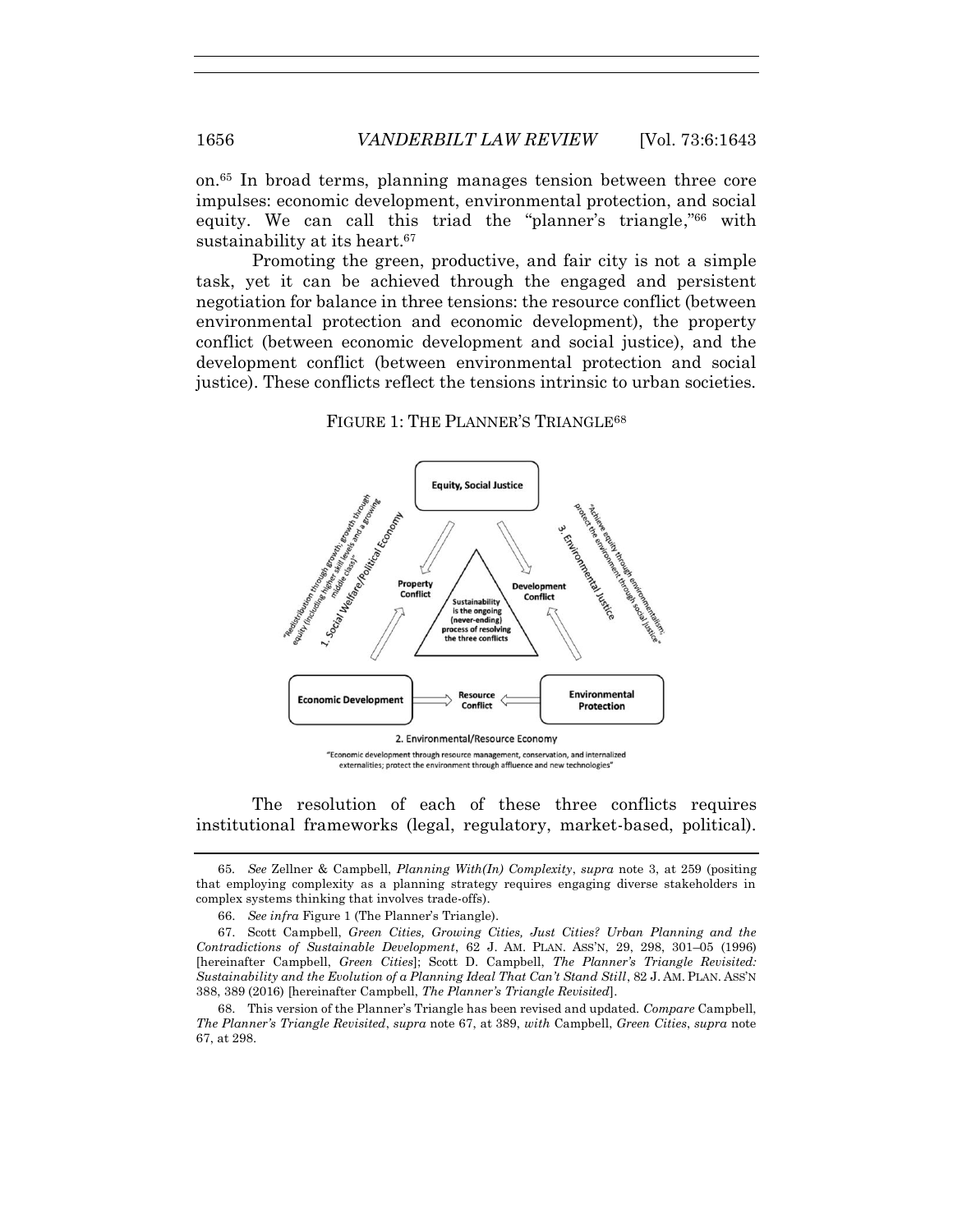This leads to a distinctive history of governance for each conflict. The first conflict to be formally engaged was the property conflict, through the incremental construction of the modern social welfare state (e.g., the 1880s in Germany, the beginning of the twentieth century in the United Kingdom, the 1930s in the United States).<sup>69</sup> The state stepped in to address tensions between the interests of economic development (e.g., industrial capital) and social justice (e.g., labor unions, housing advocates) in an era of rapid urban industrialization. The broader institutions to engage these property conflicts are thus well established, both at the national and local levels, notwithstanding recent neoliberal austerity pushbacks. The resource conflict led to more recent elaborate institutions of environmental regulation and resource management.<sup>70</sup> Like the social welfare state, these arrangements vary widely by state and nation, are often woefully insufficient, and are challenged by political opposition, yet nevertheless remain "richly embedded in the institutions of the modern state and in the practices of planning." <sup>71</sup> The development conflict, unlike the prior two conflicts, lacks a stable and consensus governance framework:

By contrast, there is arguably no corresponding set of established, robust institutions to manage the development conflict, either internationally or domestically. Environmental justice (EJ) may be a rich area of scholarship and community organizing (such as community benefits agreements), but it remains otherwise underdeveloped and not adequately embedded in institutional practices and regulation (despite the existence, for example, of a modest-sized EPA program on EJ).<sup>72</sup>

The Planner's Triangle has been appealing for both its simplicity and its depth: a simplicity that is stable and a depth that allows for a dynamic interplay between persistence and fragility, the kind of creative destruction that C.S. Holling, Lance Gunderson, Gary Peterson, and other scholars draw from to describe resilient systems.<sup>73</sup> Although many have envisioned sustainable development as a win-win outcome to enable continued growth without environmental costs, the model's focus on reconciling three conflicts suggested a more realistic view of the inevitability of trade-offs in a finite world.<sup>74</sup> Sustainability at the center of this triangle meant, perhaps, the realization of it as an

<sup>69</sup>*. See* Campbell, *The Planner's Triangle Revisited*, *supra* not[e 67,](#page-13-0) at 389.

<sup>70.</sup> *Id.* at 392; *see also* Campbell, *Green Cities*, *supra* note [67,](#page-13-0) at 299 (highlighting the resource management aspect through the example of timber yields).

<sup>71.</sup> Campbell, *The Planner's Triangle Revisited*, *supra* not[e 67,](#page-13-0) at 392.

<sup>72.</sup> *Id.*; *see also* Campbell, *Green Cities*, *supra* note [67,](#page-13-0) at 309 (arguing for an expansion in joint tasks like public-private partnerships).

<sup>73.</sup> C.S. Holling, Lance H. Gunderson & Garry D. Peterson, *Sustainability and Panarchies*, *in* PANARCHY: UNDERSTANDING TRANSFORMATIONS IN HUMAN AND NATURAL SYSTEMS 63, 72–74 (C.S. Holling & Lance H. Gunderson eds., 2002).

<sup>74.</sup> Campbell, *The Planner's Triangle Revisited*, *supra* not[e 67,](#page-13-0) at 396.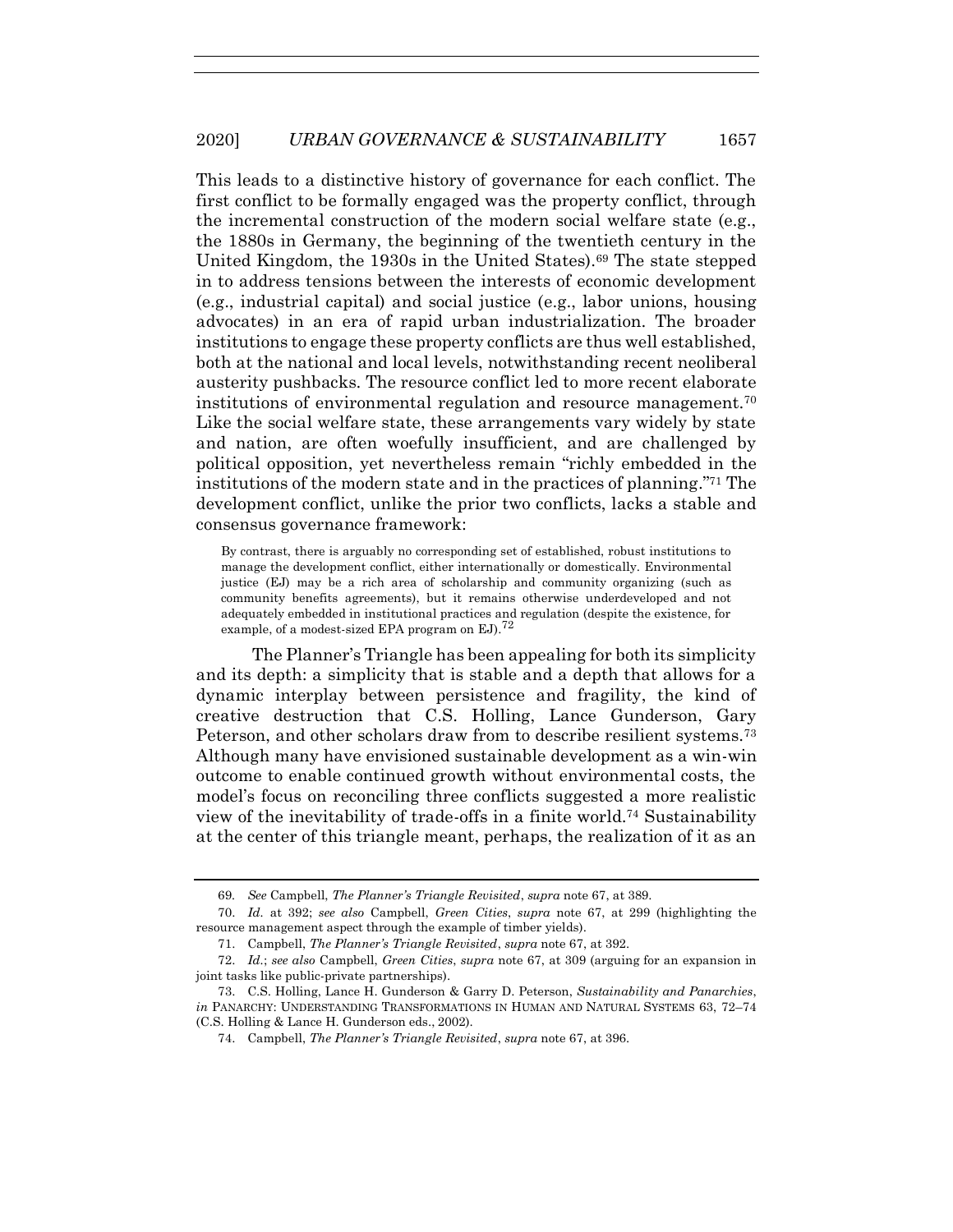elusive, moving target. While impossible to reach, it is the process of attempting sustainability through a purposeful planning practice that can allow us to, at the very least, bring these tensions to the forefront, make them visible, and negotiate them, which is better than the alternative of assuming these conflicts away.<sup>75</sup>

<span id="page-15-1"></span>Urban planners have thus embraced the vision and ideology of sustainability as a central organizing principle for their discipline. But how well have planners integrated sustainability into planning practice and translated these ideals into outcomes measured by environmental quality and improved public health? Twenty years ago, Phil Berke and Maria Conroy evaluated thirty comprehensive plans to assess how well cities were planning for sustainable development.<sup>76</sup> They found no major differences between plans that explicitly and intentionally incorporated sustainability principles and those that did not.<sup>77</sup> The former tended to emphasize only some principles, particularly the livable built environment, but did not offer a balanced approach among all the others identified.<sup>78</sup> Very little attention was given to the polluter pay principle and the responsible regionalism principle, since these would require major institutional and political changes that in the United States, at least, are not widely supported by powerful sectors of society.<sup>79</sup> A survey of medium and large cities found that cities were not systematic in their adoption of sustainability initiatives, and there was little evidence of a broader commitment in terms of specific sustainability plans and sustainability positions.<sup>80</sup> More recently, Liao et al. built on a longitudinal national data set of local plans for sustainability between 2010 and 2015 to study the relationship between planning and implementation of sustainability strategies, looking at both places where sustainability was explicitly a goal of local plans and places where it was not.<sup>81</sup> While having plans in place was found to be correlated with higher levels of action, that effect tended to be shortlived.<sup>82</sup> Both resource availability and commitment and citizen

<span id="page-15-0"></span><sup>75</sup>*. Id.*

<sup>76.</sup> Philip R. Berke & Maria Manta Conroy, *Are We Planning for Sustainable Development? An Evaluation of 30 Comprehensive Plans*, 66 J. AM. PLAN. ASS'N 21 (2000).

<sup>77</sup>*. Id.* at 26.

<sup>78</sup>*. Id.* at 27.

<sup>79</sup>*. Id.* at 29–30.

<sup>80.</sup> Devashree Saha & Robert G. Paterson, *Local Government Efforts to Promote the "Three Es" of Sustainable Development: Survey in Medium to Large Cities in the United States*, 28 J. PLAN. EDUC. & RSCH. 21, 28 (2008).

<sup>81.</sup> Lu Liao, Mildred E. Warner & George C. Homsy, *When Do Plans Matter? Tracking Changes in Local Government Sustainability Actions from 2010 to 2015*, 86 J. AM. PLAN. ASS'N 60 (2020).

<sup>82</sup>*. Id.* at 68.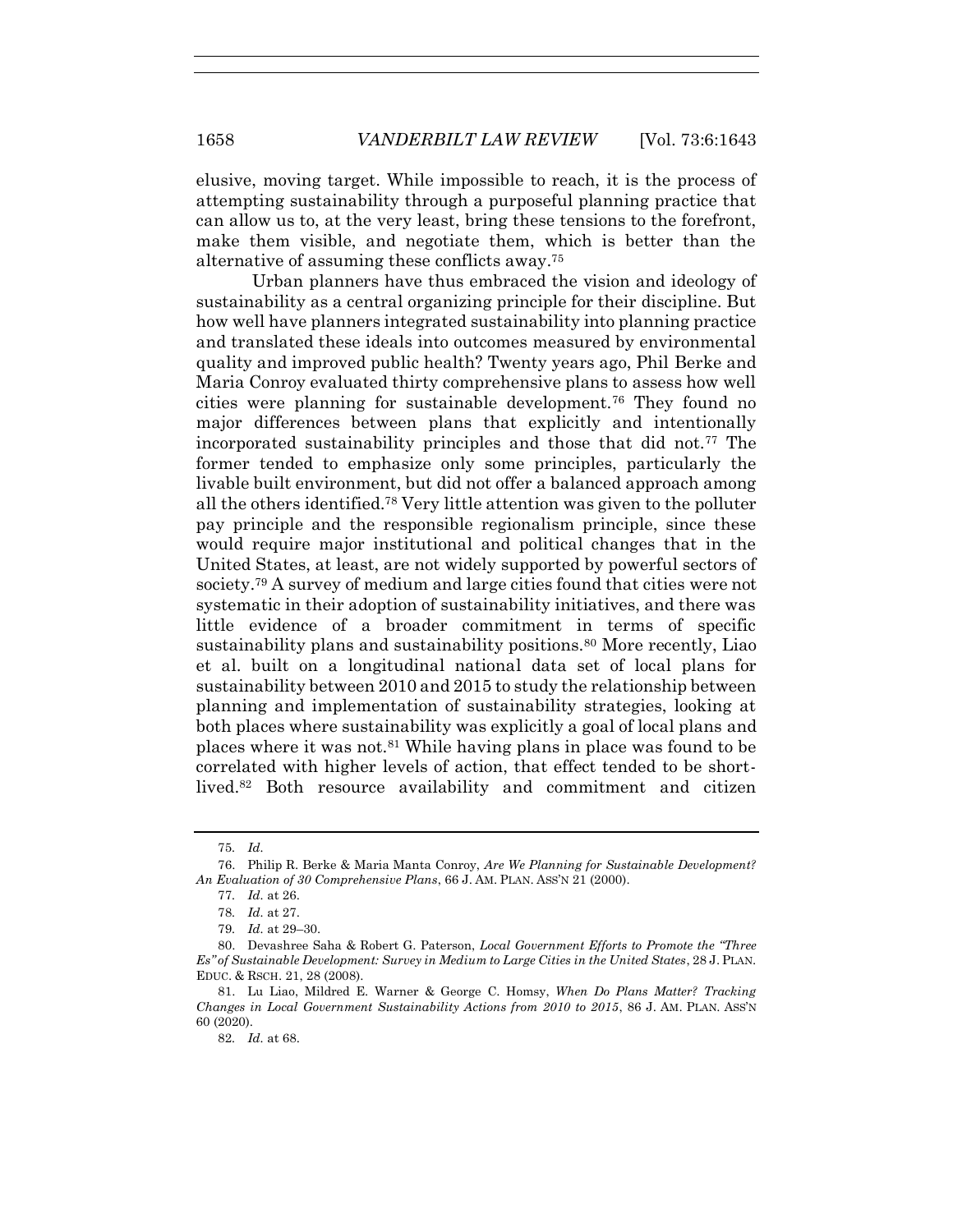participation also increased action.<sup>83</sup> This trend is confirmed by a survey administered in 2015 in which many respondents considered environmental protection a priority, though only a third reported adoption in planning documents.<sup>84</sup> Moreover, economic factors and priorities compete with sustainability goals and present an obstacle to sustainability planning in the form of financial constraints for implementation.<sup>85</sup>

The above assessment underlines the highly varied levels of engagement with sustainability. We identify three levels, which parallel the three stages we identified in working with complexity (acknowledgement, analysis, implementation).<sup>86</sup> That is, planners face three questions in confronting sustainability: (1) What is wrong with the current situation? (2) How did our history of urbanization (and our approach to using environmental resources to build and run cities) lead to this crisis? (3) What is to be done?

The first stage is the acknowledgment of the current environmental crisis: to use the concept of unsustainability to reinterpret environmental impacts with an emphasis on rates of resource depletion and regeneration, and thus the threat to the longterm viability of natural systems.<sup>87</sup> The Brundtland Report codified and elevated this framework of recognizing the tensions among economic development, environment protection, and addressing the needs of the poor in undeveloped communities.<sup>88</sup> Sustainability becomes both a metric to identify the environmental costs of current practices and an aspirational goal for the future.

The second stage is to decipher the underlying causes of this crisis: to advance beyond seeing unsustainability as a general symptom and develop a systemic diagnosis of our unsustainable cities and their structural dynamics.<sup>89</sup> This incorporates in-depth analysis by building on a scientific understanding of socio-ecological systems and their feedback mechanisms. This is a challenging task since it involves not just the detailed understanding of multiple systems (nature, the economy, cities, politics), each with their own methods and logic, but

<sup>83</sup>*. Id.* at 69.

<sup>84.</sup> ICMA, SUSTAINABLE CMTYS. DIV. OF THE AM. PLAN. ASS'N., SMALL TOWN & RURAL PLAN. DIVS. OF THE AM. PLAN. ASS'N, BINGHAMTON UNIV., CORNELL UNIV. & U.S. DEP'T OF AGRIC., LOCAL GOVERNMENT SUSTAINABILITY PRACTICES, 2015 SUMMARY REPORT 1 (2016), https://icma.org/sites/default/files/308135\_2015%20Sustainability%20Survey%20Report%20Final .pdf [https://perma.cc/PR7T-4T7F].

<sup>85</sup>*. Id.* 

<sup>86</sup>*. See infra* Table 2.

<sup>87</sup>*. See infra* Table 2 (Stage 1: Acknowledgement).

<sup>88.</sup> Brundtland Report, *supra* not[e 62,](#page-12-1) at 5–6.

<sup>89</sup>*. See infra* Table 2 (Stage 2: Analysis).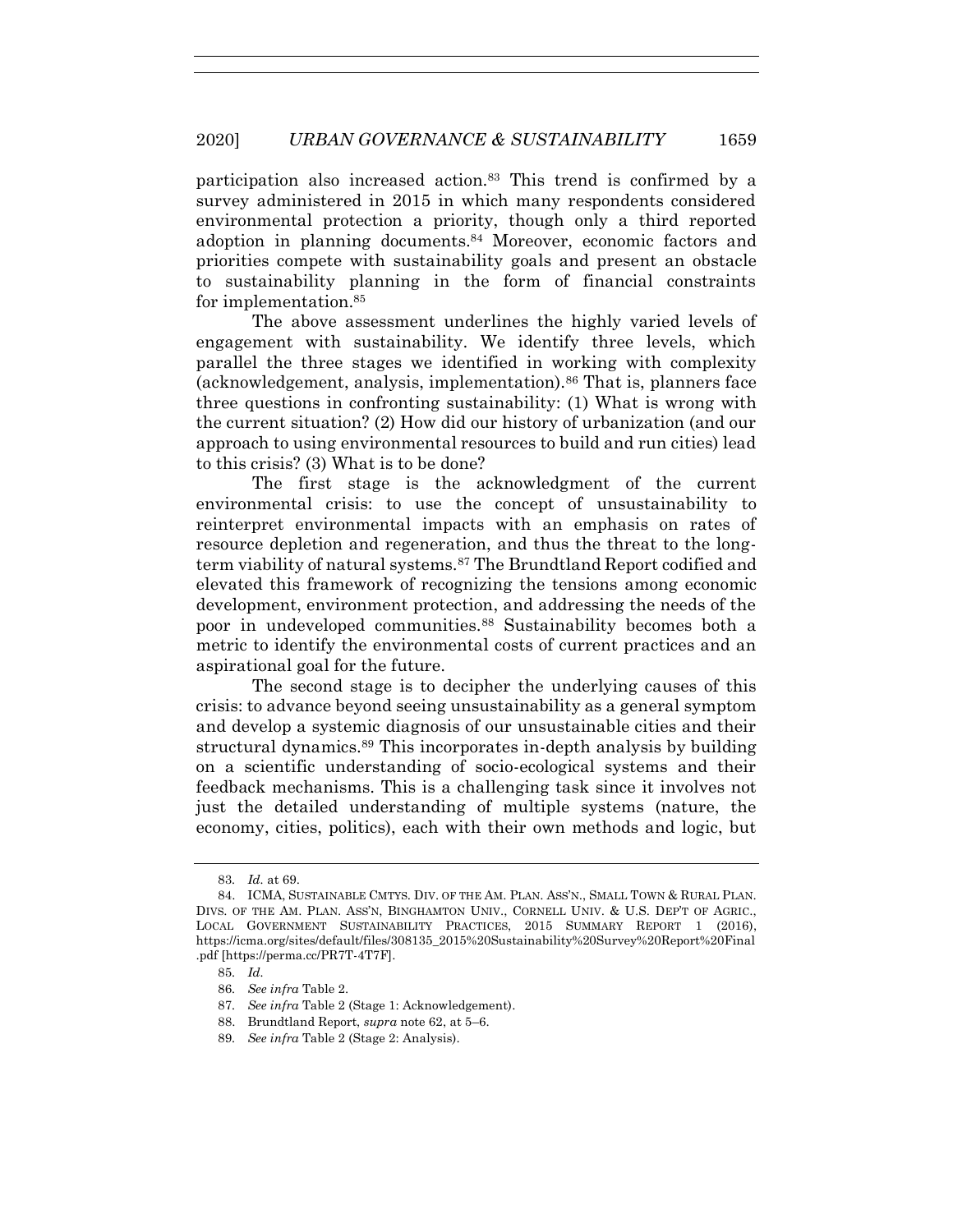also understanding how these various systems interact and collide.<sup>90</sup> This is where we observe planning lagging, as the field is not particularly strong in providing the training required to build on this understanding to then propose appropriate planning strategies (the next phase, below).

The third stage is to develop planning strategies to steer these systems into more sustainable outcomes.<sup>91</sup> Beyond knowledge of technology, design, and future scenarios modeling, this involves the ability to translate plans into effective policy and find ways to leverage resources and political alliances to overcome opposition and get these plans implemented. This also necessitates the participation of diverse stakeholders, as trade-offs are inevitable and must be negotiated. Given the lack of training required to better understand socio-ecological systems and, with that understanding, support the design of effective planning strategies, sustainability is incorporated as a concept in planning documents, but it does not always lead to progress in the fundamental approach to planning.<sup>92</sup> Planning as a field is not sufficiently contributing to generating alternative solutions. Table 2 below summarizes the three stages (acknowledgement, analysis, and implementation) as they relate to both complexity and sustainability.

<sup>90.</sup> Zellner & Campbell, *Planning With(In) Complexity*, *supra* not[e 3,](#page-2-0) at 259–60.

<sup>91</sup>*. See infra* Table 2 (Stage 3: Implementation (Governance)).

<sup>92</sup>*. See, e.g.*, Liao et al., *supra* note [81,](#page-15-0) at 71 ("A more comprehensive and integrative set of considerations may be required to encourage continued increase in local government sustainability efforts in the long run . . . .").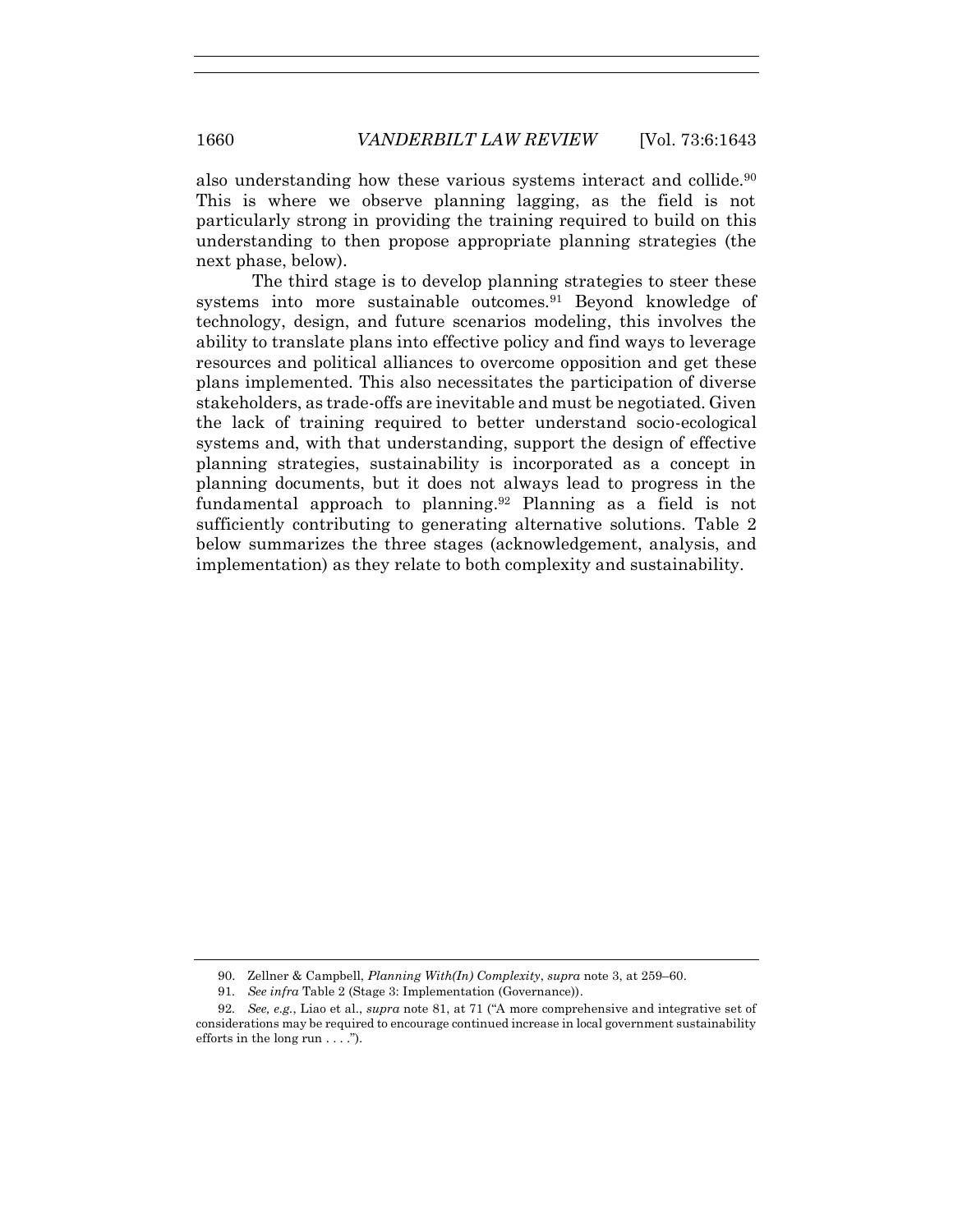#### 2020] URBAN GOVERNANCE & SUSTAINABILITY

# TABLE 2: THREE STAGES OF ENGAGING COMPLEXITY AND SUSTAINABILITY IN URBAN SYSTEMS

|                | Stage 1:<br>Acknowledgment                                                                                                                                                                                          | <b>Stage 2:</b><br>Analysis                                                                                                                                                                                                                                                                    | Stage 3:<br>Implementation<br><i>(Governance)</i>                                                                                                                                                                                                                                       |
|----------------|---------------------------------------------------------------------------------------------------------------------------------------------------------------------------------------------------------------------|------------------------------------------------------------------------------------------------------------------------------------------------------------------------------------------------------------------------------------------------------------------------------------------------|-----------------------------------------------------------------------------------------------------------------------------------------------------------------------------------------------------------------------------------------------------------------------------------------|
| Sustainability | Recognition of the<br>costs of<br>environmental<br>damage and the long-<br>term unviability of<br>the status-quo<br>Unsustainability as a<br>symptom                                                                | <b>Understanding of</b><br>unsustainability as<br>the product of socio-<br>technological-<br>ecological systems<br>(mass urbanization)<br>An analytical<br>diagnosis of the<br>underlying causes<br>and dynamics of<br>unsustainable<br>practices<br>Sustainability as an<br>analytical method | Converting this<br>analytical knowledge into<br>policy & practice to<br>manage conflicting trade-<br>offs and transform the<br>functioning of the urban<br>environmental system<br>(may include SES<br>modeling; participatory<br>modeling)<br>Sustainability as a<br>planning strategy |
| Complexity     | A view from outside<br>looking in<br>Treats complexity as<br>a black box<br>Statements such as<br>"cities are complex!"<br>(without advancing)<br>beyond that general<br>observation)<br>Complexity as a<br>symptom | Understanding<br>complexity from the<br>inside<br>Using complex<br>systems reasoning<br>and analysis<br><b>Encourages</b><br>"thinking like an<br>agent"—<br>understanding the<br>logic of agent based<br>modeling ("ABM")<br>Complexity as a<br>$d$ ynamic                                    | Moving from analytical<br>observation to practice<br>Using participatory<br>modeling to connect<br>interventions with<br>plausible outcomes<br>Complexity as a strategy                                                                                                                 |

1661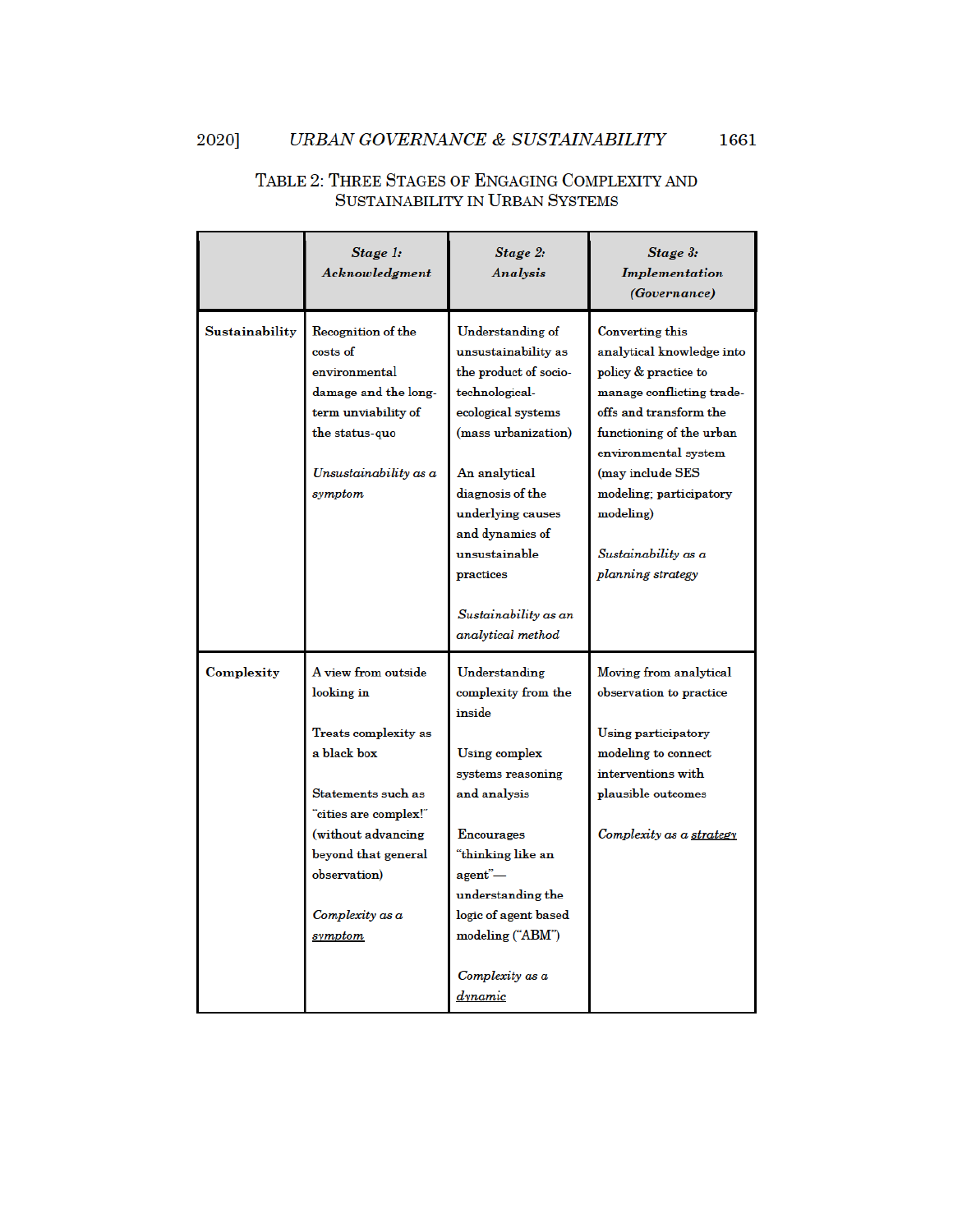# III. THE CONUNDRUM OF RECONCILING GROWTH AND SUSTAINABILITY

Urban planning's engagement with sustainability would arguably be far easier—and more straightforward—if the field's sole responsibility was to design and manage cities to protect the natural environment. The profession would single-mindedly promote the strict regulation of new construction, discourage private auto and air travel, tightly regulate polluting industries and infrastructures, and mandate smaller housing units to be clustered near urban centers with strict open space preservation beyond city limits. But urban planning has a much broader professional portfolio: promoting vibrant local economies and strong fiscal revenues with expanding job markets, advocating for the needs of the poor and marginalized, as well as fostering healthy living conditions and good urban design.<sup>93</sup> These divergent priorities pull planners in competing directions.<sup>94</sup> The result is an ambivalent relationship towards growth of cities, land consumption, housing, employment, natural resource consumption, and GDP.

There is a long tradition in planning of resisting excessive growth and mitigating the negative impacts of such growth.<sup>95</sup> And yet urban planning is an arm of local government, which has many strong motives to promote growth—increase tax revenues, improve public services, promote real estate and construction sectors, and strengthen political power—and many dire examples of the social and political costs of urban decline.<sup>96</sup> The critical social geographer David Harvey astutely observed this seemingly unavoidable professional mandate:

[T]he planner's task is to contribute to the processes of social reproduction and that in so doing the planner is equipped with powers vis-à-vis the production, maintenance, and management of the built environment which permit him or her to intervene in order to stabilize, to create the conditions for "balanced growth" . . .  $^{97}$ 

Planning's conflicted stance toward growth in turn leads to a complex and often convoluted approach to sustainability: the profession overtly professes a loyal commitment to environmental stewardship but has a tacit growth imperative. And this intrinsic contradiction creates

<sup>93</sup>*. See* Nikil Saval, *The Plight of the Urban Planner*, NEW YORKER (Nov. 20, 2019), https://www.newyorker.com/books/under-review/the-plight-of-the-urban-planner [https://perma.cc/4R5E-MMVL].

<sup>94</sup>*. See supra* notes [66](#page-13-1)–[75](#page-15-1) and accompanying text (discussing the Planner's Triangle).

<sup>95</sup>*. See, e.g.*, George E.H. Gay, *State Solutions to Growth Management: Vermont, Oregon, and a Synthesis*, 10 NAT. RES. & ENV'T 13 (1996) (detailing the history of incentives and problems with rapid urban growth and attempted state regulatory solutions).

<sup>96</sup>*. See* Brent T. White, Simone M. Sepe & Saura Masconale, *Urban Decay, Austerity, and the Rule of Law*, 64 EMORY L.J. 1, 3 (2014) (highlighting issues facing cities like Detroit and Baltimore).

<sup>97.</sup> DAVID HARVEY, THE URBANIZATION OF CAPITAL: STUDIES IN THE HISTORY AND THEORY OF CAPITALIST URBANIZATION 175 (1985).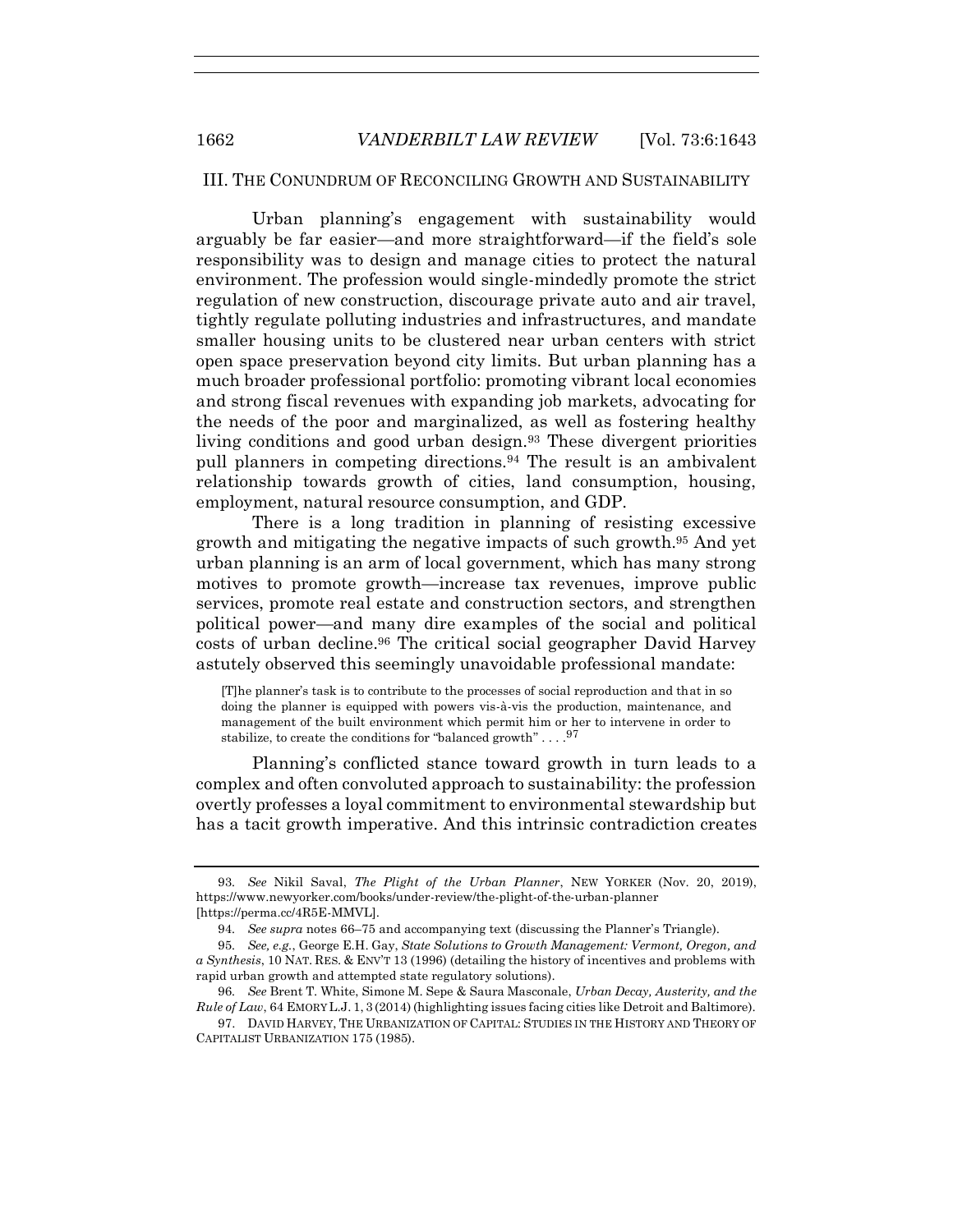a stubborn impediment to progressing beyond the first stage of sustainability (acknowledgement) through the second (analysis) and to the third (implementation).<sup>98</sup> For some planners, this barrier takes the form of a general lack of understanding—or outright denial—of the existence of biophysical limits to unlimited growth that is embedded in most planning efforts.<sup>99</sup> For expanding cities, this growth is often a given. For struggling cities, it is an unquestioned (though often elusive) aspiration. Not growing is often interpreted not just as decline, but as failure, something to avoid at all costs. In recent years the degrowth movement has emerged, but has nevertheless been met with significant skepticism and remains more central to activism—and stronger in Europe than in the United States—than to planning scholarship or practice.<sup>100</sup> Before the degrowth movement, "shrinking cities" was a relatively marginal interest in planning, but whose focus remained the management of decline, a resignation after population is already lost, most certainly not an aspiration or a planned strategy ahead of depopulation.<sup>101</sup> We still use "housing starts," new building permits, construction employment, traffic volume, retail expansion, and GDP growth as markers of a healthy economy.

The landmark Brundtland Report revealed this conflicting role of growth as both exacerbating environmental degradation and bringing millions out of poverty:

Humanity has the ability to make development sustainable—to ensure that it meets the needs of the present without compromising the ability of future generations to meet their own needs. The concept of sustainable development does imply limits—not absolute limits but limitations imposed by the present state of technology and social organization on environmental resources and by the ability of the biosphere to absorb the effects of human activities. But technology and social organization can be both managed and improved to make way for a new era of economic growth.<sup>102</sup>

100. Ari Aukusti Lehtinen, *Degrowth in City Planning*, 196 FENNIA 43, 44 (2018); François Schneider, *Housing for Degrowth Narratives*, *in* HOUSING FOR DEGROWTH: PRINCIPLES, MODELS, CHALLENGES AND OPPORTUNITIES 14, 14 (Anitra Nelson & François Schneider eds., 2019).

101. Justin B. Hollander, Karina M. Pallagst, Terry Schwarz & Frank J. Popper, *Planning Shrinking Cities*, 72 PROGRESS PLAN. 223, 223–24 (2009); RYAN, *supra* note [31,](#page-7-0) at 20–22; Brent D. Ryan & Shuqi Gao, *Plan Implementation Challenges in a Shrinking City: A Conformance Evaluation of Youngstown's (OH) Comprehensive Plan with a Subsequent Zoning Code*, 85 J. AM. PLAN. ASS'N 424 (2019).

102. Brundtland Report, *supra* not[e 62,](#page-12-1) at 8.

<sup>98.</sup> Zellner & Campbell, *Planning With(In) Complexity*, *supra* note [3,](#page-2-0) at 259–60 (identifying and explaining "three stages: (1) external acknowledgement of complexity; (2) understanding complexity from the inside; and (3) engaging complexity as a planning strategy").

<sup>99.</sup> William E. Rees, *Cities as Dissipative Structures: Global Change and the Vulnerability of Urban Civilization*, *in* SUSTAINABILITY SCIENCE: THE EMERGING PARADIGM AND THE URBAN ENVIRONMENT 247, 249 (M.P. Weinstein & R.E. Turner eds., 2012) ("The growth-oriented beliefs, values, and assumptions underpinning contemporary economic models and consequential 'environmental' behavior are fundamentally at odds with the biophysical laws and dynamics governing vital ecosystems and geophysical systems.").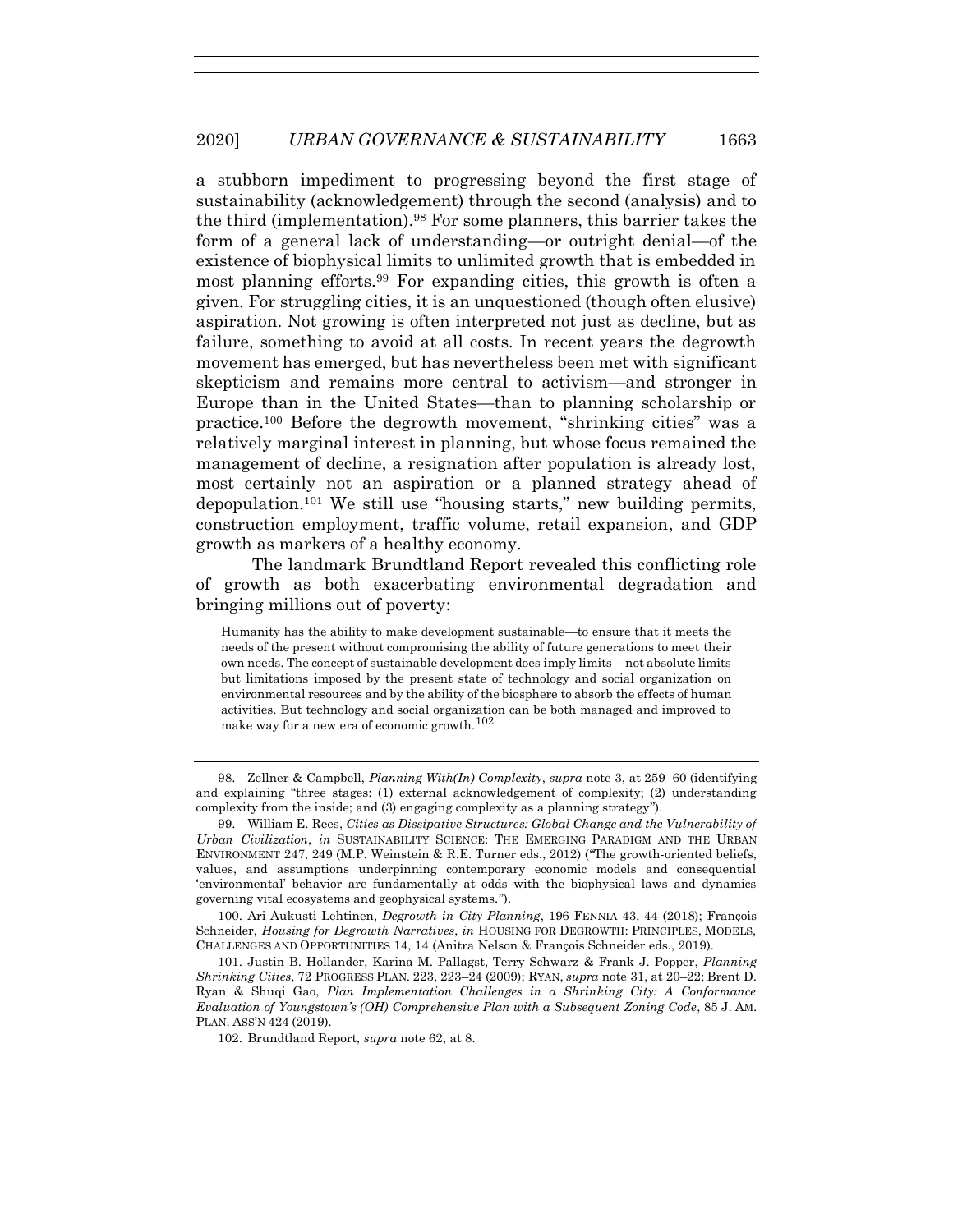The Commission dances a contradictory *pas de deux* around the issue of growth—both acknowledging the present-day need for limits but also diplomatically presuming that future generations will behave better and manage growth and technology in more responsible ways than past generations have.

<span id="page-21-0"></span>The urgent challenge, then, is to find an alternative to the strategy of growing our way out of social inequality. We will have to come to terms with what all systems scientists know full well: unlimited growth is not possible in a finite world.<sup>103</sup> There is no such thing as sustainable growth.<sup>104</sup> Growth, paradoxically, leads to collapse. Our regional and global resource systems are already following that trajectory.<sup>105</sup> An alluring solution would be to promote sustainability by curbing growth, and indeed some economists<sup>106</sup> and systems thinkers<sup>107</sup> have long argued for steady state economics. It is an appealing vision of sustainability: a future where human development is driven not by the expansion of material consumption of goods and natural resources, but rather by the intensification and refinement of non-material development (in the arts, education, culture, social capital). Why, then, are these no-growth arguments (of decoupling social progress from resource exploitation) commonly dismissed or ignored? Society has developed a long-running habit of relying on the paradigm of growth as an expedient solution to social problems.<sup>108</sup> If social strife chronically arises from conflicts over limited and unequal access to property (land, housing, food, resources, capital), then society has habitually sought to

108. William E. Rees, *Globalization and Sustainability: Conflict or Convergence?*, 22 BULL. SCI., TECH. & SOC'Y 249, 251 (2002):

<span id="page-21-1"></span><sup>103.</sup> DONELLA H. MEADOWS, DENNIS L. MEADOWS, JØRGEN RANDERS & WILLIAM W. BEHRENS III, THE LIMITS TO GROWTH: A REPORT FOR THE CLUB OF ROME'S PROJECT ON THE PREDICAMENT OF MANKIND 178–79 (1972).

<sup>104.</sup> Moira Zellner, *It Is Easier to Be Smart Than to Be Green*, *in* REMAKING THE URBAN SOCIAL CONTRACT: HEALTH, ENERGY, AND THE ENVIRONMENT 87, 89 (Michael A. Pagano ed., 2016).

<sup>105.</sup> Graham M. Turner, *A Comparison of* The Limits of Growth *with 30 Years of Reality*, 18 GLOB. ENV'T CHANGE 397, 400; Graham M. Turner, *On the Cusp of Global Collapse? Updated Comparison of* The Limits of Growth *with Historical Data*, 21 GAIA: ECOLOGICAL PERSPS. FOR SCI. & SOC'Y 116, 120–21 (2012).

<sup>106.</sup> HERMAN E. DALY, STEADY STATE ECONOMICS (2d. ed. 1991); HERMAN E. DALY & JOHN B. COBB, JR., FOR THE COMMON GOOD: REDIRECTING THE ECONOMY TOWARD COMMUNITY, THE ENVIRONMENT, AND A SUSTAINABLE FUTURE (1989).

<sup>107.</sup> MEADOWS ET AL., *supra* note [103,](#page-21-0) at 156–61.

All major national governments and mainstream international agencies are united in a vision of global development and poverty alleviation centered on unlimited economic expansion fueled by open markets and more liberalized trade. At the heart of this expansionist vision (the "dominant economic paradigm") is the belief that human welfare can all but be equated with ever-increasing material well-being (income growth).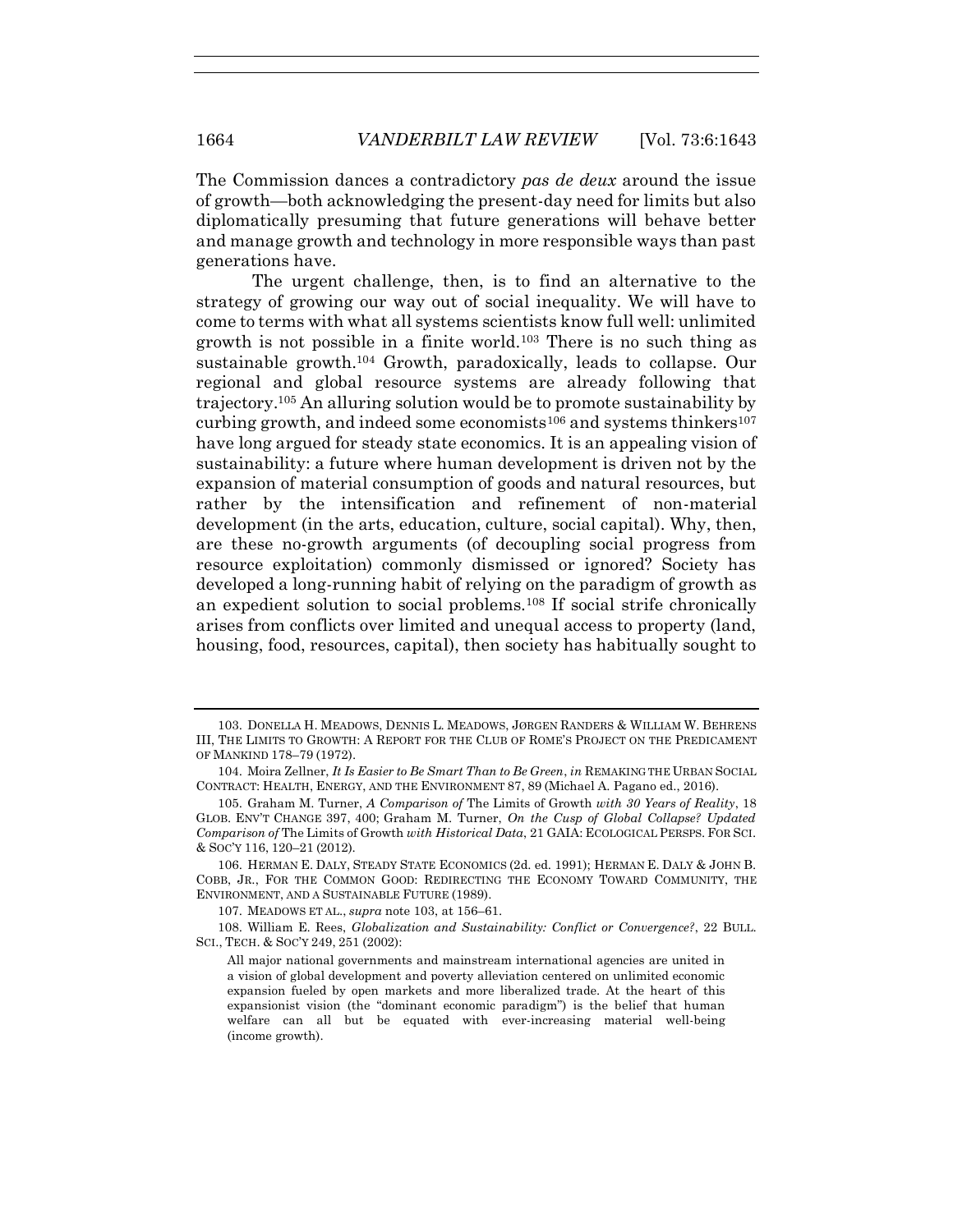dampen these structural tensions (i.e., "property conflicts"<sup>109</sup>) by expanding the aggregate supply of property.<sup>110</sup> Promoting more equitable resource distribution has long been seen as more politically acceptable (and less threatening) to elites in times of expanding GDP rather than in times of stagnation.<sup>111</sup> Crises of capital accumulation can be "fixed"—at least temporarily—through spatial expansion of local and regional economies.<sup>112</sup> Although systems thinking and natural sciences understand the inherent limits of a world with finite resources, business sectors continue arguing for never-ending economic expansion and supply oriented solutions. This perspective is reinforced by intense lobbying of political leaders and reliance on flawed and misleading theories (e.g., growth as a recipe to address all social ills, technological innovation as a way out of all the problems caused by growth) and metrics of success (e.g., GDP).<sup>113</sup> Growth does not solve these crises, but merely postpones them—yet promoting growth has been an appealing strategy of "kicking the can down the road." Growth has become a politically expedient addiction that is stubbornly hard to kick.

The governance path to urban sustainability is thus not through the avoidance of but rather through the direct engagement with core tensions in society. These tensions are also intrinsically embedded within the disciplinary tradition of urban planning. The field has two seemingly contradictory impulses. Often in the name of sustainability, planners emphasize "urban growth boundaries, sustainable development, 'small is beautiful,' and reducing our ecological footprint to mitigate the downsides of excessive materialism."<sup>114</sup> Yet the profession also promotes expansion through "urban growth coalitions, the expansion of jobs and tax revenues, the construction of infrastructure, and the push for more intensive land uses."<sup>115</sup> Although this tension is not a new development in planning, it has renewed exigency in an era of climate change and massive global urbanization. As a result, the marriage of sustainability and urban planning is not without internal strife.

<sup>109.</sup> *See supra* Figure 1 (placing "property conflict" between the planner's goals of "economic development" and "equity [and] social justice").

<sup>110</sup>*.* Rees, *supra* not[e 108,](#page-21-1) at 251.

<sup>111</sup>*. See id.* at 255–56 (detailing the inverse of this theory where under-developed and low GDP countries are least likely to see equitable wealth distribution).

<sup>112.</sup> DAVID HARVEY, SPACES OF CAPITAL: TOWARDS A CRITICAL GEOGRAPHY 246 (2001) ("Geographical expansion and geographical concentration are both to be regarded as the product of the same striving to create new opportunities for capital accumulation.").

<sup>113.</sup> Rees, *supra* not[e 108,](#page-21-1) at 251.

<sup>114.</sup> Campbell, *supra* not[e 12,](#page-3-0) at 131.

<sup>115</sup>*. Id.*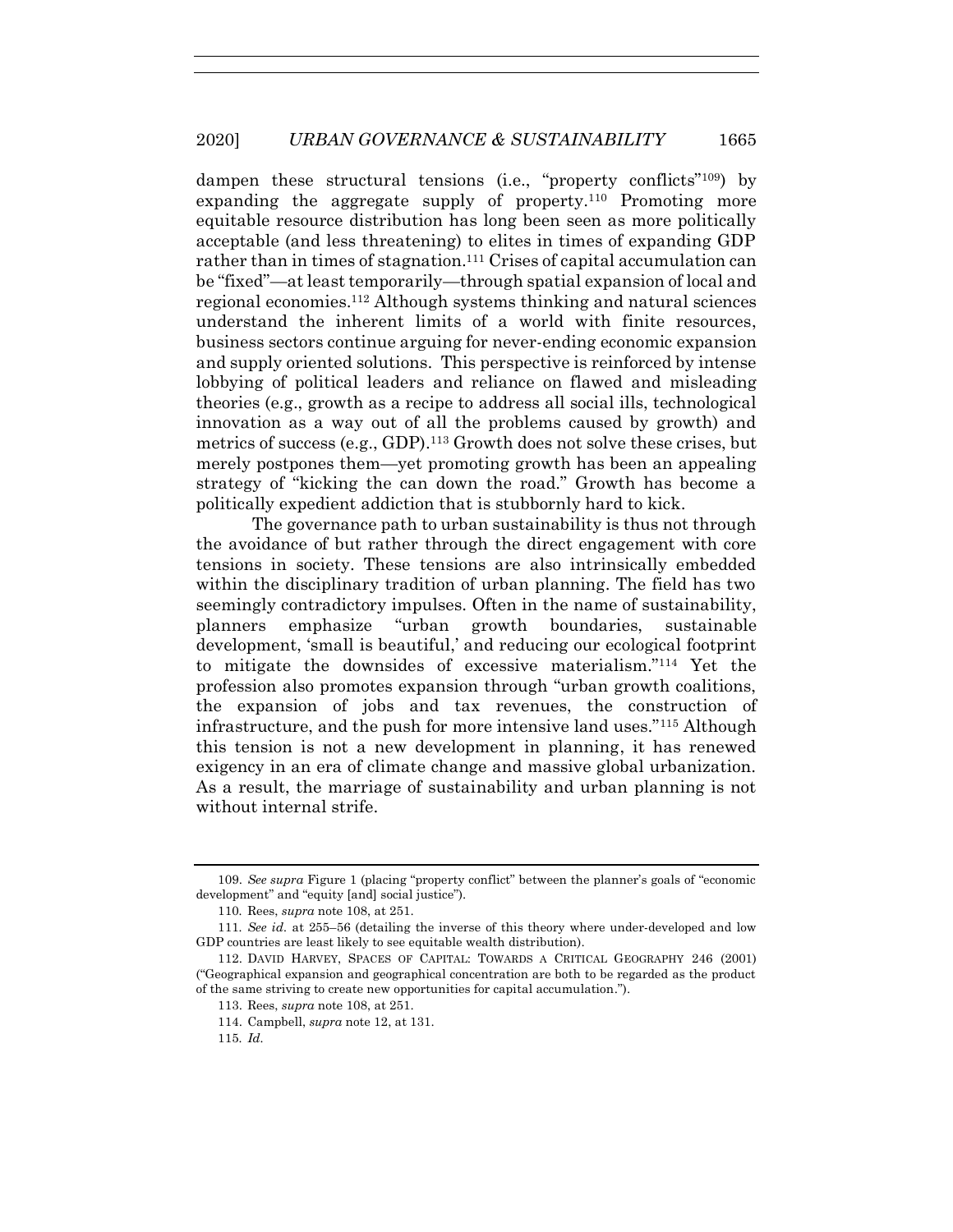This paradox between growth and conservation manifests itself in multiple contemporary planning situations. We will illustrate this paradox in this Article's two case studies: ecogentrification and megaregional sustainability. For ecogentrification, it is the collision between sustainability's call for urban living with a more modest ecological footprint and the persistent push (by urban residents, real estate developers, etc.) to improve urban living conditions and extract more value from property through more intensive use of land, more intensive up-zoning, and more intensive consumer activity.<sup>116</sup> Ecogentrification then becomes a form of green conspicuous consumption—a commodification of sustainability that belies a growthoriented urbanization impulse and undermines efforts to live more modestly on the land. For megaregional sustainability, this new supersized territorial system offers the promise of coordinated, ecoregional management of water, land, food, and energy systems along principles of integrated sustainability.<sup>117</sup> But too often, these megaregions and their emergent governance coalitions promote regional economic growth over conservation, as these large urban settlements aggressively sprawl out and convert farmland and wilderness into exurbia, edge city office parks and "rural industrial" landscapes.<sup>118</sup> Complex systems thinking may suggest ways out of this paradox.

# *A. Case 1: Ecogentrification*

We selected "ecogentrification," or "environmental gentrification," as a timely case study of complex, wicked problems because it conjoins several present-day urban disputes: unsustainability, housing unaffordability and displacement, and growing inequality and segregation.<sup>119</sup> Ecogentrification is therefore a portmanteau of two ongoing planning challenges: the unsustainability of human settlements and the growing inequality that expresses itself spatially in housing markets. Both issues individually have long histories. The Berlin-born, U.K.-based sociologist Ruth Glass first spoke of "gentrification" in 1964 to describe the movement of affluent new classes into formerly working-class neighborhoods of an increasingly

<sup>116.</sup> Rice et al., *supra* not[e 7,](#page-2-1) at 147.

<sup>117.</sup> Campbell, *supra* not[e 12,](#page-3-0) at 128.

<sup>118.</sup> *See id.* at 132–33.

<sup>119.</sup> Rice et al., *supra* note [7,](#page-2-1) at 146–47 ("The term has since been more widely deployed to describe the vicious cycle of economic disinvestment and environmental degradation that devalues urban space, followed by subsequent reinvestment and environmental remediation that increases property values and displaces exiting residents.").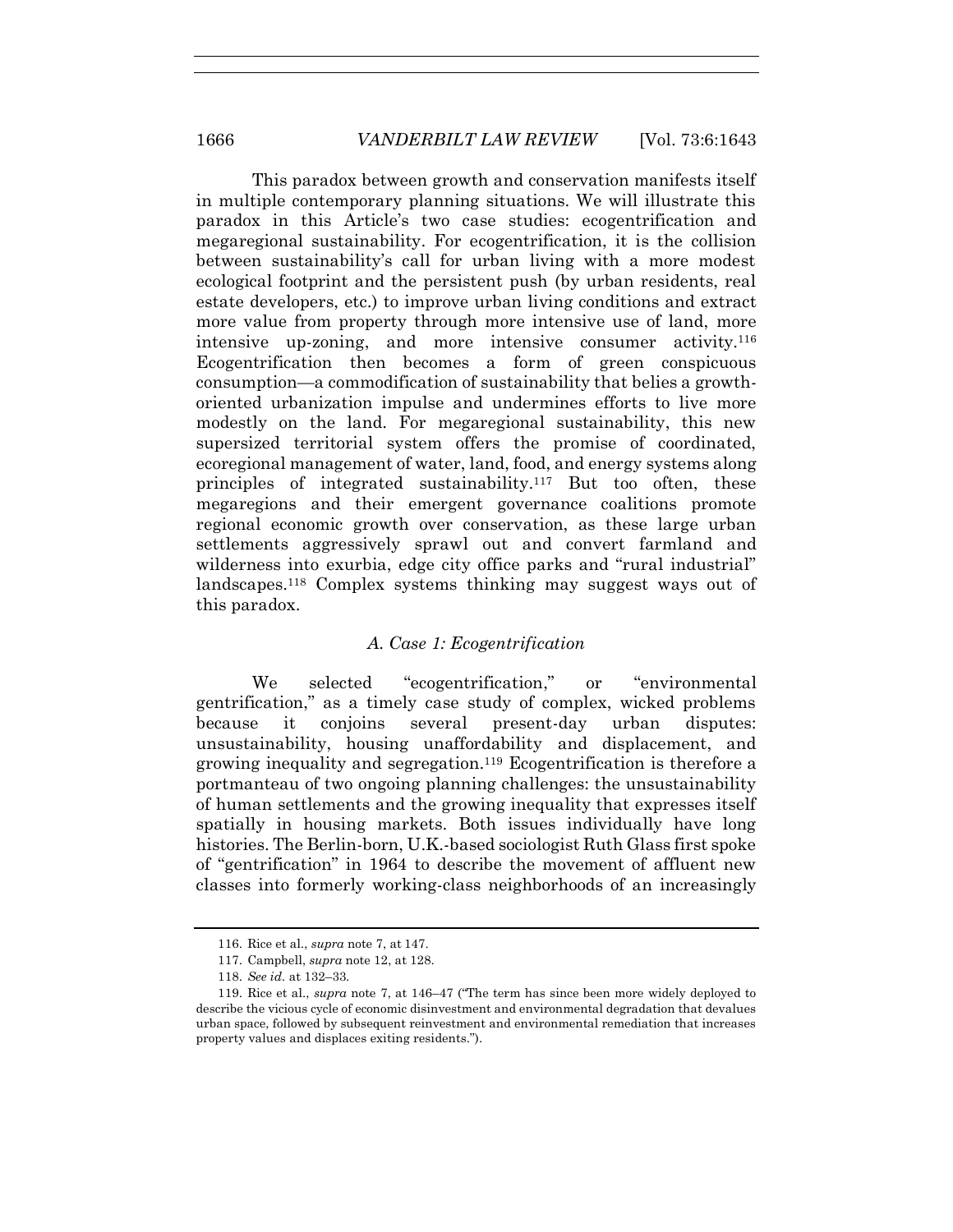affluent postwar London.<sup>120</sup> The term eventually spread to the United States and elsewhere to describe the process of urban revitalization (often accompanied by displacement) in post-industrial cities.<sup>121</sup> The idea of the ecological city has an even longer and more varied history (and many names), from early Progressive Era conservationist and preservationist movements, through the environmentalism of the 1970s, sustainability of the 1980s (and beyond), and now climate adaptation and mitigation.<sup>122</sup> But we are only recently witnessing the interaction of these two ideologies and strategies.

What motivated the creation of this new, hybrid term? For skeptics, the rise of ecogentrification represents a hijacked and corrupted version of sustainable development in an increasingly privatized, polarized, and post-Keynesian society.<sup>123</sup> It portends the shift away from an egalitarian, public vision of sustainable cities with universal public infrastructure and public goods, including environmental quality.<sup>124</sup> Rather than a society-wide strategy towards sustainability for all, we will instead see increased efforts among those with resources and power to promote and occupy green islands of high environmental quality (masquerading as sustainable communities).<sup>125</sup> For lower-income communities fighting for less pollution, it often means being displaced by higher rents and property taxes after the environmental improvements are made.<sup>126</sup> Ecogentrification may represent a new variant of environmental injustice or environmental racism.<sup>127</sup>

124*. Id.* at 159–60.

125. Isabelle Anguelovski, James J.T. Connolly, Hamil Pearsall, Galia Shokry, Melissa Checker, Juliana Maantay, Kenneth Gould, Tammy Lewis, Andrew Maroko & J. Timmons Roberts, *Why Green "Climate Gentrification" Threatens Poor and Vulnerable Populations*, 116 PROC. NAT'L ACAD. SCIS. 26139, 26139 (2019).

<span id="page-24-0"></span><sup>120.</sup> RUTH GLASS, LONDON: ASPECTS OF CHANGE, at xviii–xix (1964).

<sup>121.</sup> *See, e.g.*, Melissa Checker, *Wiped Out by the "Greenwave": Environmental Gentrification and the Paradoxical Politics of Urban Sustainability*, 23 CITY & SOC'Y 210, 212 ("On one hand, I argue that [environmental gentrification] marks a recent iteration of old discourses about urban reform, renewal and revitalization, which similarly masked inequitable urban development.").

<sup>122</sup>*. See id.* at 215–16 ("The linking of ecological benefits to social uplift goes back to the turn of the 20th century."); Rice et al., *supra* note [7,](#page-2-1) at 150–51 (describing "the rise of environmentally minded professional[s]" who "exhibit a strong desire to live an eco-friendly urban lifestyle").

<sup>123</sup>*. See* Rice et al., *supra* note [7,](#page-2-1) at 146–47 (detailing the "failure" of New York City's High Line Park, which quickly became a tourist destination and source of increased property values).

<sup>126.</sup> Juliana A. Maantay & Andrew R. Maroko, *Brownfields to Greenfields: Environmental Justice Versus Environmental Gentrification*, 15 INT'L J. ENV'T RSCH. & PUB. HEALTH 2233, 2244 (2018) ("Green gentrification has implications for environmental justice because existing lowerincome residents are likely to be displaced after their community is improved environmentally.").

<sup>127.</sup> Jennifer R. Wolch, Jason Byrne & Joshua P. Newell, *Urban Green Space, Public Health, and Environmental Justice: The Challenge of Making Cities 'Just Green Enough*,*'* 125 LANDSCAPE & URB. PLAN. 234, 236–37 (2014).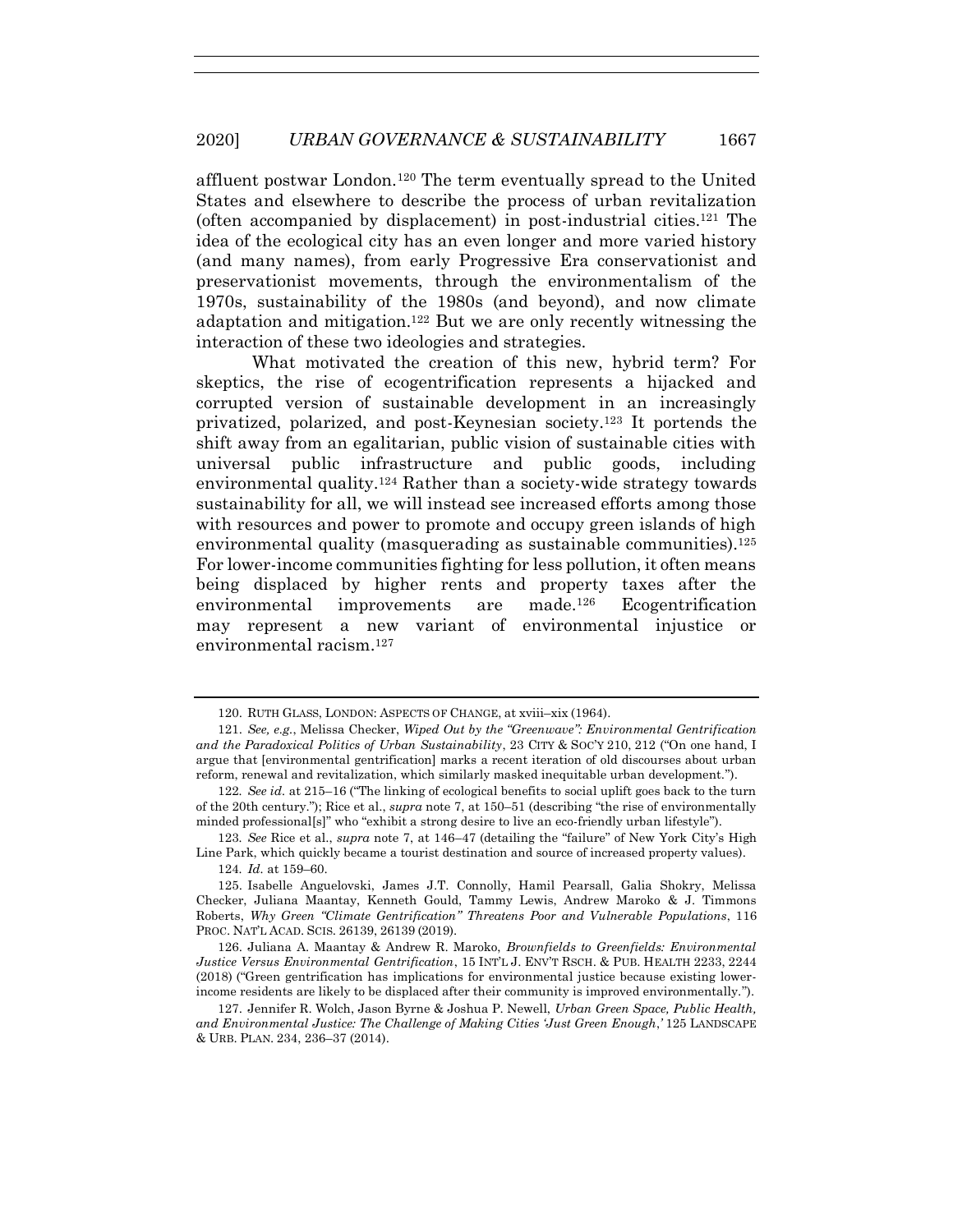Yet, there is no consensus that "ecogentrification" is necessarily a negative process or that the term itself is even an accurate diagnosis. More upbeat urban observers see it as a generally positive merging of urban revitalization and sustainability strategies, including urban greening, transit-oriented development, and an emphasis on walkable and bikeable communities.<sup>128</sup> This compound neologism has tricky normative reverberations: the prefix "eco" generally suggests warm, positive, and publicly minded connotations, while "gentrification" typically—perhaps unfairly—has negative connotations as a proxy and scapegoat for inequality and displacement. Combining the two terms does not necessarily create an oxymoron, though it may lend a nefarious, deceptive, or camouflage quality to "eco," similar to the criticism of corporate sustainability efforts as merely "greenwashing." <sup>129</sup> The resulting tension should not come as a surprise: if gentrification is a contradictory process, then ecogentrification is too.

And so local governments may find themselves on both sides of the divide: both promoting (through subsidies, regulations, etc.) environmental improvements in their neighborhoods and, at the same time, feeling the pressure to address the inequalities and displacement that may arise from these strategies.<sup>130</sup> Communities may thus feel in a bind: How do we deal with the trade-offs between the benefits of environmental improvement that also make places more attractive to residents and businesses (and raise their market value), and the ensuing displacement of those who can no longer afford to live there by a new culture of middle class ecoconscious, green living? Or in the words of a recent article, "Can we green the hood without gentrifying it?"<sup>131</sup>

<span id="page-25-0"></span>What makes ecogentrification a wicked problem? We see multiple characteristics present with ecogentrification: no singular definition or explanation of the phenomenon (overregulation of housing and land markets? income inequality? shifting consumer tastes? unwillingness for current tenants to relocate?); no obvious solution to the problem; solving this problem may lead to other problems; no

<sup>128.</sup> Rice et al., *supra* not[e 7,](#page-2-1) at 149.

<sup>129</sup>*. See* Bruce Watson, *The Troubling Evolution of Corporate Greenwashing*, GUARDIAN (Aug. 20, 2016, 10:00 AM), https://www.theguardian.com/sustainable-business/ 2016/aug/20/greenwashingenvironmentalism-lies-companies [https://perma.cc/8RMY-XCK6] ("Many companies are now working to engage customers in their sustainability efforts, even as their core business model remains environmentally unsustainable.").

<sup>130.</sup> Jeanne Haffner, *The Dangers of Eco-Gentrification: What's the Best Way to Make a City Greener?*, GUARDIAN (May 6, 2015, 2:29 PM), https://www.theguardian.com/cities/2015/may/06/ dangers-ecogentrification-best-way-make-city-greener [https://perma.cc/3K4E-LRST]; Rice et al., *supra* not[e 7,](#page-2-1) at 146–47.

<sup>131.</sup> Brentin Mock, *Can We Green the Hood Without Gentrifying It?*, GRIST (Feb. 9, 2015), https://grist.org/cities/can-we-green-the-hood-without-gentrifying-it/ [https://perma.cc/N5NY-4DPZ].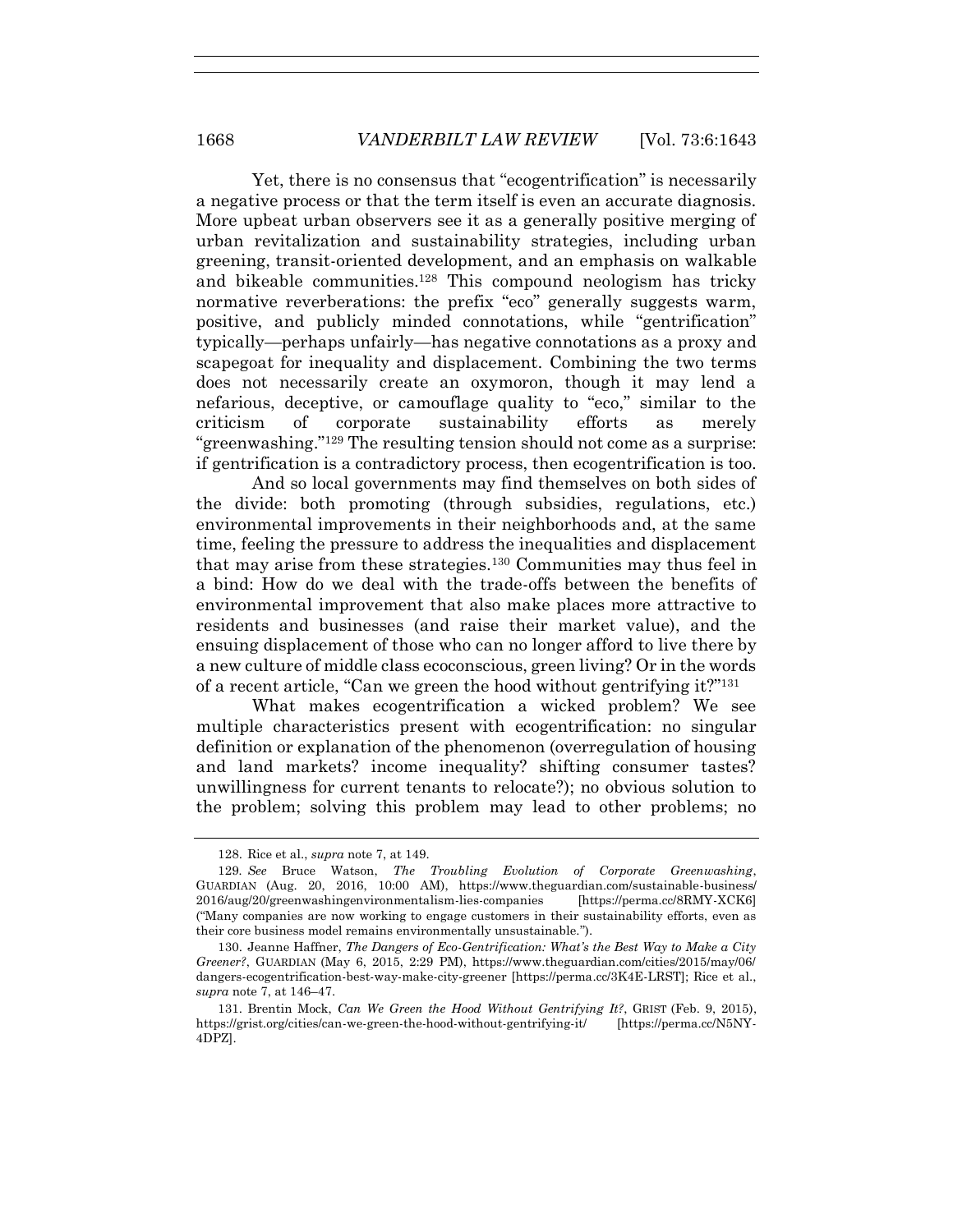stopping rule for policy interventions, since housing markets are fluid and dynamic; gentrification is as much a normative as a descriptive analytical category; and gentrification is a symptom of another problem with dynamics such as income inequality and social-spatial mobility.<sup>132</sup> And one might conclude that if gentrification and sustainability are each individually complex, wicked problems, then their alliance (as ecogentrification) leads to an even more complex, wicked problem.

From a sustainability perspective, ecogentrification arises from the tensions across the 3Es (environment, economy, equity) of the Planner's Triangle,<sup>133</sup> but the environmental improvement that gives rise to ecogentrification does not resolve these tensions. If anything, it worsens them. Even the ecosystem functions may be rather weak beyond the aesthetic appeal or beautification goals of the improvements. That is, many of these projects are not only displacing lower-income populations, but may also amount to little more than greenwashing as higher-income and higher-consuming populations move in.<sup>134</sup> Trade-offs and compensation across sectors of the population affected are not consciously and openly deliberated and addressed.<sup>135</sup> For this, it would be necessary to conduct fuller ecological and social studies—in addition to the more commonly thorough economic analyses—and to include stakeholder participatation in these analyses and the debates they should support. These participatory studies must be conducted within a systems framework to fully grasp how economic preferences and cultural aspirations generate unintended consequences. Wolch et al. suggest the "just green enough" approach to environmental improvement, advocating for participatory, bottom-up planning processes that support small-scale improvements—as opposed to grand projects of green development—to ensure that all sectors, particularly current residents and businesses, are heard and contribute to the transformation and benefit from it.<sup>136</sup> Yet, the kinds of smallscale interventions Wolch et al. propose do not guarantee that gentrification will not occur if those interventions still create an overall attractive neighborhood for new residents and businesses, unless financial barriers are established in the form of rent controls or

<sup>132.</sup> Rittel & Webber, *supra* not[e 1,](#page-1-0) at 165.

<sup>133</sup>*. See* Campbell, *Green Cities*, supra note [67,](#page-13-0) at 301–05 ("Slowing worldwide industrial expansion may preserve more of the world's resources for the future . . . but it may also undermine the efforts of the underdeveloped world to approach the living standards of the west.").

<sup>134.</sup> Rice et al., *supra* not[e 7,](#page-2-1) at 146.

<sup>135</sup>*. See id.* at 160 (discussing the "failure of many academics and practitioners to see climate and housing justice as directly related").

<sup>136.</sup> Wolch et al., *supra* not[e 127,](#page-24-0) at 241.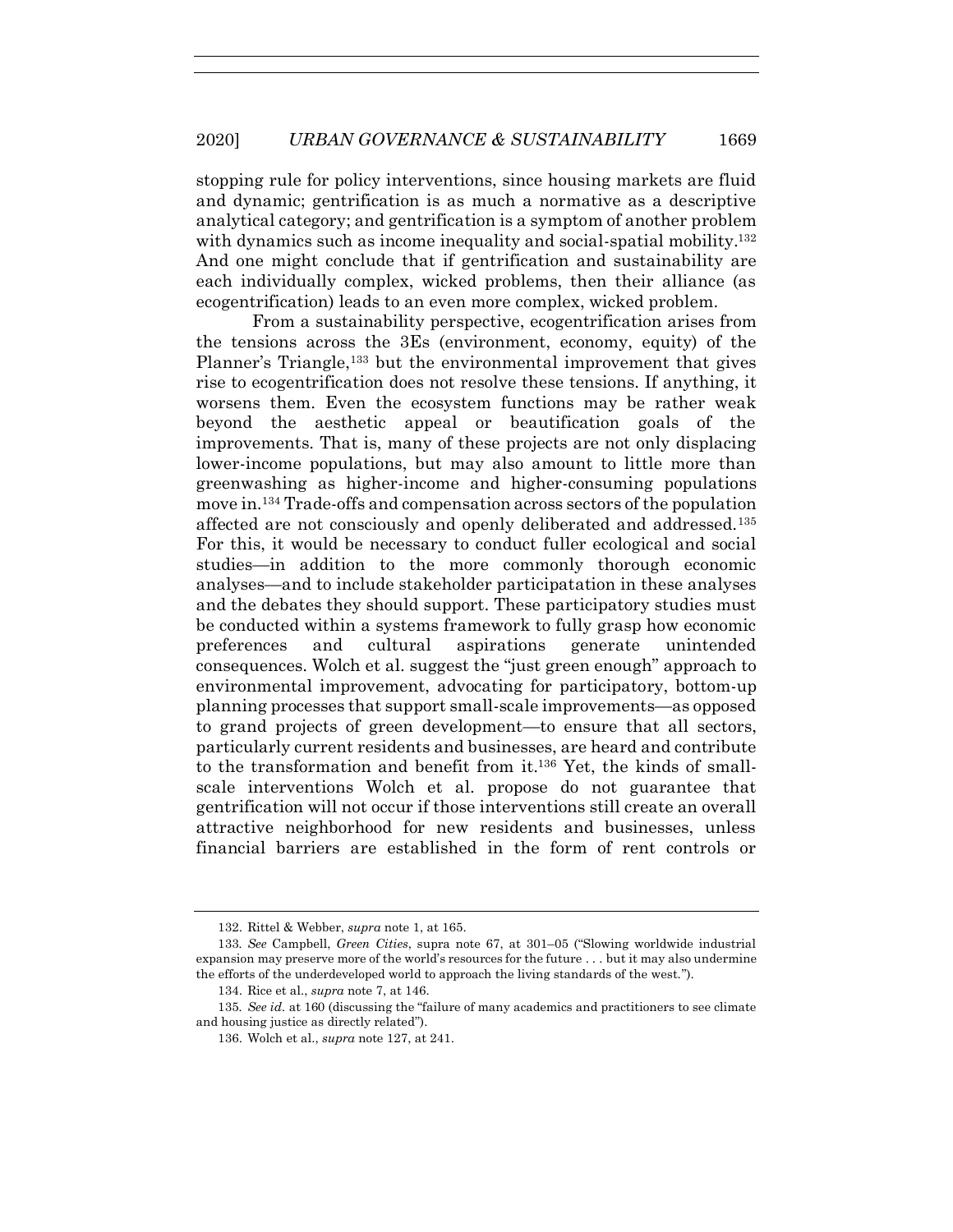property tax restructuring.<sup>137</sup> The elephant in the room is the insistence on growth as a pathway towards development and the land speculation process that growth generates.<sup>138</sup> Some limits must be set. Yet this unquestioned growth is what is pushing our urban systems—and the remote systems they depend on—to socioeconomic and environmental collapse.<sup>139</sup> In the meantime, the environmental needs of minorities and low-income communities continue to be ignored, and the needs and wants of those with higher purchasing power are prioritized.

What kind of governance problem is ecogentrification? Governance can mean many things, but an effective public policy response to a social problem has several prerequisites: a consensus definition of the problem and acknowledgement that it is indeed a "problem" requiring intervention, knowledge of cause-effect and consequences, identification of key parties and interests, the ability to imagine multiple interventions and evaluate and compare each, and strategic knowledge of the scope and limits of public power and authority.<sup>140</sup>

Here we see how ecogentrification's nature as a wicked problem in turn creates governance challenges. There is no consensus about the nature of the problem, and thus the governance pathway to solutions. At its core, is it an environmental regulation problem? Or a housing and land use problem that might involve zoning changes or rent control? Or a problem of income and racial inequality, including segregation? Or instead a question of the uneven allocation of public services like parks and other infrastructure? This multi-faceted framework of ecogentrification raises tricky issues of whose jurisdiction the task falls into and whether the state even has the authority to intervene. In addition, who is the affected interest group or constituency? That is, who wants the "problem" to be solved? This is particularly a challenge when some groups in the region may not see "ecogentrification" as a problem at all, but rather a misnomer for a lifestyle and residential choice.<sup>141</sup> The mixed blessings of ecogentrification—its contradictory blend of positive and problematic consequences—further muddle the search for a clear governance strategy.

<sup>137</sup>*. See id.* at 235 (advocating for the "just green enough" approach, which requires "planners and local stakeholders to design green space projects that are explicitly shaped by community concerns, needs, and desires rather than either conventional urban design formulae or ecological restoration").

<sup>138.</sup> William E. Rees, *Economic Development and Environmental Protection*, 86 ENV'T MONITORING & ASSESSMENT 29, 32 (2003).

<sup>139</sup>*. See id.* at 41 ("[T]he prevailing growth-based economic 'development' paradigm is fundamentally incompatible with ecological and social sustainability.").

<sup>140</sup>*. See* Zellner & Campbell, *Planning With(In) Complexity*, *supra* note [3,](#page-2-0) at 276.

<sup>141</sup>*. See* Mock, *supra* not[e 131.](#page-25-0)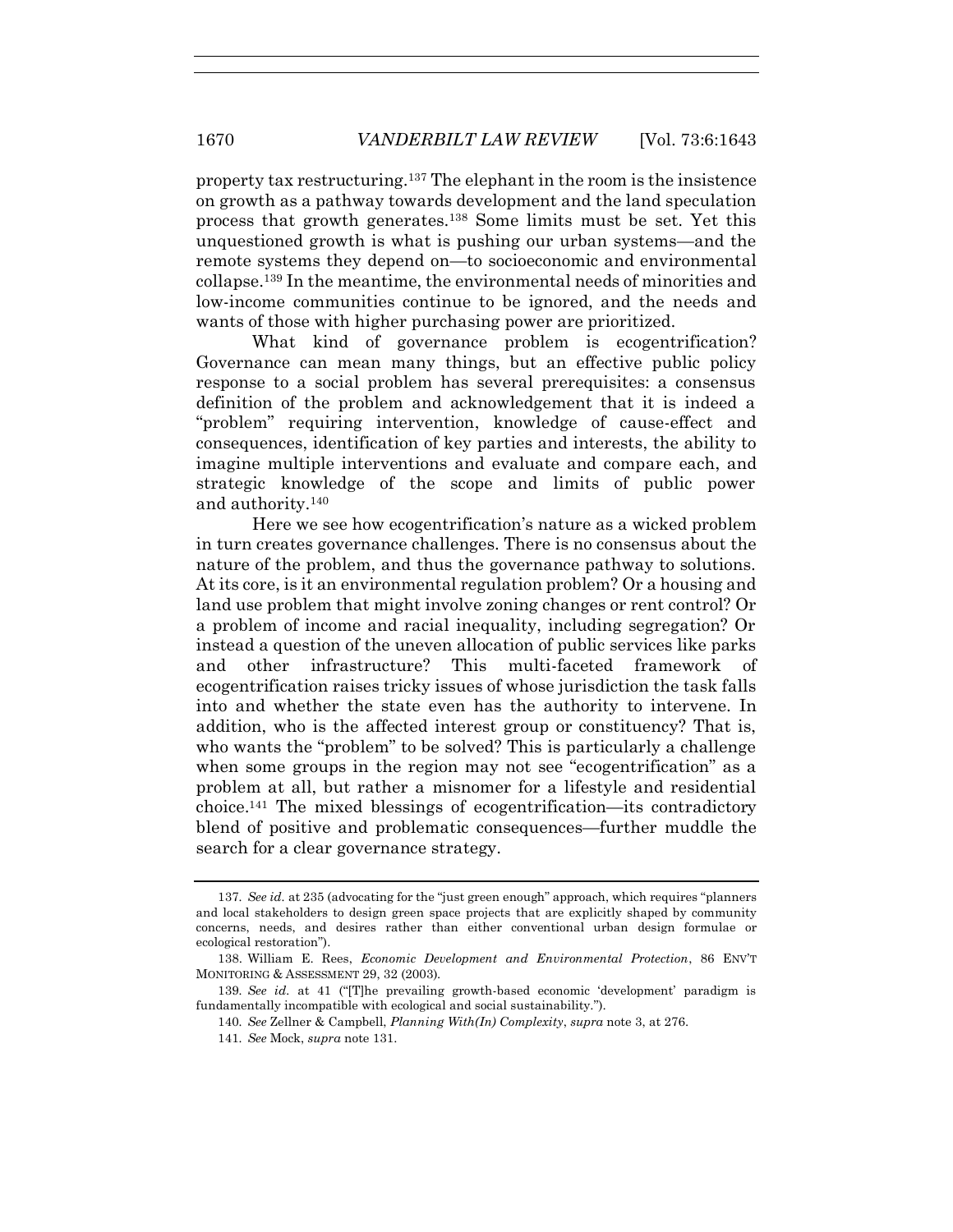# *B. Case 2: Megaregional Sustainability: A New Geography in Search of Governance*

We next turn to the emergence of the megaregion as a new urbanization form and as a sustainability governance challenge. The megaregion leads to complex, new intergovernmental coordination challenges (both horizontal and vertical); boundary issues; new forms of land use; and the related political cultures of new types of settlements beyond the old school typology of the traditional monocentric region (cities, suburbs, rural).<sup>142</sup>

<span id="page-28-0"></span>What distinguishes the megaregion from the traditional notion of the region? The classical definition of a region is a central city and its surrounding hinterland: inner- and outer-ring suburbs and farmland beyond.<sup>143</sup> One region is distinct from the next, separated by rural land uses and wilderness; the U.S. Census codifies this notion in its definition of the Metropolitan Statistical Area.<sup>144</sup> We use the modifier "metropolitan" to recognize the presence of a central city at the core of the region—as distinct from rural regions that lack an urban core.

The megaregion is understandably larger than a conventional region. But more importantly, it represents the complex evolution and expansion of traditional metropolitan regions through the overlapping and blurring of several metropolitan regions into a larger network.<sup>145</sup> Governance in traditional metropolitan areas is problematic enough given the lack of regional planning traditions and authorities in the United States.<sup>146</sup> Metropolitan planning organizations are chronically marginalized and underfunded in the United States, and they need to compete for resources and attention in an already crowded interjurisdictional field at the city, county, state, and federal level (and also townships in some states).<sup>147</sup> Megaregions also introduce possible

<span id="page-28-1"></span><sup>142</sup>*. See* Campbell, *supra* note [12,](#page-3-0) at 130.

<sup>143.</sup> Cheryl K. Contant & Karen Leone de Nie, *Scale Matters: Rethinking Planning Approaches Across Jurisdictional and Sectoral Boundaries*, *in* MEGAREGIONS: PLANNING FOR GLOBAL COMPETITIVENESS, *supra* not[e 12,](#page-3-0) at 11, 15.

<sup>144.</sup> 2010 Standards for Delineating Metropolitan and Micropolitan Statistical Areas, 75 Fed. Reg. 37246, 37246, 37248–50 (June 28, 2010) (notice announcing the "adoption of 2010 Standards for Delineating Metropolitan ... Statistical Areas," which were influenced by Census Bureau research).

<sup>145.</sup> Contant & Leone de Nie, *supra* not[e 143,](#page-28-0) at 15.

<sup>146.</sup> Myron Orfield & Thomas F. Luce Jr., *Governing American Metropolitan Areas: Spatial Policy and Regional Governance*, *in* MEGAREGIONS: PLANNING FOR GLOBAL COMPETITIVENESS, *supra* note [12,](#page-3-0) at 250 (discussing the American "tradition of local [government] control" despite the fact that the Constitution makes no mention of local governments).

<sup>147.</sup> U.S. GOV'T ACCOUNTABILITY OFF., GAO-09-868, METROPOLITAN PLANNING ORGANIZATIONS: OPTIONS EXIST TO ENHANCE TRANSPORTATION PLANNING CAPACITY AND FEDERAL OVERSIGHT 16–17 (2009) ("About 85 percent of all MPOs responding to our survey cited the lack of transportation planning funding as a challenge to transportation planning. . . . Additionally, 71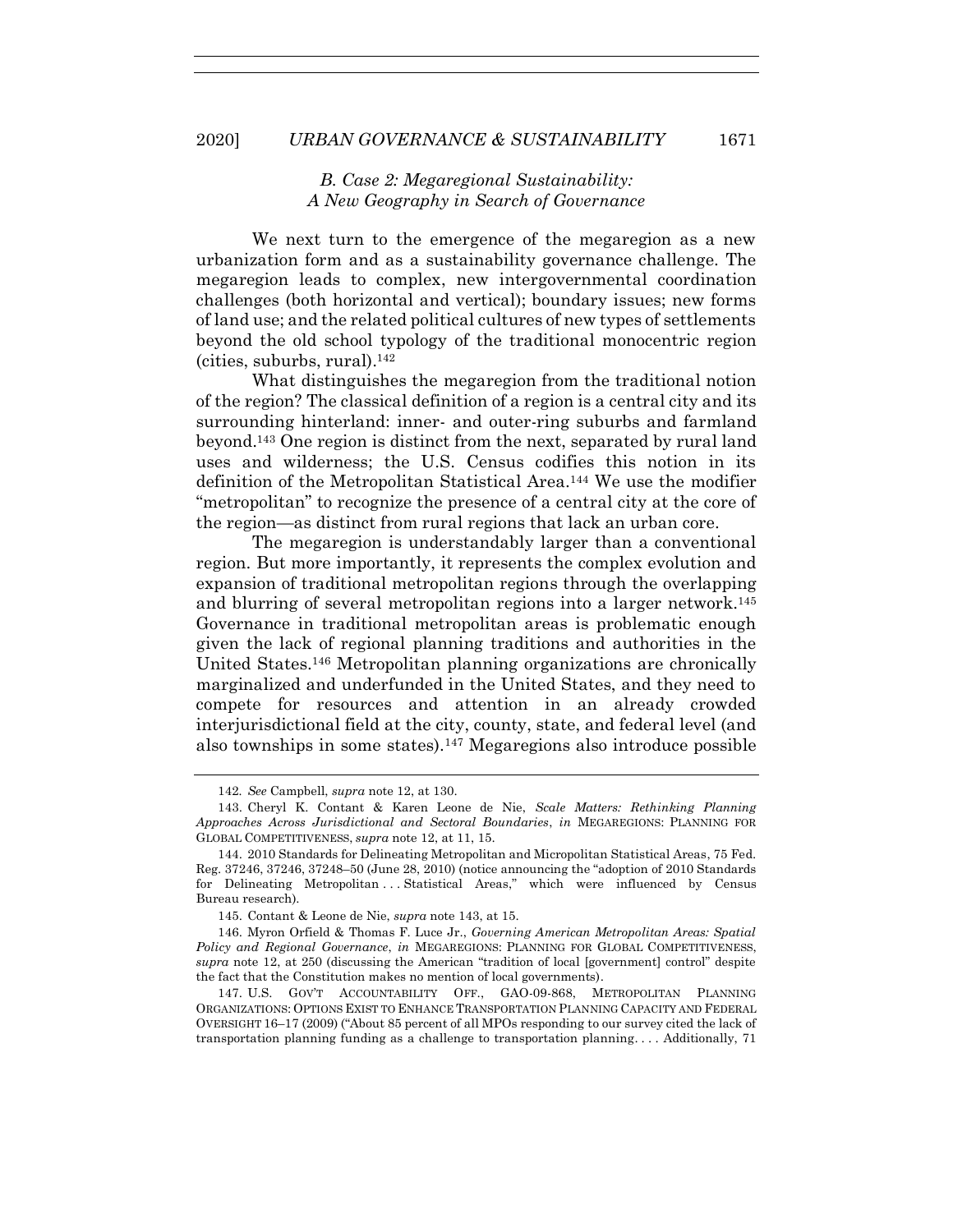competition and tension between multiple central cities within the megaregion.<sup>148</sup>

For its supporters, the megaregion represents a new, dynamic, and competitive geographic actor in the global economy—a large multicentric conglomeration that has the scale, shared infrastructure (airports, highways, housing, office, and labor markets), and diverse array of amenities to compete in the big leagues.<sup>149</sup> For its detractors, the megaregion is a sprawling mess—the latest mutation in the distinctively American proclivity to commute long distances, convert farmland into suburbia, overconsume land and open space, and obliterate the needed greenbelt boundaries between one region and the next.<sup>150</sup> As such, it represents for some the failure of American political culture to plan adequately, act as wise stewards of the land, and reign in reckless real estate markets. The rise of megaregional development has far outpaced our ability to keep up with the capacity to govern. The megaregion is an appealing spatial phenomenon, an emerging analytical category, and a set of normative aspirations that has not yet become a functioning administrative unit.

The United States currently has eleven commonly recognized megaregions, as promoted by the Regional Plan Association's work on *America 2050*. <sup>151</sup> The largest is the Northeast megaregion, stretching along Interstate 95 and Amtrak's Northeast Corridor from Boston and coastal New England, through New York City, to Philadelphia and Baltimore, down through Washington, D.C., and into Virginia.<sup>152</sup> Sixty years ago, before the popular rise of the term "megaregion," the geographer Jean Gottmann named this agglomeration "Megalopolis."<sup>153</sup>

Some of these megaregions have a relatively coherent geographic structure—with their polycentric structure (and multiple central cities) nevertheless dominated by a large central city: the Piedmont Atlantic (with Atlanta at its core), the Front Range (Denver), Arizona Sun Corridor (Phoenix), and Southern California (Los Angeles).<sup>154</sup> Other megaregions have multiple urban cores where no one

percent of small MPO survey respondents cited competing priorities between transportation planning and other tasks related to the council of governments as a challenge.").

<sup>148.</sup> Orfield & Luce, *supra* note [146,](#page-28-1) at 251.

<sup>149</sup>*. See* Campbell, *supra* note [12,](#page-3-0) at 128.

<sup>150</sup>*. See id.* at 132–33.

<sup>151</sup>*. See* Hagler, *supra* note [11,](#page-3-1) at 1.

<sup>152.</sup> REG'L PLAN ASS'N, NORTHEAST MEGAREGION 2050: A COMMON FUTURE 9 (2007), https://rpa.org/uploads/pdfs/2050-Northeast-Megaregion-A-Common-Future.pdf [https://perma.cc/ KMY7-MF6W].

<sup>153.</sup> JEAN GOTTMAN, MEGALOPOLIS: THE URBANIZED NORTHEASTERN SEABOARD OF THE UNITED STATES 1 (1961).

<sup>154</sup>*. See* Hagler, *supra* note [11,](#page-3-1) at 6, 7.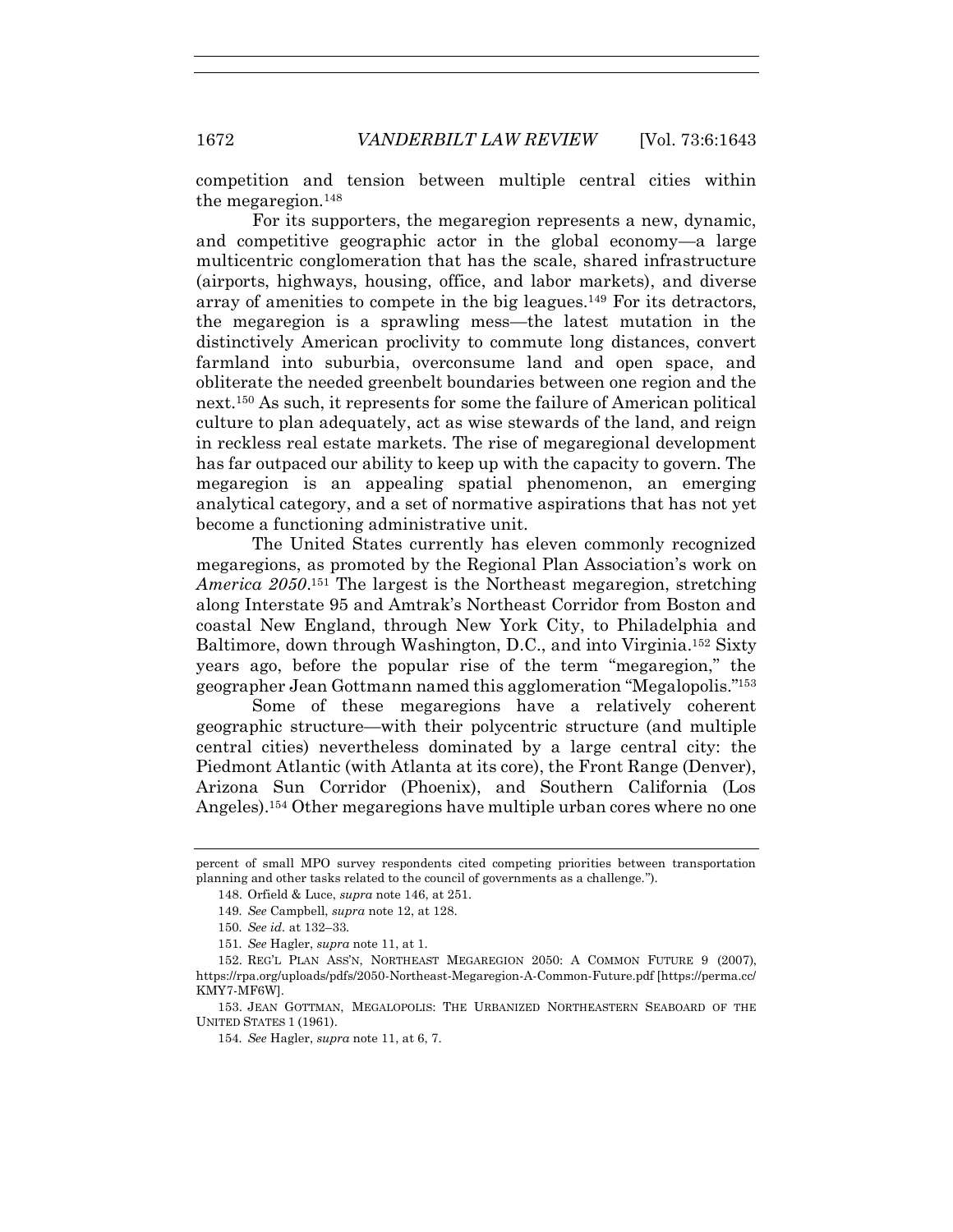city overwhelmingly dominates: Cascadia (Vancouver, Seattle, Portland, the Willamette Valley), Northern California (San Francisco, Oakland, San Jose/Silicon Valley, Sacramento), the Texas Triangle (Dallas/Fort Worth, Houston, San Antonio, Austin), the Gulf Coast (stretching from Alabama to the Texas-Mexico border), the sprawling urban conglomerations of Florida, and the physically decentralized megaregion of the Great Lakes.<sup>155</sup>

This set of megaregions is notably a diverse group, with wide variation in history, size, internal structure, economic strength, ecology, and cultural identity.<sup>156</sup> Some assert their megaregional identity through shared ecological features (such as Cascadia),<sup>157</sup> while others assert their dynamic, business-friendly, and economically competitive cultures (such as the Piedmont Atlantic or the Texas Triangle).<sup>158</sup>

The megaregion raises complex new challenges for sustainability governance. Geographers and systems planners understandably are attracted by the promise of the megaregion: the comprehensive scale is large enough to encompass the holistic scale of large spatial systems, be it environmental (watersheds, air basins, habitats),<sup>159</sup> socioeconomic (labor and housing markets),<sup>160</sup> or logistical (transportation and other infrastructure, supply chains within industrial clusters).<sup>161</sup> Yet this large scale invariably means that planning and regulation require coordination across many jurisdictions, both horizontally (city to city, county to county, sometimes state to state) and vertically (between city, county, state, and even federal governments).<sup>162</sup> The result is a multidimensional complexity of interjurisdictional cooperation, where mutual mistrust and a lack of a strong regional administrative tradition (or jurisprudence) in the United States often lead localities to balk at region-wide efforts—even when the resulting benefits are all too apparent, at least to planners.<sup>163</sup>

161. Catherine L. Ross & Jessica L.H. Doyle, *The Megaregion and the Future of American Planning*, *in* MEGAREGIONS: PLANNING FOR GLOBAL COMPETITIVENESS, *supra* not[e 12,](#page-3-0) at 280, 285.

<sup>155</sup>*. See id.*

<sup>156</sup>*. See id.* at 6.

<sup>157.</sup> AM. 2050, REG'L PLAN ASS'N, CONNECTING CASCADIA: A HIGH-SPEED RAIL VISION FOR THE PACIFIC NORTHWEST 3–4 (2010), https://s3.us-east-1.amazonaws.com/rpa-org/pdfs/2050- Connecting-Cascadia-Briefing-Book.pdf [https://perma.cc/4QKF-6XPA].

<sup>158.</sup> Ming Zhang, Frederick Steiner & Kent Butler, *Connecting the Texas Triangle: Economic Integration and Transportation Coordination*, REG'L PLAN ASS'N & LINCOLN INST. LAND POL'Y 21, 26–27 (2007), https://s3.us-east-1.amazonaws.com/rpa-org/pdfs/2050-The-Healdsburg-Research-Seminar-on-Megaregions-2007.pdf [https://perma.cc/WMK2-Q8Z7].

<sup>159.</sup> Campbell, *supra* not[e 12,](#page-3-0) at 128.

<sup>160.</sup> Orfield & Luce, *supra* note [146,](#page-28-1) at 252.

<sup>162</sup>*. See* Orfield & Luce, *supra* not[e 146,](#page-28-1) at 250.

<sup>163.</sup> Contant & Leone de Nie, *supra* not[e 143,](#page-28-0) at 14.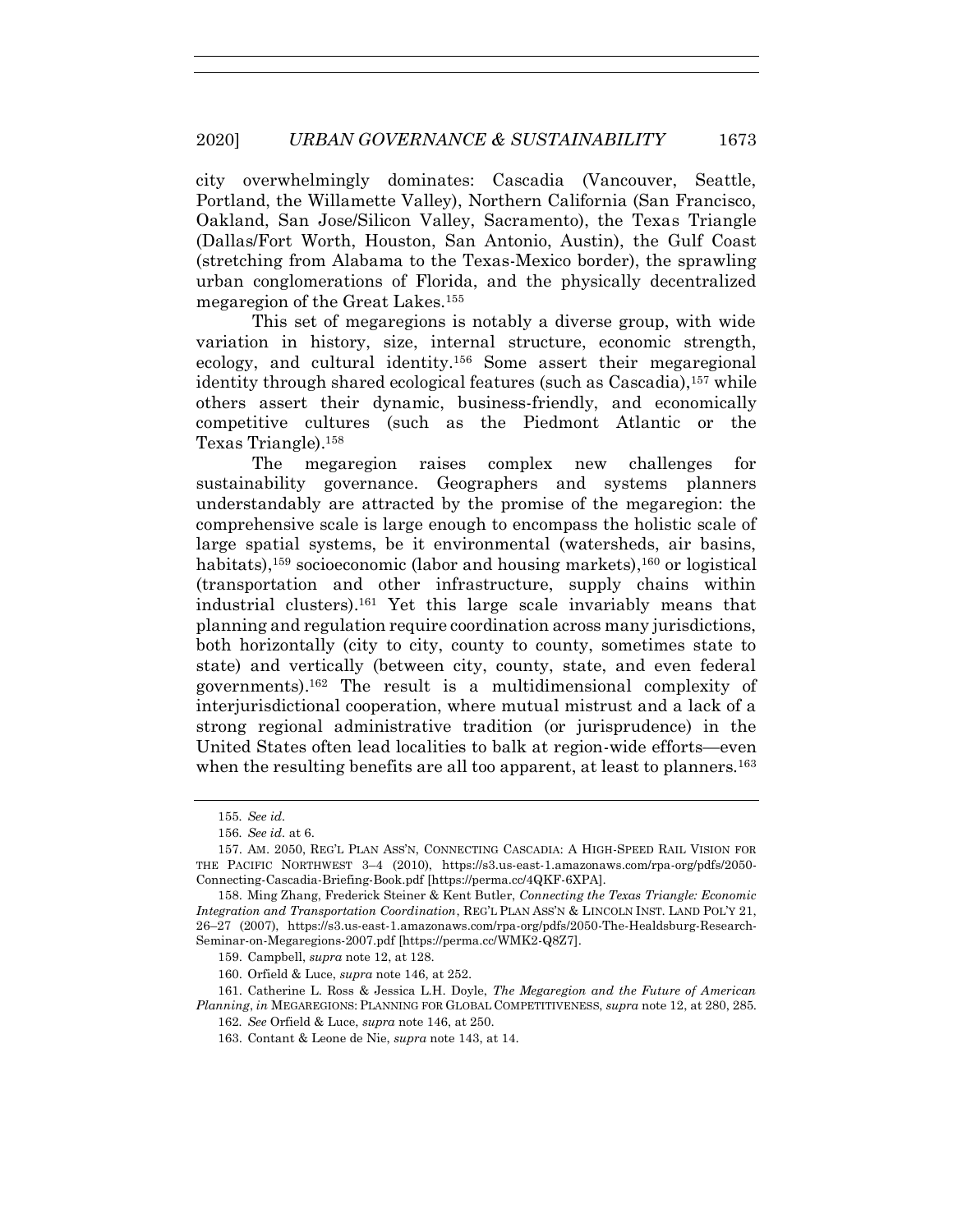Adding to this interjurisdictional complexity is the inherent complexity and uncertainty of spatial planning. Urban planning is an inherently interdisciplinary activity that has long since broken with its early twentieth-century legacy as simply architecture (focusing on the building and site) enlarged to the city scale (i.e., urban design).<sup>164</sup> Over the decades, through eras of crisis and transformation—from the Great Depression and New Deal through postwar suburbanization, 1970s deindustrialization and urban crisis, Reagan-era neoliberalism and today's multicultural globalization and climate crisis—planning has repeatedly reinvented itself as it grew into new areas.<sup>165</sup> On the traditional foundations of physical planning (land use, zoning, and urban design), urban planning has expanded into housing, community advocacy, economic development, transportation, environmentalism, social justice, international development, and climate adaptation.<sup>166</sup> Today's planning school graduates enter a planning workforce that extends far beyond the zoning desk and architecture firms.

This broad set of priorities and methodologies makes for an excitingly diverse professional discipline. But it also means that planning—working in an open field of problems with permeable boundaries—has an uncertain mandate and authority in its work. Rittel and Webber traced wicked problems to the dynamics of the "open societal systems" of cities, where it is difficult to definitively formulate problems, clearly articulate a set of potential solutions, test solutions, or conclusively "solve" a problem without realizing that the initial problem is merely a symptom of another problem.<sup>167</sup>

So, the planner, in confronting the challenges of these emergent megaregions, faces two complexities: the spatial complexity of a large, internally diverse and unruly area sprawling over thousands of square miles and the disciplinary complexity of multiple tasks and urban systems often in the absence of clear administrative authority or adequate resources. Governance becomes less a task of the direct implementation of plans and enforcement of regulations and more the

<sup>164.</sup> Rittel & Webber, *supra* not[e 1,](#page-1-0) at 156.

<sup>165.</sup> *See* Fainstein, *supra* note [59](#page-12-0) (tracing urban planning's development and growth as a discipline); PETER HALL, CITIES OF TOMORROW: AN INTELLECTUAL HISTORY OF URBAN PLANNING AND DESIGN IN THE TWENTIETH CENTURY (4th ed. 2014) (surveying modern planning literature and providing a comprehensive overview of the discipline's progression).

<sup>166</sup>*. See* Campbell, *supra* note [12,](#page-3-0) at 131–32; Bishwapriya Sanyal, Lawrence J. Vale & Christina D. Rosan, *Four Planning Conversations*, *in* PLANNING IDEAS THAT MATTER: LIVABILITY, TERRITORIALITY, GOVERNANCE, AND REFLECTIVE PRACTICE 1, 4–5 (Bishwapriya Sanyal, Michael Teitz & Christina D. Rosan eds., 2012).

<sup>167</sup>*. See* Rittel & Webber, *supra* note [1](#page-1-0), at 160 (noting that "the classical paradigm of science and engineering—the paradigm that has underlain modern professionalism—is not applicable to the problems of open societal systems" presented by urban planning issues).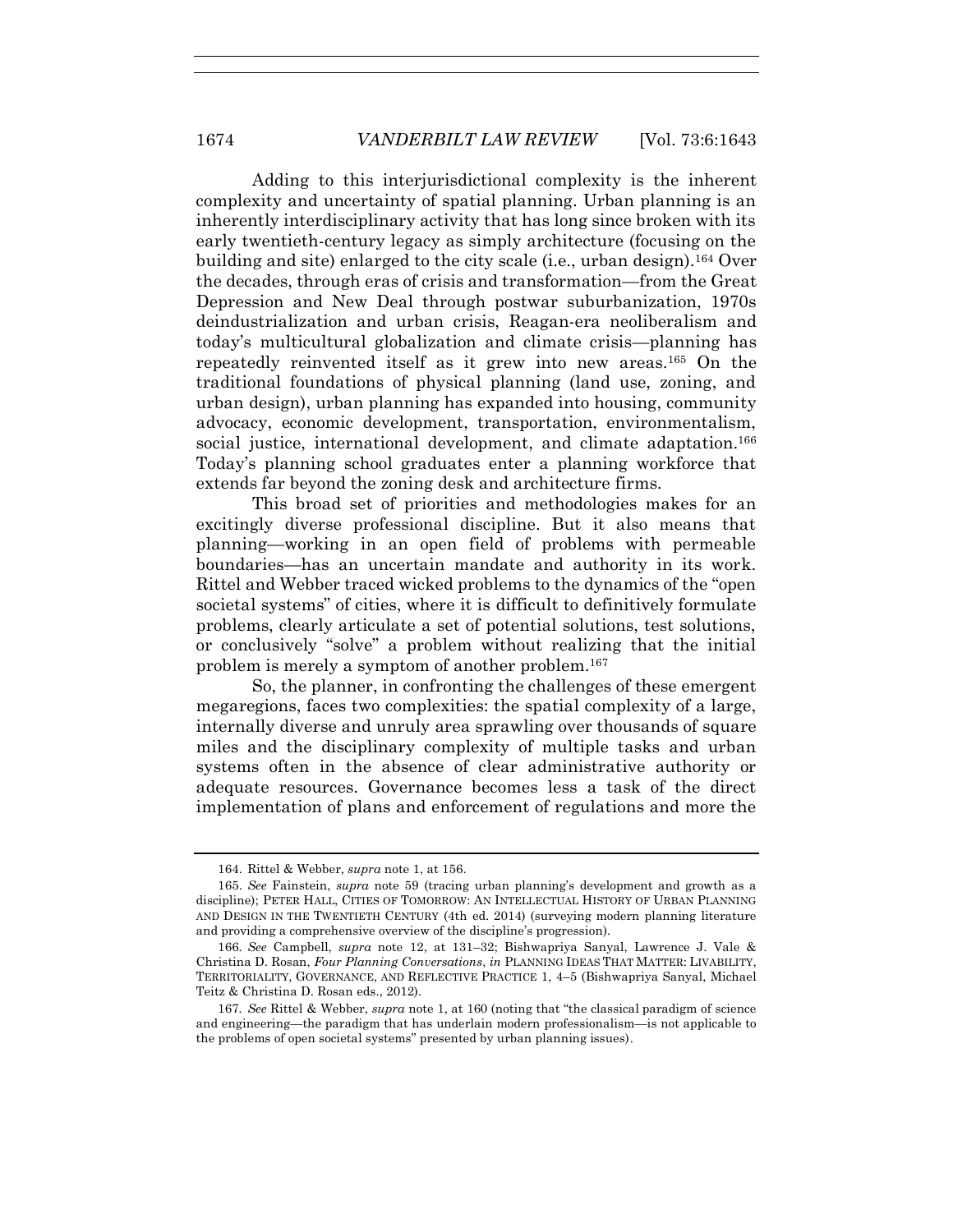task of building alliances, mediating conflicts between the many stakeholders, and leveraging the limited power and resources of planning agencies. Governance also involves promoting a shared vision of regional development and identity, facilitating community participation in regional planning efforts, and helping the community translate ideas into the maps, plans, and agendas of regional development. And since building regional communities and identity is a slow-moving, never-ending process over many years, planners need to play the long game, combining patience and persistence and marking intermediate successes to boost morale.

In the end, the megaregion evokes a new, greatly enlarged spatial scale without a coherent and articulated set of institutions to manage and guide its development. The social and environmental opportunities and challenges are numerous, from massive infrastructural projects to the loss of farmland and wilderness, social inequality in access to work, public services, and amenities, and the challenges of long commutes and unaffordable housing.<sup>168</sup> The shifting emphasis on megaregions has no intrinsic stance towards sustainability. The megaregion opens up possibilities for new kinds of integrated ecological planning and land management and coordination across multiple jurisdictions.<sup>169</sup> And yet the megaregion has no intrinsic stance towards sustainability, and such large-scale development opens up new pathways to greater resource extraction, more expansive urban land uses, and exploitation.<sup>170</sup> And unless one is an ardent true believer in the ability of private markets to resolve environmental, social, and land use conflicts, the megaregion presents novel planning challenges and dynamic, complex, and unpredictable consequences that existing local and county institutions are ill-equipped to handle. Megaregions are an emerging urbanization phenomenon in search of new governance models.

# IV. UNPACKING COMPLEXITY TO UNDERSTAND ECOGENTRIFICATION AND THE CHALLENGES OF MEGAREGIONAL SUSTAINABILITY

The analytical power of complex systems thinking is not simply to describe and diagnose wicked problems such as environmental

<sup>168</sup>*. See* Tridib Banerjee, *Megaregions or Megasprawls? Issues of Density, Urban Design, and Quality Growth*, *in* MEGAREGIONS: PLANNING FOR GLOBAL COMPETITIVENESS, *supra* not[e 12,](#page-3-0) at 83, 91–92 ("[Q]uestions of future density, affordable housing, environmental justice, equality in educational opportunity, equity in access to open space and amenities for public life, improved mobility, equal promises and possibilities for healthy living, and the like are all inextricably linked to the structure and institutions of local governance in America.").

<sup>169.</sup> Campbell, *supra* not[e 12,](#page-3-0) at 128.

<sup>170</sup>*. Id.* at 131–33.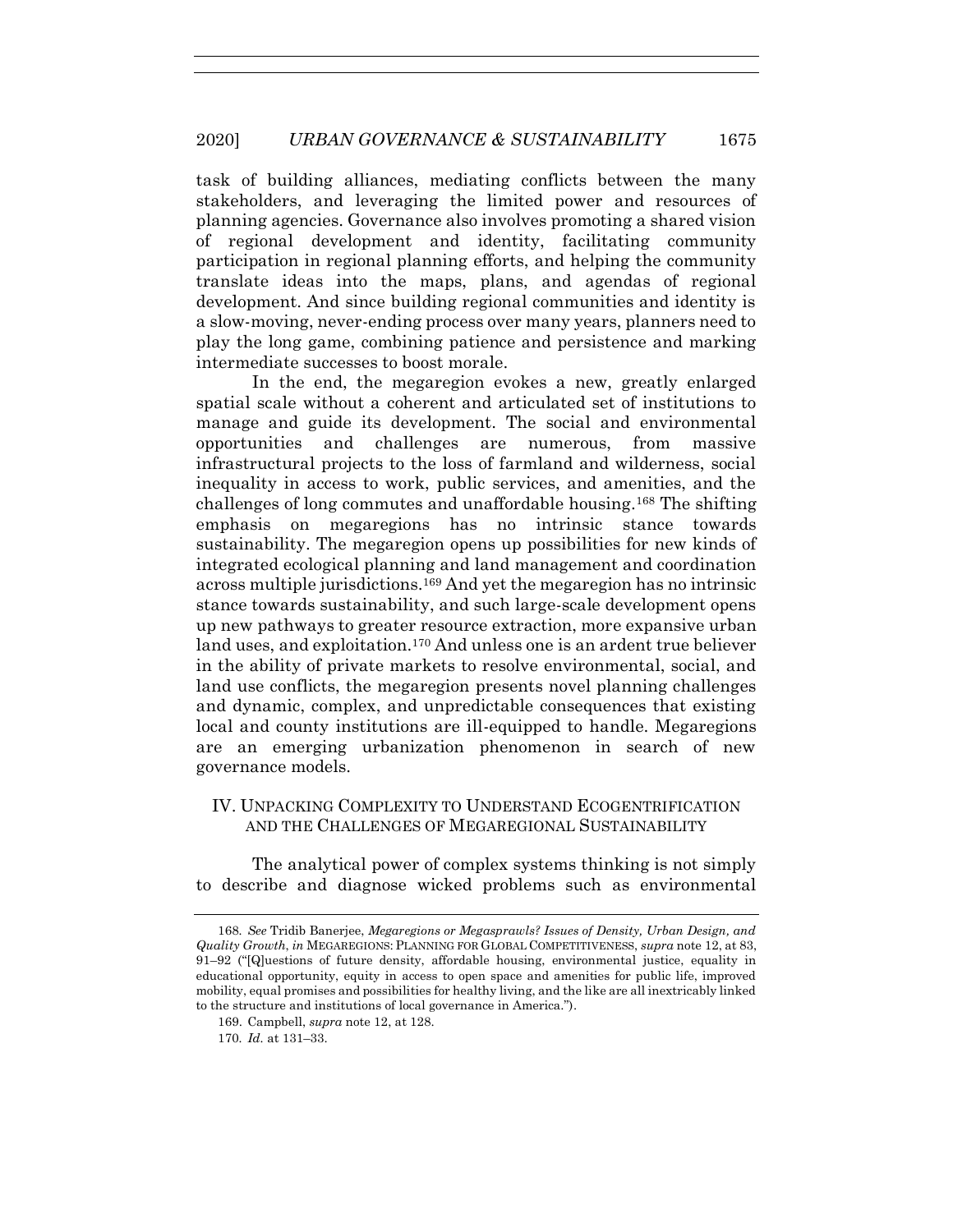degradation and the climate crisis, but also to lead to the next step of engaging these problems and developing strategic planning responses.<sup>171</sup> How might a complexity perspective and its tools help understand the unresolved tensions of sustainability and point towards paths forward to address these conflicts? In this Part we examine the potential of systems thinking, which provides tools to model the interaction of factors that perpetuate pollution and gentrification problems. In particular, we discuss the use of causal loop diagrams (several examples included below), a method to articulate how the causal interconnection of variables influences the behavior of parts of a system and how the connection across these parts into the larger system may lead to unintended consequences.<sup>172</sup> This discussion might seem a detour into a rather detailed method, but it graphically illustrates how we can use complex systems thinking in the engagement and governance of wicked problems.

Causal loop diagrams employ several conventions. The components or variables must clearly increase or decrease.<sup>173</sup> The name of the variable should also always be positive or neutral in value so it is clear whether it is increasing or decreasing (e.g., "tax base" over "decreasing tax base").<sup>174</sup> The other part of a causal loop diagram is the relationship among variables. The direction of this relationship may be direct or inverse.<sup>175</sup> In the first case, when the causal component increases, the effect it is linked to will also increase. Otherwise, when the cause increases, the effect decreases. As an illustration, as environmental quality in a lake increases, the fish population will also increase, which will in turn drive up the number of fishermen. These three factors (environmental quality, fish population, and number of fishermen) would be linked with two arrows (one originating in environmental quality towards fish population, and one from fish population to number of fishermen), showing a direct relationship (they all increase or decrease together). The increase in fishermen, however, would also decrease the fish population, so an arrow would originate from the number of fishermen to fish population, in this case an inverse relationship because as the former increases, the latter decreases, or vice versa.

<sup>171</sup>*. See supra* Table 2; Zellner & Campbell, *Planning With(In) Complexity*, *supra* note [3,](#page-2-0) at 260–61.

<sup>172.</sup> Daniel H. Kim, *Guidelines for Drawing Causal Loop Diagrams*, 3 SYS. THINKER 1, 1–3 (1992).

<sup>173</sup>*. Id.* at 2.

<sup>174</sup>*. See id.* (explaining best practices for choosing variable names).

<sup>175</sup>*. Id.* at 1.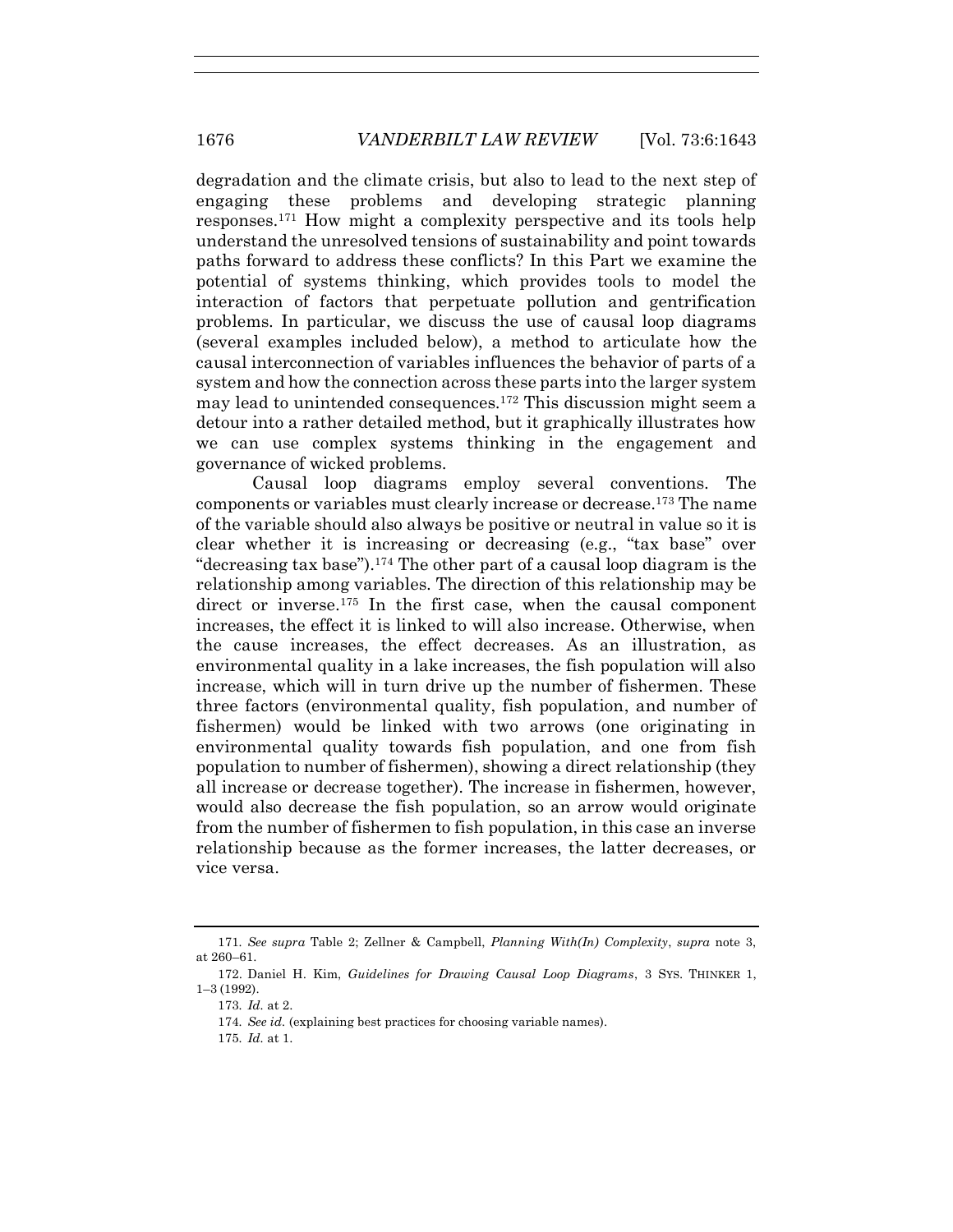Using the above guidelines and way of thinking, we can propose a diagram that may explain how ecogentrification arises. Figure 2a shows one proposal for how it might work in a mostly industrial community surrounded by low-income neighborhoods, as may be the case for Pilsen, a neighborhood in the Lower West Side of Chicago. The purple variables generally refer to economic factors, the green to environmental, and the yellow to social. The blue and red arrows correspond to direct and indirect relationships, respectively, while the dashed arrows indicate relationships that can be either direct or inverse. The processes leading to ecogentrification can be understood by parsing out the system in smaller stories and identifying the selfreinforcing loops (virtuous or vicious cycles) and the balancing loops.





In this first part of the story, encapsulated in Figure 2b, we highlight the economic development process of having factories and businesses that supply jobs. The operation of factories and businesses will generate more traffic, as will the number of jobs, assuming employees will also contribute to traffic as they get to and from work. All this economic activity generates tax revenue. It is uncertain whether factories contribute to tax revenues, as it is not uncommon for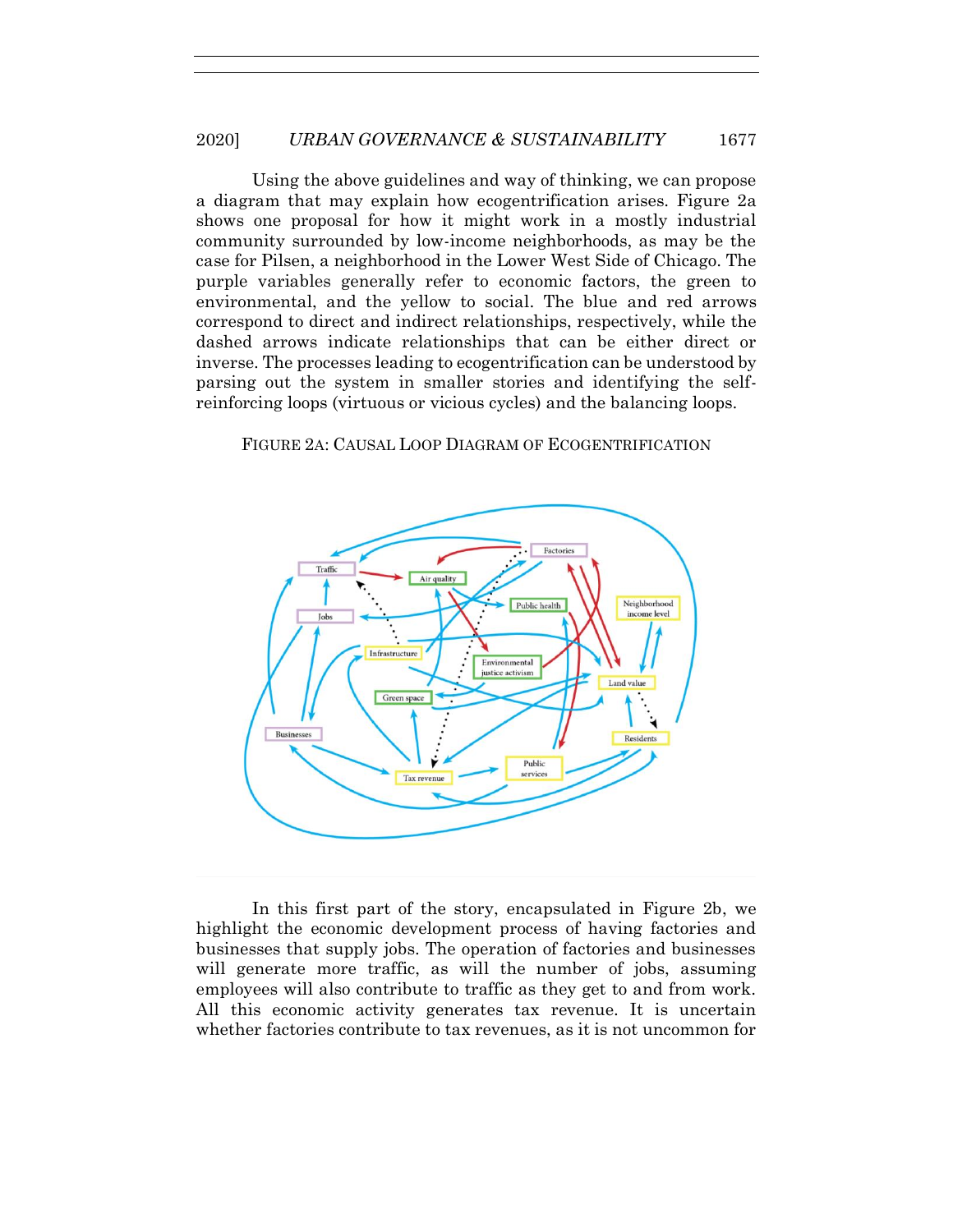them to make deals with local government to have their taxes waived in exchange for jobs (hence the dashed line).

FIGURE 2B: CAUSAL LOOP DIAGRAM OF ECOGENTRIFICATION (SUBSET)



Tax revenue can also provide the resources needed to green a neighborhood by financing the development of green space. The problem is that such improvements also increase land value, like infrastructure does.<sup>176</sup> Air quality may improve with such green space, but it will have to make up for whatever pollution is still being emitted by factories, rising traffic, and the general greater consumption of an increasing population. Environmental justice groups have led many efforts towards improvements in air quality and public health, particularly in low-income neighborhoods where polluting activities tend to be located. <sup>177</sup> In some cases, they may even be successful in

<sup>176.</sup> Wolch et al., *supra* not[e 127,](#page-24-0) at 238 ("In addition, new studies suggest that urban greening efforts may also be inflating property values . . . potentially leading to gentrification and thus displacing lower-income earners.").

<sup>177.</sup> ANA ISABEL BAPTISTA, TISHMAN ENV'T & DESIGN CTR., THE NEW SCH., LOCAL POLICIES FOR ENVIRONMENTAL JUSTICE: A NATIONAL SCAN 13, 19–22 (2019), https://www.nrdc.org/ sites/default/files/local-policies-environmental-justice-national-scan-tishman-201902.pdf [https:// perma.cc/JPC2-42AN].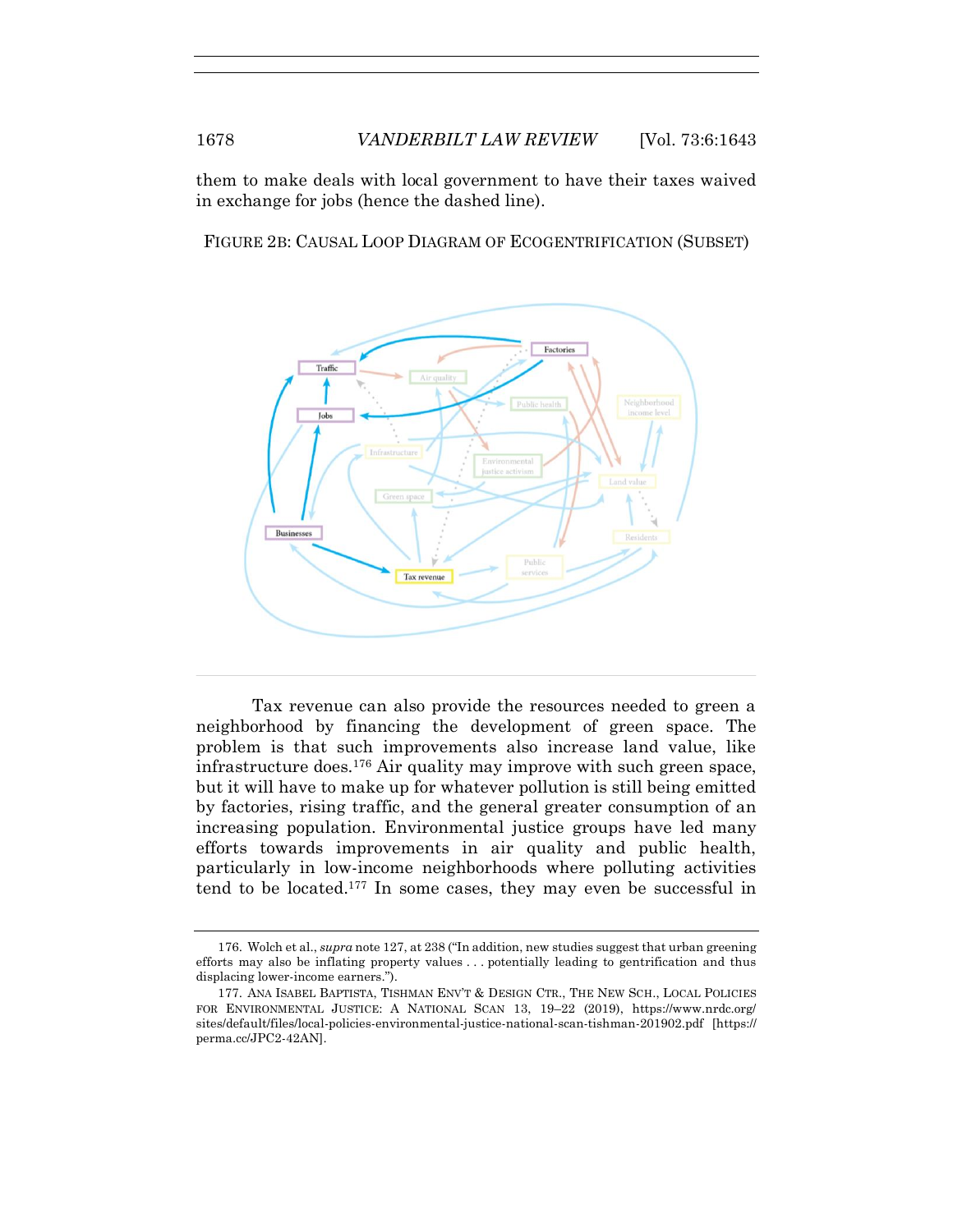# 2020] *URBAN GOVERNANCE & SUSTAINABILITY* 1679

removing the polluting sources from their communities.<sup>178</sup> Paradoxically, however, by triggering environmental improvements, which consequently improve public health and reduce the burden on public services, the system is set to increase land values and displace the very population that initiated the improvement. The Bloomingdale Trail in Chicago (a former elevated railway converted into a greenway) is a prime example of such transformations.<sup>179</sup> Figure 2c illustrates the mechanisms by which this displacement occurs.

FIGURE 2C: CAUSAL LOOP DIAGRAM OF ECOGENTRIFICATION (SUBSET)



As land values increase, so do taxes and the tax revenue that a local government can collect. Jobs also contribute to land value as they attract residents to the area. As land values (and taxes and rent) increase, neighborhood income levels increase, reinforcing the rise of land value as the general demand for land by higher-income

<sup>178</sup>*. Id.* at 27–28.

<sup>179.</sup> Ryan Ori, *Affordable Housing Is Vanishing as Gentrification Casts a Shadow over the 606*, CHI. TRIB. (Jan. 15, 2020, 2:57 PM), https://www.chicagotribune.com/columns/ryan-ori/ct-biz-606-trail-housing-prices-ryan-ori-20200115-wvjgab2h2zd63ko33t2xqerkiy-story.html [https:// perma.cc/T547-CMBJ].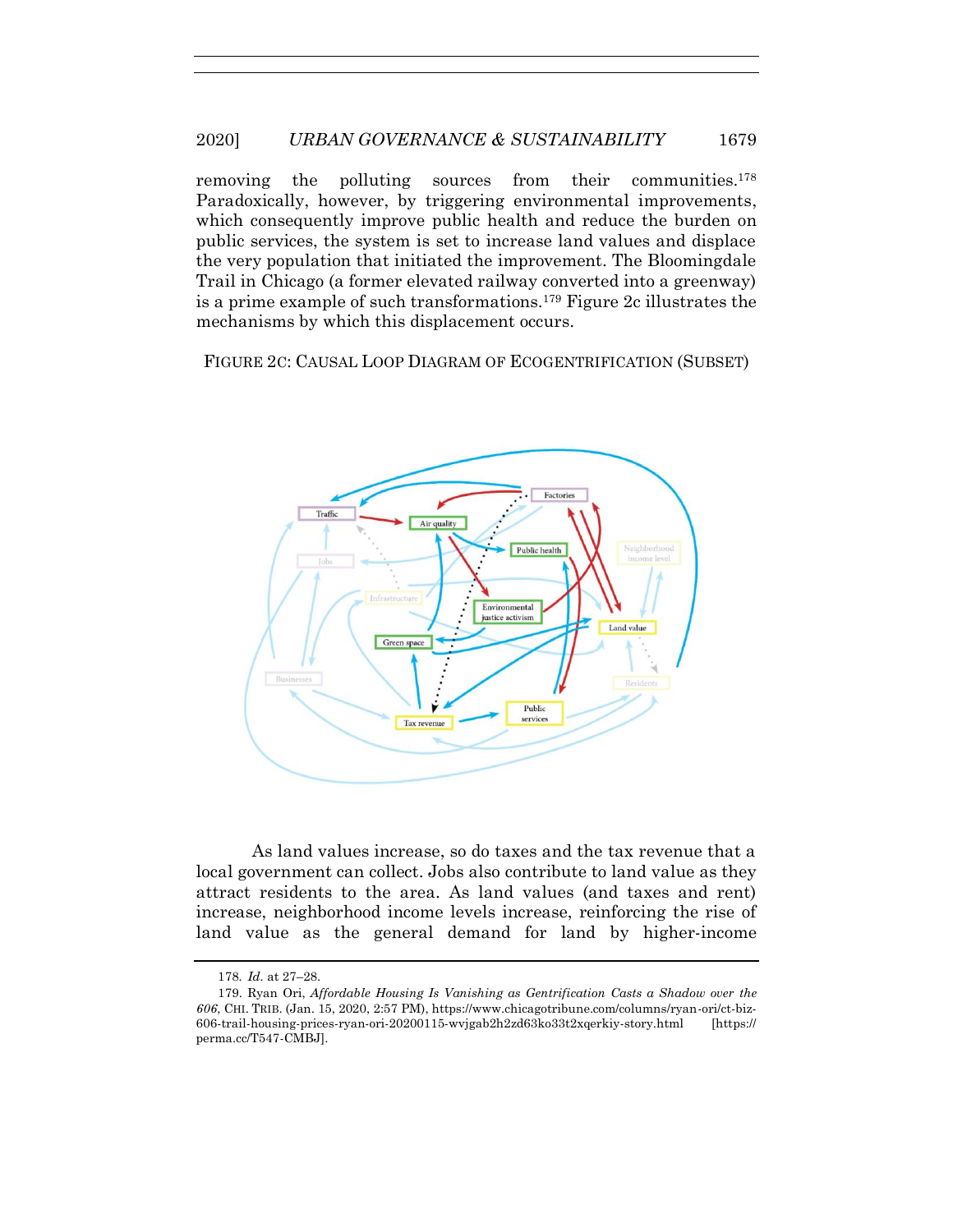populations increases. Rising land values may increase the attractiveness of the neighborhood for higher-income residents but deter the lower-income residents (hence the dashed line). A higher tax revenue, supported by residents, increases land values, attracts businesses, and further solidifies this self-reinforcing trend, as now there are more resources to invest in infrastructure and public services, which further increases land value and attracts residents and businesses. The greater number of residents and businesses, however, will generate more consumption and pollution, in terms of traffic, energy use, and waste generation (not shown in the diagram, for simplicity). Factories in this case may have a detrimental effect and eventually be pushed out of these now more expensive neighborhoods. While this could be mostly an economic process, it can also become a political one, as observed above. With a higher-income population, there may be greater chances of success to remove the polluting sources. What this does, however, is simply move the problem elsewhere, typically to another low-income community. The move of General Iron Industrial Inc. (a scrap metal processor) from Lincoln Park to the Southeast Side in Chicago is an example of such a process, which now becomes a regional problem.<sup>180</sup> Figure 2d illustrates these intricate relationships.

<sup>180.</sup> David Roeder, *Scrap Metal Recycler General Iron Reaches Deal to Vacate North Side Site*, CHI. SUN-TIMES (Sept. 11, 2019, 6:59 PM CDT), https://chicago.suntimes.com/ news/2019/9/11/20861601/general-iron-scrap-metal-labkon [https://perma.cc/KV44-YLF4].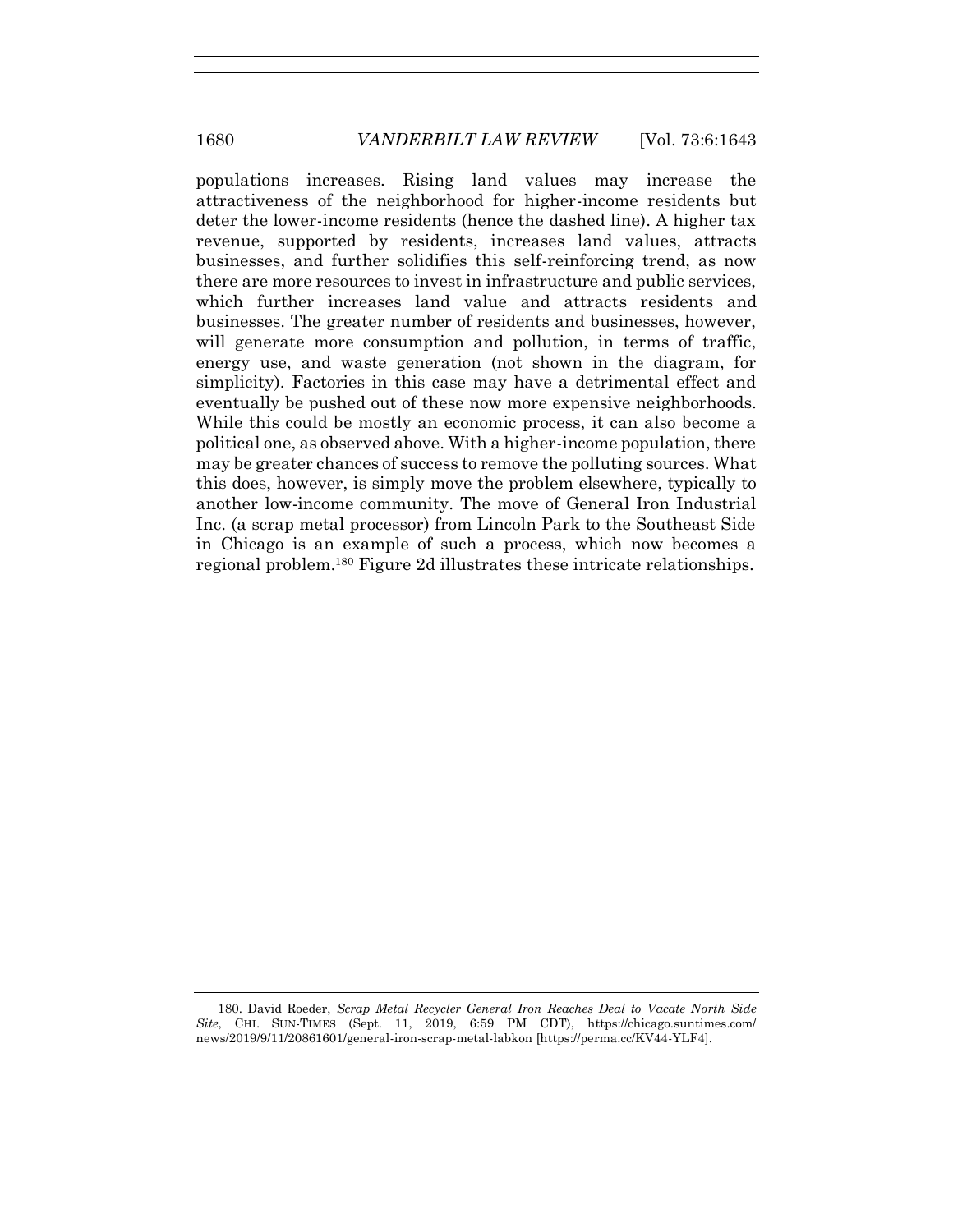#### FIGURE 2D: CAUSAL LOOP DIAGRAM OF ECOGENTRIFICATION (SUBSET)



These four diagrams illustrate the complex linkage of the first of our two case studies: ecogentrification. Although not provided here, one could draw an analogous set of diagrams to examine our second case: megaregional sustainability challenges. As an illustration, we focus on regional pollution, where the factories that are displaced from an area thanks to environmental activism and economic pressures are now moved to an area that may have a similar internal systemic structure, but the new area has a very diminished tax base. That further reinforces the process of lowering land value in that area, which further diminishes any chance of investments leading to a stronger tax base. With a diminishing tax base, divestment in public services and infrastructure ensues, leading to further business and population loss. In the originating neighborhood, the added consumption that goes hand in hand with increased income levels imposes other regional burdens. For example, pollution and resource depletion increase locally, such as through traffic, depending on the way in which energy, food, and other goods are produced to support that community's consumption. As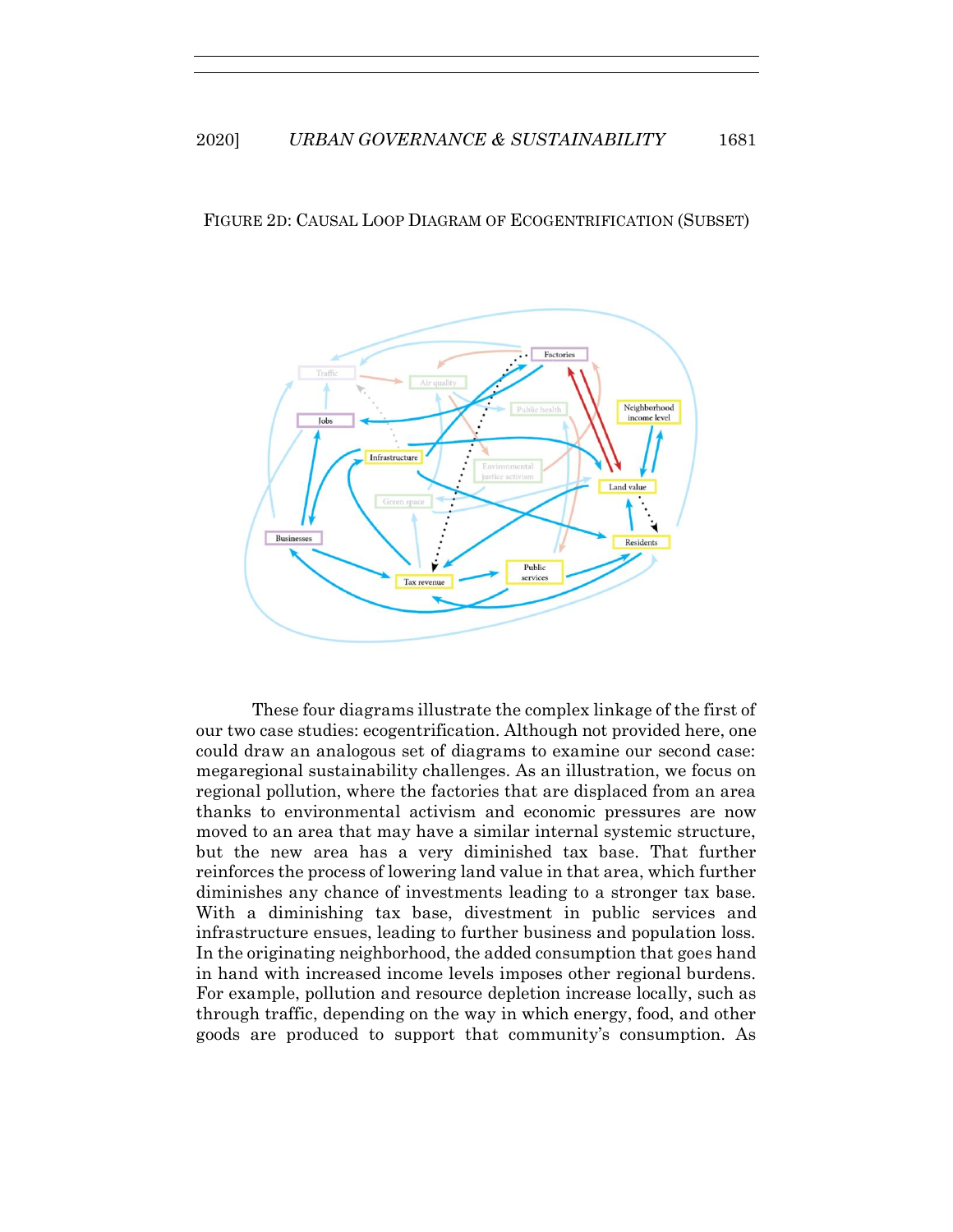already high-resourced areas flourish economically and win their local environmental battles (although perhaps only aesthetically), lowerincome communities are further depleted in what becomes a classic case of environmental injustice.

How does applying a complex system view to this problem help inform governance questions? We can use causal loop diagrams like the ones above to identify which are the mechanisms that backfire, either by reinforcing an exclusionary mechanism, or by cancelling out any environmental or social benefits. Once identified, they can be the focus of targeted interventions to ensure environmental improvements without the social drawbacks. For example, one aspect to consider here is the role of a community's tax base in ensuring the economic sustainability of different efforts. On one hand, polluting sources, if maintained, must heavily contribute to this tax base, something that is rarely done. Providing jobs is not enough. The other is that, as land value increases, economic controls and property tax restructuring can be set in place to ensure that low-income residents can benefit from a higher quality of life and not be displaced. This, however, will only work as long as we limit the influx of new residents (growth), given that, at some level, more residents and businesses start burdening the system with increased consumption and pollution produced by higher economic activity. Without such controls in place, a neighborhood could ostensibly oscillate between cycles of economic booms and busts. The same selfreinforcing mechanisms that support a transition towards gentrification can also lead to a vicious downward cycle of disinvestment, worsening environmental quality, and outmigration (a "death spiral"), seen in too many communities where pollution is exported. Checks and balances, however, can help stabilize a system over extended periods of time.

In brief, causal loop diagrams make visible the interconnected forces of an urban system, illustrating how dynamic feedback loops can trigger vicious and virtuous cycles and exacerbate the unequal development of thriving and struggling neighborhoods. These diagrams also reveal points of potential intervention, where strategic policies and investments can leverage positive change that reverberates throughout the system. Yes, these diagrams are highly conceptual representations with unavoidable simplifications, but this simplicity also makes them more transparent and accessible. Planners can develop these diagrams collaboratively with community stakeholders and thereby support efforts to address the wickedness of urban problems. These causal loop diagrams are one of many complex systems tools, including system dynamics modeling, fuzzy cognitive mapping, and agent-based modeling.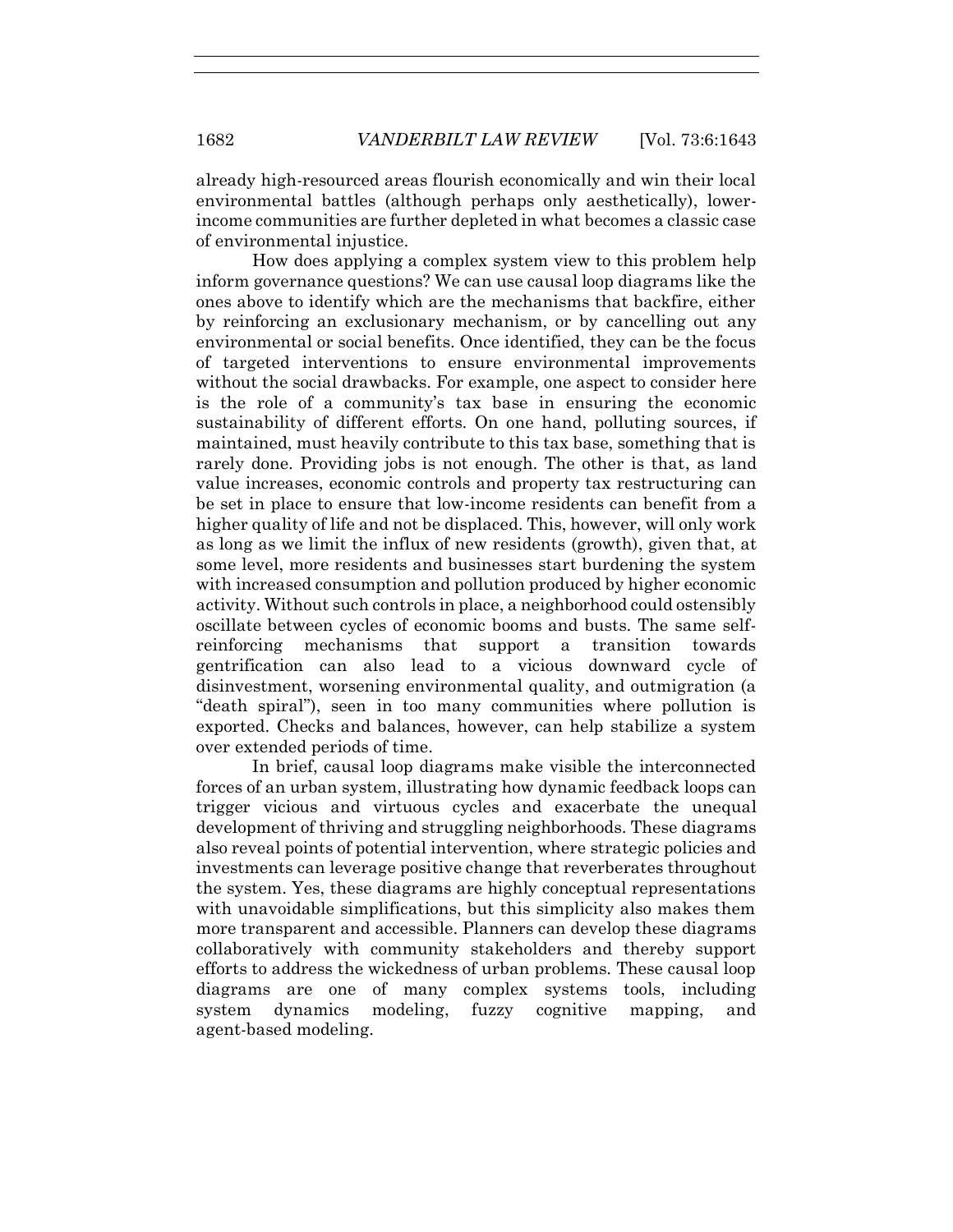#### CONCLUSION: ADAPTATION, COMPLEXITY, GOVERNANCE

This Article has explored the links between wicked problems, complex systems, sustainability, and governance from the perspective of urban planning and development, using as illustrations the two emergent spatial phenomena of ecogentrification and megaregional sustainability.

Governance of urban systems is not a straightforward, neutral task. As a result, we employ an expansive definition of governance, including both formal government institutions and a rich array of private and nonprofit organizations. The result is a pluralistic, dynamic, and complex system of urbanization and change, in which formal municipal regulatory agencies have only limited authority and resources. One therefore cannot approach cities with the same singleminded focus on efficiency, optimization, or Tayloristic management as found in operations research, civil engineering, or accounting. Cities are inherently diverse, political, resource constrained, and lacking complete information.<sup>181</sup> Because cities are complex, open social systems that lead to wicked problems, urban governance is invariably the management of wicked problems. Planning engages "tame," tractable problems as well, though these understandably generate less controversy and attention. And because cities are internally heterogeneous, with uneven development, inequality, segregation, and zones of inclusion and exclusion, addressing social justice has a long (but often uneven) tradition in urban planning.

This "open system" extends beyond the city limits into nature as well. Planners must therefore govern the interaction between the city and the countryside and between humans and the rest of the planet. This has led to the profession's recent commitment to promoting sustainable urbanism, a broadly defined concept. Urban governance then becomes the mediation of conflicts between environmental protection, local economic development, and social equity, and ultimately a challenge to growth as a solution for socioeconomic problems.<sup>182</sup> As a wicked complex problem, the governance of sustainable cities will not lead to a tidy, stable solution with the end result of an optimal, balanced, and sustainable city, but instead will

<sup>181.</sup> *See supra* Table 1.

<sup>182</sup>*. See generally* Campbell, *Green Cities*, *supra* note [67](#page-13-0) (noting that traditional aims of urban planning are inherently in tension with sustainability goals and presenting "the Planner's Triangle"); Campbell, *supra* note [49](#page-9-0) (noting that urban planners seek to balance sustainability and social justice); Campbell, *The Planner's Triangle Revisited*, *supra* note [67](#page-13-0) (reexamining the Planner's Triangle twenty years after its inception).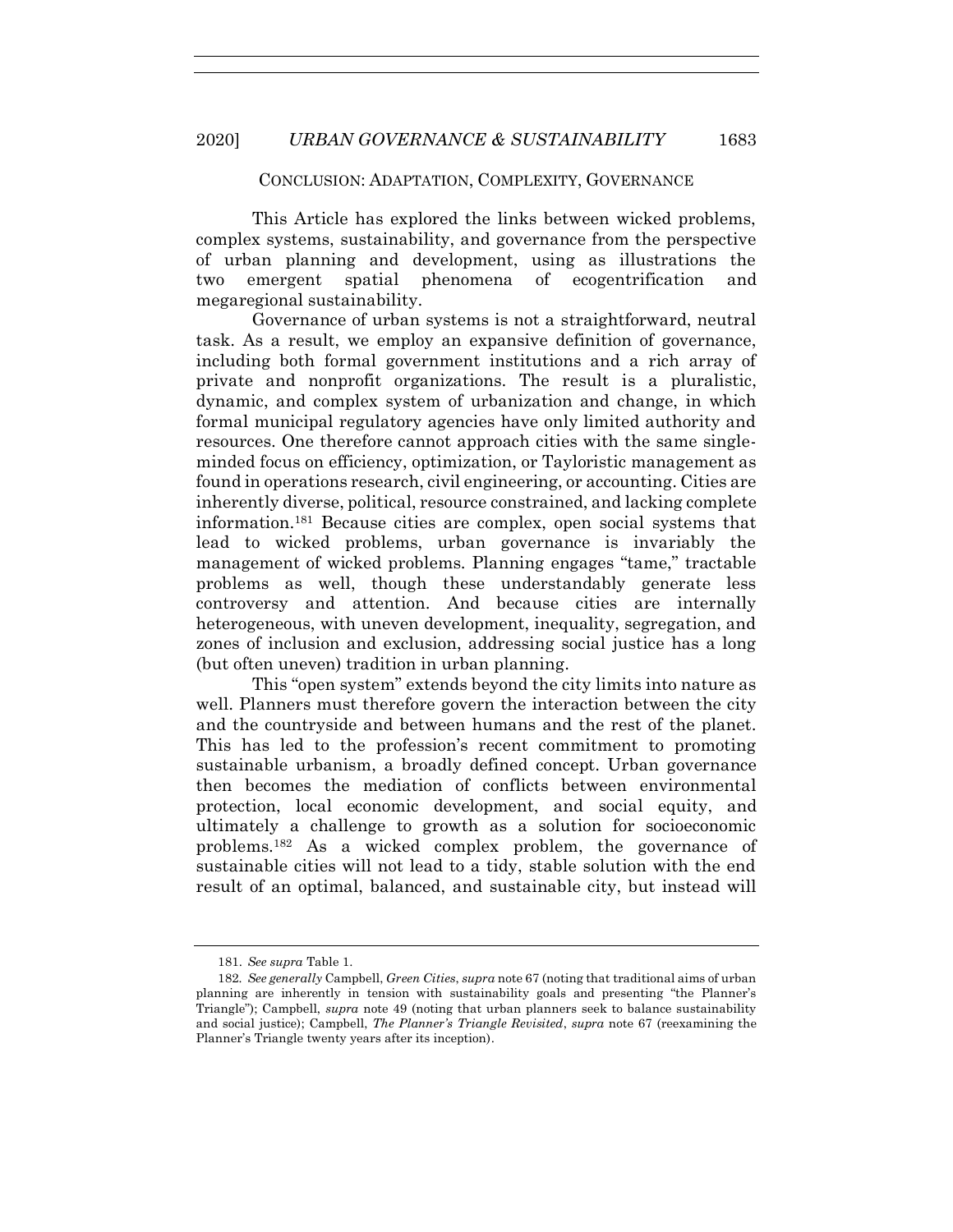likely be an ongoing effort, full of trial and error, support, and opposition.

We conclude this Article with a more ambitious and speculative conception of a sustainable social order. The transition to support the governance of sustainability—moving from Stage 2 to Stage 3 in Table 2—involves reimagining the Planner's Triangle as a more complex and multidimensional representation, as illustrated in Figure 3. While its simplicity is compelling, its two-dimensional representation limits us to binary tensions, without being able to understand the fuller depth of the system. We advocate for a stronger inclusion of complex systems thinking and analysis: from 3Es to 3D.<sup>183</sup>

# FIGURE 3: SUSTAINABILITY IN A DYNAMIC WORLD OF BIOPHYSICAL CONSTRAINTS



The triangle of social priorities, bounded by the circle of the four classical elements, represents the acknowledgment that human activity must operate within a finite biophysical world. Though a bounded world, this is not a static world, but one of creative destruction that is

183. Source cited *supra* note [3.](#page-2-0)